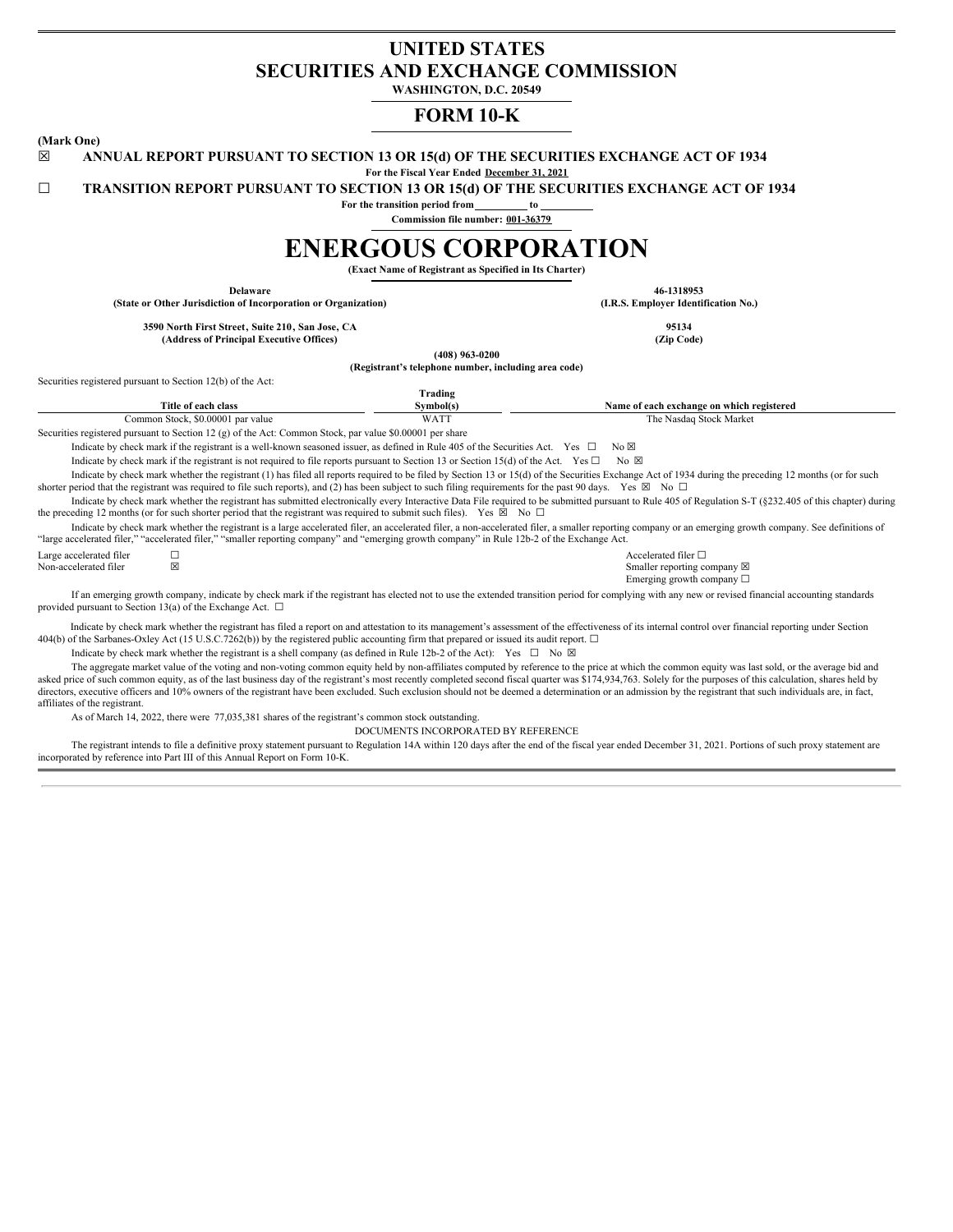#### **ENERGOUS CORPORATION TABLE OF CONTENTS**

| <b>PARTI</b>                                                                                                         |    |
|----------------------------------------------------------------------------------------------------------------------|----|
| Item 1. Business                                                                                                     |    |
| Item 1A. Risk Factors                                                                                                | 11 |
| <b>Item 1B. Unresolved Staff Comments</b>                                                                            | 24 |
| Item 2. Properties                                                                                                   | 24 |
| Item 3. Legal Proceedings                                                                                            | 24 |
| Item 4. Mine Safety Disclosures                                                                                      | 24 |
| PART II                                                                                                              | 25 |
| Item 5. Market for Registrant's Common Equity, Related Stockholder Matters and Issuer Purchases of Equity Securities | 25 |
| Item 6. Reserved                                                                                                     | 25 |
| <u>Item 7. Management's Discussion and Analysis of Financial Condition and Results of Operations</u>                 | 26 |
| Item 7A. Quantitative and Qualitative Disclosures About Market Risk                                                  | 30 |
| Item 8. Financial Statements and Supplementary Data                                                                  | 30 |
| Item 9. Changes in and Disagreements with Accountants on Accounting and Financial Disclosure.                        | 56 |
| Item 9A. Controls and Procedures                                                                                     | 56 |
| Item 9B. Other Information                                                                                           | 57 |
| Item 9C. Disclosures Regarding Foreign Jurisdictions That Prevent Inspections.                                       | 57 |
| PART III                                                                                                             | 58 |
| Item 10. Directors, Executive Officers and Corporate Governance.                                                     | 58 |
| Item 11. Executive Compensation                                                                                      | 58 |
| Item 12. Security Ownership of Certain Beneficial Owners and Management and Related Stockholders Matters.            | 58 |
| Item 13. Certain Relationships and Related Transactions, and Director Independence                                   | 58 |
| Item 14. Principal Accountant Fees and Services                                                                      | 58 |
| PART IV                                                                                                              | 59 |
| Item 15. Exhibits, Financial Statements and Schedules                                                                | 59 |
| Item 16. Form 10-K Summary                                                                                           | 62 |
|                                                                                                                      |    |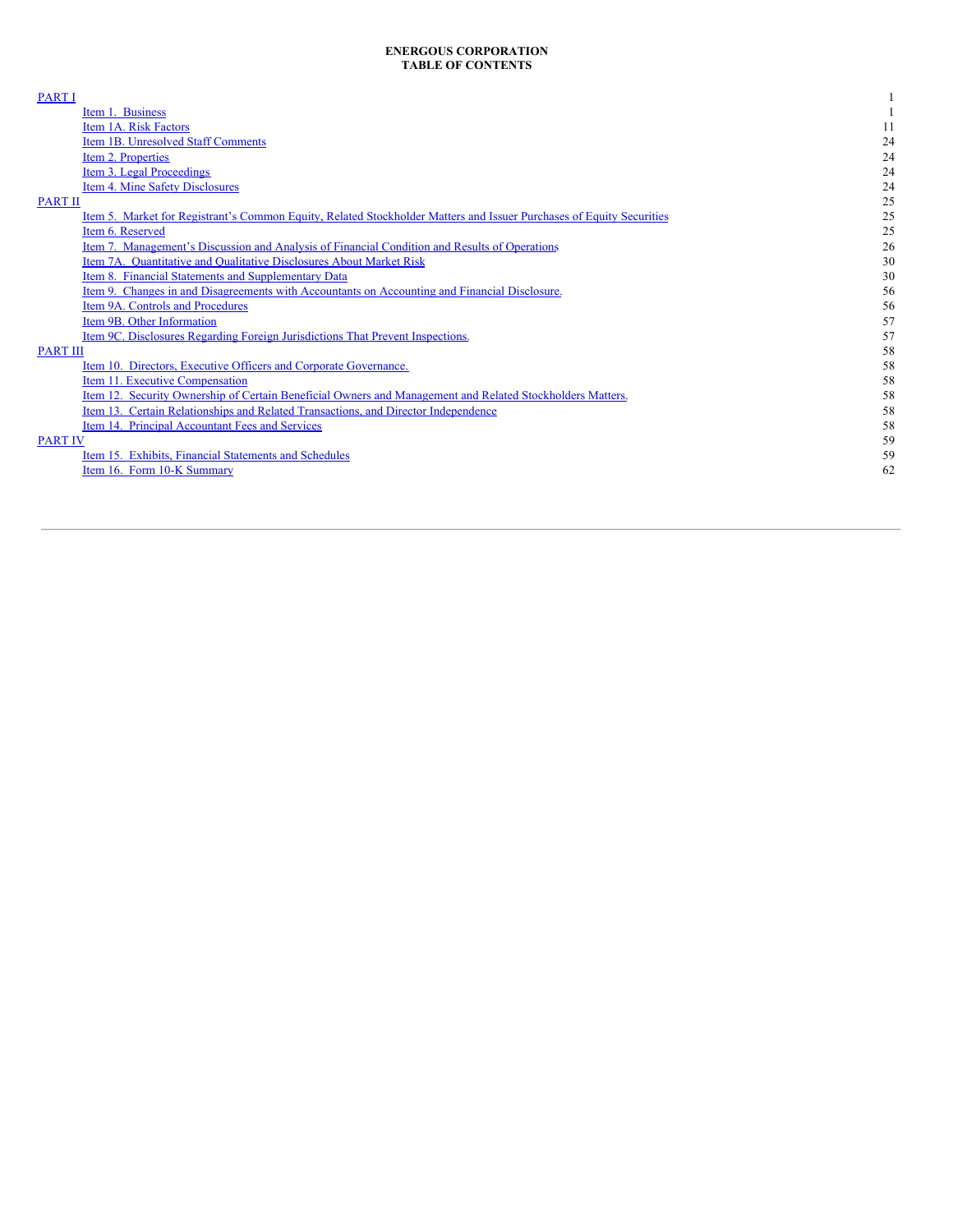## **PART I**

<span id="page-2-0"></span>As used in this Annual Report on Form 10-K, unless the context otherwise requires the terms "we," "us," "our," and "Energous" refer to Energous Corporation, a Delaware corporation.

# FORWARD-LOOKING STATEMENTS

This Annual Report on Form 10-K ("Report") contains forward-looking statements within the meaning of Section 27A of the Securities Act of 1933, as amended, and Section 21E of the Securities Exchange Act of 1934, as amended, that are intended to be covered by the "safe harbor" created by those sections. Forward-looking statements, which are based on certain assumptions and describe our future plans, strategies and expectations, can generally be identified by the use of forward-looking terms such as "believe," "expect," "may," "will," "should," "could," "seek," "intend," "plan," "estimate," "anticipate" or other comparable terms. All statements other than statements of historical facts included in this Report regarding our strategies, prospects, financial condition, operations, costs, plans and objectives are forward-looking statements. Examples of forward-looking statements include, among others, statements we make regarding proposed business strategy; market opportunities; regulatory approval; expectations for current and potential business relationships; expectations for revenues, cash flows and financial performance; and anticipated results of research and development efforts. These forward-looking statements are based on our current information and beliefs. Because forward-looking statements relate to the future, they are subject to inherent uncertainties, risks and changes in circumstances that are unpredictable and many of which are outside of our control. Actual results may differ materially from what is anticipated, so you should not rely on these forward-looking statements. Important factors that could cause actual outcomes to differ materially from those indicated in the forward-looking statements include, among others, the following: our ability to develop a commercially feasible technology; receipt of necessary regulatory approval; our ability to find and maintain development partners, market acceptance of our technology; competition in our industry; protection of our intellectual property; and other risks and uncertainties described in the Risk Factors and in Management's Discussion and Analysis of Financial Condition and Results of Operations sections of this Report and our subsequently filed Quarterly Reports on Form 10-Q. We undertake no obligation to update any forward-looking statement, whether written or oral, that may be made from time to time, whether as a result of new information, future developments or otherwise.

## <span id="page-2-1"></span>**Item 1. Business**

#### **Overview**

We have developed our WattUp® wireless power technology, consisting of semiconductor chipsets, software controls, hardware designs and antennas, that enables radio frequency ("RF") based charging for electronic devices. The WattUp technology has a broad spectrum of capabilities to enable the next generation of wireless power networks, delivering power and data in a seamless device portfolio. This includes near field and at-a-distance wireless charging with multiple power levels at various distances. We believe our WattUp technologies will help facilitate the deployment of the growing IoT applications. According to the recent report of the International Data Corporation, or the IDC, titled "Worldwide Global DataSphere IoT Device and Data Forecast, 2021–2025," the IoT market is forecasted to grow to 39.3 billion devices by 2025. The initial IoT applications that we are targeting are in the area of RF tags and electronic shelf labeling ("ESL") for retail, industrial and healthcare markets.

We believe our technology is innovative in its approach, in that we are developing solutions that charge electronic devices using RF.To-date, we have developed multiple transmitters and receivers, including prototypes as well as partner production designs. The transmitters vary based on form factor, power specifications and frequencies, while the receivers support a myriad of applications including Bluetooth tracking tags, IoT sensors, ESLs, beacons, stock management devices, security cameras, handheld devices, smart automation, wearables, hearables, and more.

The first end product featuring our technology entered the market in 2019.We started shipping our first at-a-distance WattUp PowerBridge enabled transmitters for commercial IoT applications in the fourth quarter of 2021, and we expect additional WattUp-enabled products to be announced as we move our business forward.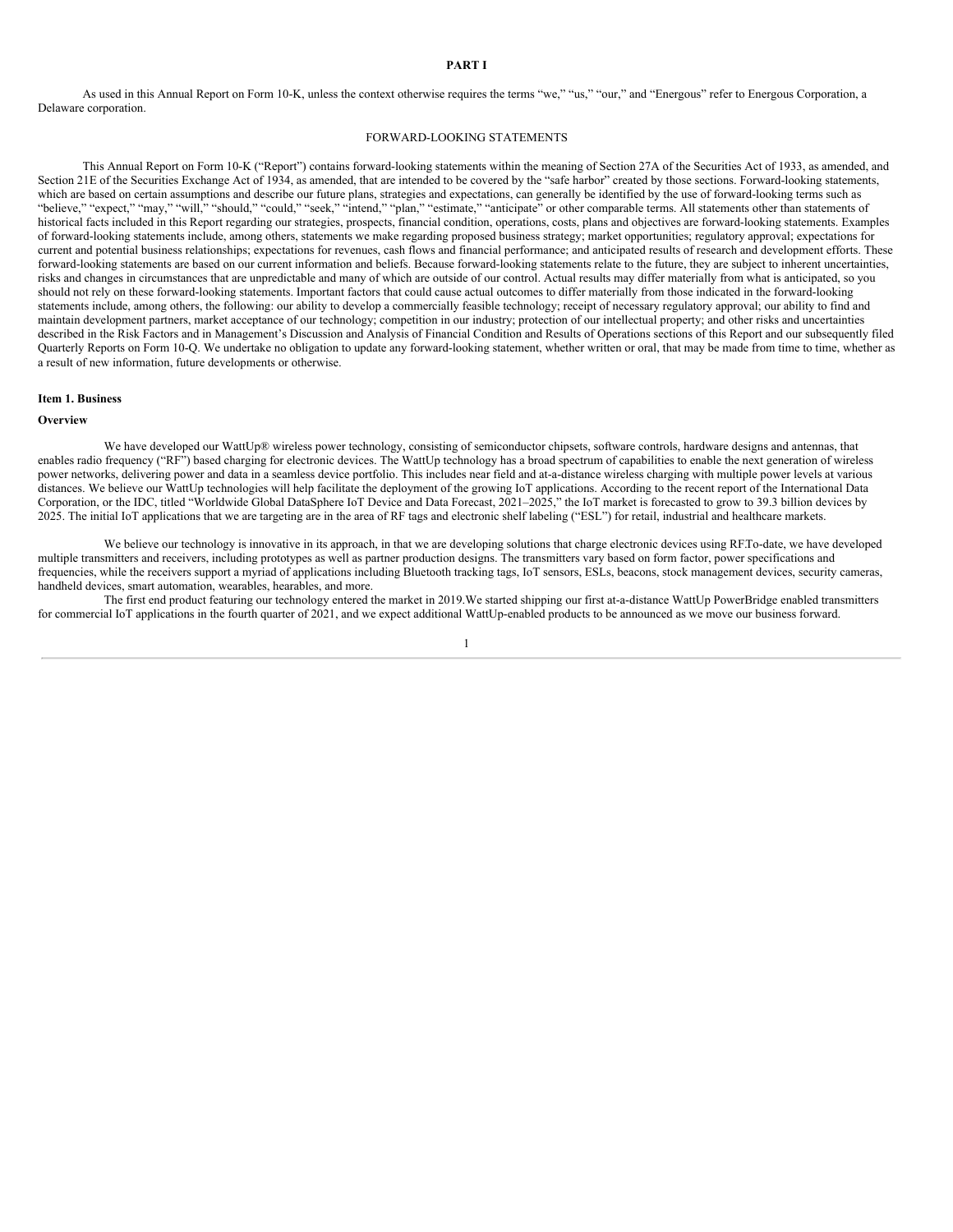In December 2017, we announcedthe Federal Communications Commission, or the FCC certification of our first-generation WattUp Mid Field transmitter, which simultaneously powers multiple devices at a distance of up to three feet. This transmitter underwent rigorous, multi-month testing to verify that it met consumer safety and regulatory requirements. We believe this was the first certification of a Part 18 FCC-approved non-contact wireless charging transmitter, and that it establishes engineering design precedents that can streamline future regulatory approvals for our technology and for our customers' end-products that employ our technology. In addition, in December 2021, we received FCC certification for unlimited distance charging.

Our technology solution consists principally of transmitter controller integrated circuits, or ICs, power amplifier ICs and receiver ICs, as well as novel antenna designs, application prototypes and proprietary software algorithms. We submitted our first IC design for wafer fabrication in 2013 and since then have developed subsequent generations of transmitter and receiver ICs, antenna designs, and software algorithms. We have endeavored to optimize our technology by reducing size and cost, while at the same time increasing performance which enables our designs to be integrated into a broad range of devices. We have developed a "building block" approach that allows us to scale our product implementations by combining multiple transmitter building blocks or multiple receiver building blocks to meet the power, distance, size and cost requirements of customer applications requirements. Our technology is readily scalable because the same ICs that are used for contact-based charging can be used for distancebased charging solutions. We have developed two classes of chip solutions, a CMOS-based technology focused on low cost, small footprint and low power (1 watt) and a GaAs/GaN-based technology capable of delivering higher power (greater than 1 watt) with greater efficiency. We intend to continue to invest in improving product performance, efficiency, cost-performance, integration, regulatory approval and miniaturization as required to reach multiple markets and expand the power-at-a-distance ecosystem, while maintaining a technology lead on potential competitors.

We sell evaluation kits to potential customers of our technology, to allow their respective engineering and product management departments to test and evaluate the technology. Our customers' product development, technology integration and product introduction cycles occur over multiple quarters and generally span a period of more than a year to two years and can elapse before first evaluation and final shipment of the customer's product. Once our customers begin to sell products to end customers that incorporate our technology, we would expect the commercialization cycle to shorten over time as the technology matures and market acceptance grows.

We maintain the rights to all intellectual property in our technology. We have implemented a comprehensive intellectual property strategy and are continuing to pursue patent protection for all key innovations. As of December 31, 2021, the Energous IP portfolio contained over 200 awarded patents in the United States, which are organized along five (5) critical paths to implementation that we believe a competitor may have to navigate to commercialize WPT technology. The paths are: Processing Algorithms, Antenna Designs, Transmitter and Receiver ASICs, Other Software Controls (e.g., Bluetoothâ Management and Hardware (e.g., Board Layout). In addition to the inventions covered by these patents, we have also identified specific inventions that we believe are novel and patentable. We intend to file for patent protection for the most valuable of these, and for other inventions that we expect to develop. This is a significant annual expense, and we continually monitor the costs and benefits of each patent application and pursue and maintain those that we believe are most protective for our business and expand our core value.

Our seasoned management team has both private and public company experience, as well as relevant industry experience. In addition, our team consists of key engineering talents in the areas of IC development, antenna development, hardware, software and firmware engineering as well as integration and testing, which will allow us to continue to expand our technology and intellectual property and to meet our customers' support requirements.

In November 2016 we entered into a Strategic Alliance Agreement with Dialog Semiconductor plc ("Dialog"), an industry leader in Bluetooth low energy semiconductors and power management semiconductors. In conjunction with the Strategic Alliance Agreement, Dialog was the exclusive distributor of our integrated circuit ("IC") products and provided sales and chip operations support to customers on a global basis.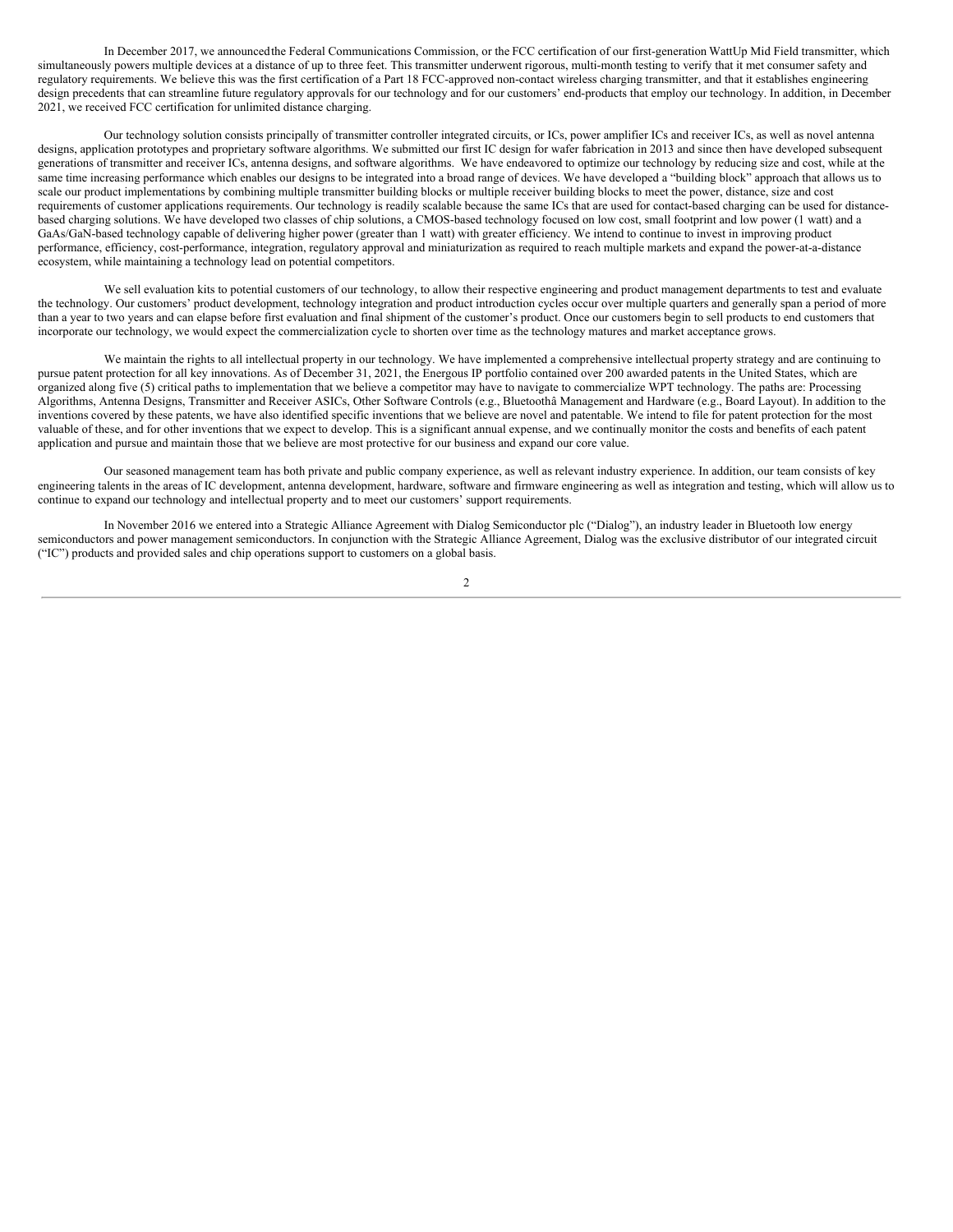On September 20, 2021, we were notified by Dialog, that it was recently acquired by Renesas Electronics Corporation and that it was terminating the Strategic Alliance Agreement, or the Alliance Agreement, between us and Dialog. The Alliance Agreement allows for a transition and separation period which will conclude in or prior to September 2024. During the wind down period, the Alliance Agreement's terms will continue to apply to the Company's products that are covered by certain existing customer relationships, except that the parties' respective exclusivity rights have terminated. As a result of the termination, we have been developing our own internal capabilities, as well as developing a network of contract manufacturers.

Our common stock is quoted on The Nasdaq Stock Market under the symbol "WATT". We were incorporated in Delaware in 2012. Our corporate headquarters is located at 3590 North First Street, Suite 210, San Jose, CA 95134. Our website can be accessed at www.energous.com. The information contained on, or that may be obtained from our website, is not, and shall not be deemed to be, part of this Annual Report on Form 10-K.

## **Our Business Strategy**

We believe that a large market opportunity lies in wire-free low-power charging at-a-distance, which might develop as the Wi-Fi ecosystem developed. The goal is to ensure interoperability between transmitters and receivers that are based on our technology, regardless of who made them, installed them into finished goods, or marketed them. The implementation of previous ubiquitous solutions, such as Wi-Fi and Bluetooth, illustrates our goal. For example, Wi-Fi routers, regardless of their designer or manufacturer, work with Wi-Fi receivers installed in consumer electronics, regardless of manufacturer. We endeavor to:

- Build multiple ICs to advance the technology;
- Develop, license and manufacture a complete Transmitter solution to enable WPN growth;
- Develop reference designs to reduce early adopter risks, enable easier integration at lower costs and foster adoption;
- Continue to build additional value by converging networking, power and data to provide smarter vertical solution in retail, industrial and healthcare through our WattUp PowerBridge products designed for powering next generation IoT. First target applications include electronic shelf labels (ESLs) and RF tags;
- Partner with leading technology and systems companies;
- Provide game-changing benefits to the consumer in terms of utility and convenience;
- Develop and execute on a strategy to gain global regulatory approval for ubiquitous unlimited distance charging; and
- Support the AirFuel™ Alliance (AFA) that is expected to lead to a qualification process to ensure compatibility of our WattUp technology across vendors and develop a common user experience at the application level.

For our technology to become a ubiquitous solution for charging at-a-distance, we intend to pursue an ecosystem strategy for our technology, engaging not only potential customers for our transmitter, receiver and power amplifier IC's but also their upstream and downstream value chain partners. We intend to capitalize on our first-tomarket advantage and prioritize protection of our intellectual property portfolio, as we believe this strategy will make it less likely that a competing platform will be able to gain a solid foothold in the RF-based wireless charging market and compete with our technology in a meaningful way.

To engage with potential customers of the WattUp IC's, we offer the Developer Kits consisting of a transmitter and a receiver along with the enabling software to allow potential strategic partners to test the technology in their labs. The kits form a base "building block" component that is scalable to meet the needs of specific applications. We are developing processes and support capabilities to assist potential customers as they evaluate the technology and develop specific designs to incorporate it.

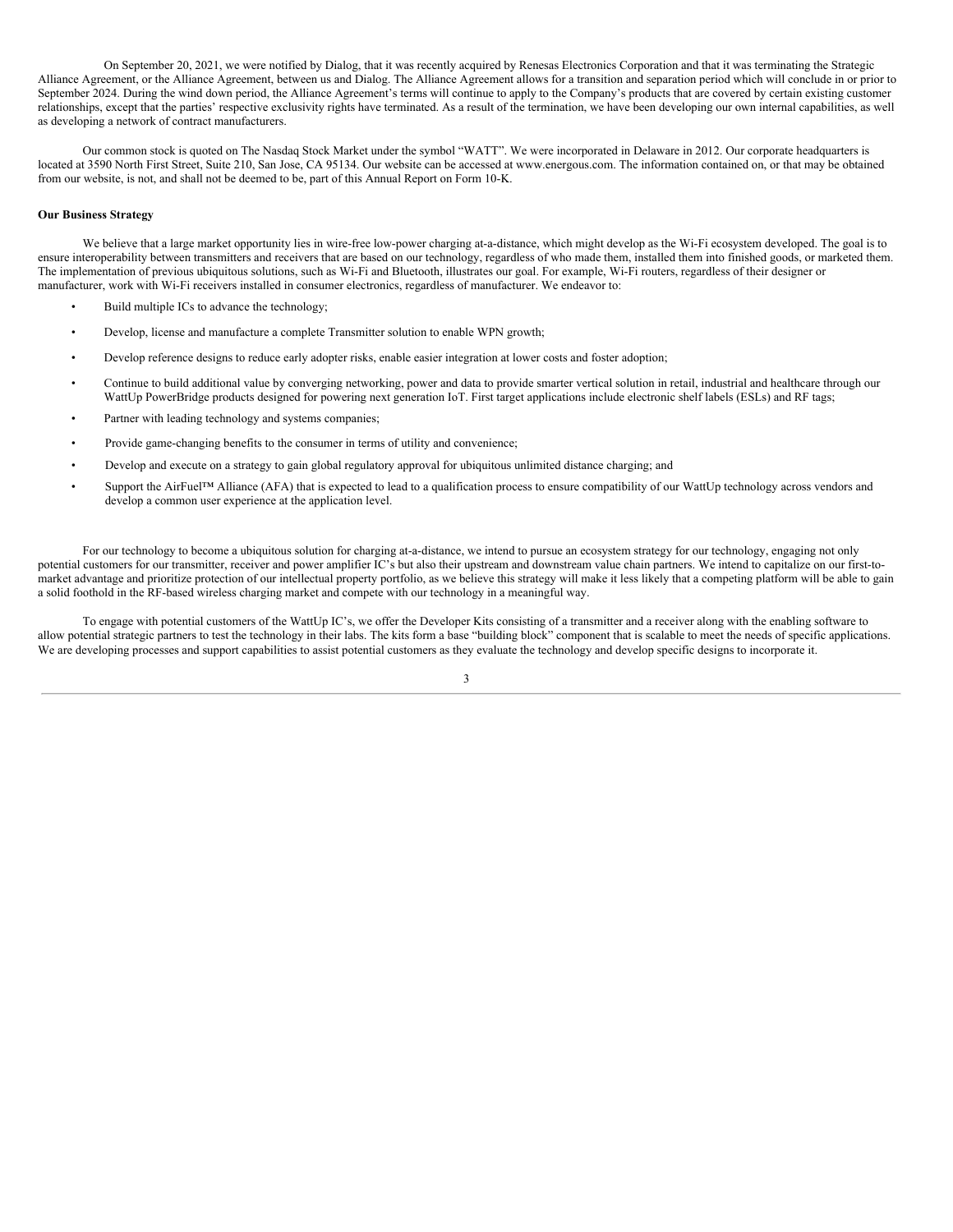To validate our technology, we originally sought out customers that were smaller, more nimble early adopters with relatively short product cycles and the ability to ship fully integrated WattUp enabled devices to the consumer as quickly as possible. At the same time, we began to engage with larger, top tier customers with the ability to ship WattUp enabled consumer and IoT devices in mass quantities. We are also engaged with companies that have much longer product cycles in multiple vertical markets.

Since we are developing a new electronics charging paradigm, we expect many operational details of our strategy to continue to evolve as our technology matures, engineering breakthroughs occur and new partner collaborations are formed.

#### **Impact of COVID-19 on Our Business**

In March 2020, the World Health Organization declared the outbreak of COVID-19 as a pandemic. The pandemic continues to affect the United States and the world. We are monitoring the ongoing effects of COVID-19 (including continued outbreaks) and the related business and travel restrictions and changes to behavior intended to reduce its spread, and its impact on our operations, financial position, cash flows, inventory, supply chains, global regulatory approvals, purchasing trends, customer payments, and the industry in general, in addition to the impact on our employees.

The COVID-19 pandemic has delayed adoption of our technology by potential customers who have experienced workforce and supply chain disruptions, and who continue to evaluate their future prospects and business models, including partnerships with us. Further delays in this or other products could result from the ongoing pandemic. These changes are due in part to changes in how business is conducted as a result of the pandemic, including state executive orders, local shelter-in-place orders, government-imposed quarantines and work-from-home policies in China, the United States, and elsewhere around the world. We have implemented moderated work-fromhome policies for our employees that will likely be in place through the end of 2022 and possibly longer. The effects of state executive orders, local shelter-in-place orders, government-imposed quarantines and our work-from-home policies could negatively impact productivity, disrupt our research and development or other operations, and delay the planned launch of our customers' new products that incorporate our technology, the magnitude of which will depend, in part, on the length and severity of the continuing restrictions and other limitations on our ability to conduct our business in the ordinary course. Several vaccines have been approved for use since the fourth quarter of 2020, with vaccination rates increasing over 2021 and through early 2022. Several new variants of COVID-19 have emerged, and were reported by health authorities to be more transmissible than other earlier variants. Vaccines approved to date have lower efficacy in combating the transmission of some of these new variants, though vaccines appear to protect against severe illness. Due to the continuing developments and fluidity of this situation, the magnitude and duration of the pandemic and its impact on our operations and liquidity, mainly due to supply chain shortages, are still uncertain as of the date of this report.

#### **Our Technology**

The WattUp® technology enables wireless charging at contact as well as charging over the air, depending on application. An award-winning, RF-based, scalable technology, WattUp transforms the way electronic devices are charged and powered. WattUp® differs from older, rigid wireless charging systems because it supports charging in a variety of ways depending on the device and application.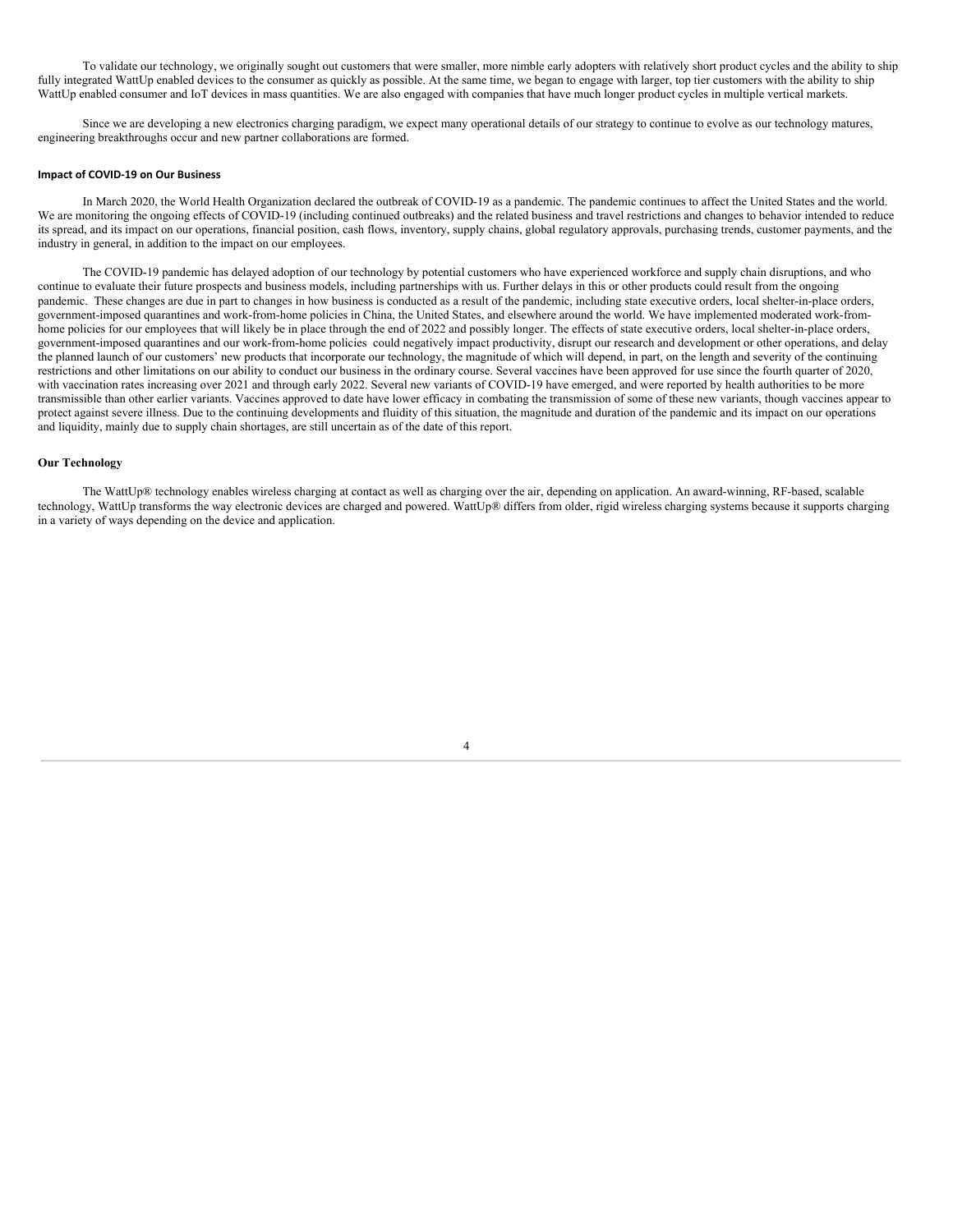**Figure 1 below** shows the current IC product line for Energous:

#### **Energous Chips & Modules for Wireless Power Networks**



Our small form factor antennas and one transmitter to many receivers capabilities represent significant advantages over RF-beamforming transmitters, which are larger, and higher cost WPT implementations. Our current generation ICs have significantly reduced the size and cost of both transmitter technology and our receiver technology, and products under development are designed to further reduce size and cost. In addition, our ICs are designed for both lower-power and higher-power applications, efficiency and faster synchronization, while working within the constraints of multiple international regulatory environments.

In 2021 we began to leverage the growing ecosystem of investments made by a number of IoT leaders. While participating at the CES 2022, we demonstrated the world's first IoT Wireless power network connecting Juniper Mist WiFi Access Points to multiple WattUp PowerBridge transmitters at 1W and 5W. We showed charging receiver device interoperability by simultaneously powering RF tags from Wiliot controlled by their Sensing as a Service Cloud Software, ESL tags using e-Peas devices, an IoT Device using Atmosic's BLE chips, and network edge computing, driven by Syntiant's Artificial Intelligence voice recognition technology all of which were managed by WattUp Software.

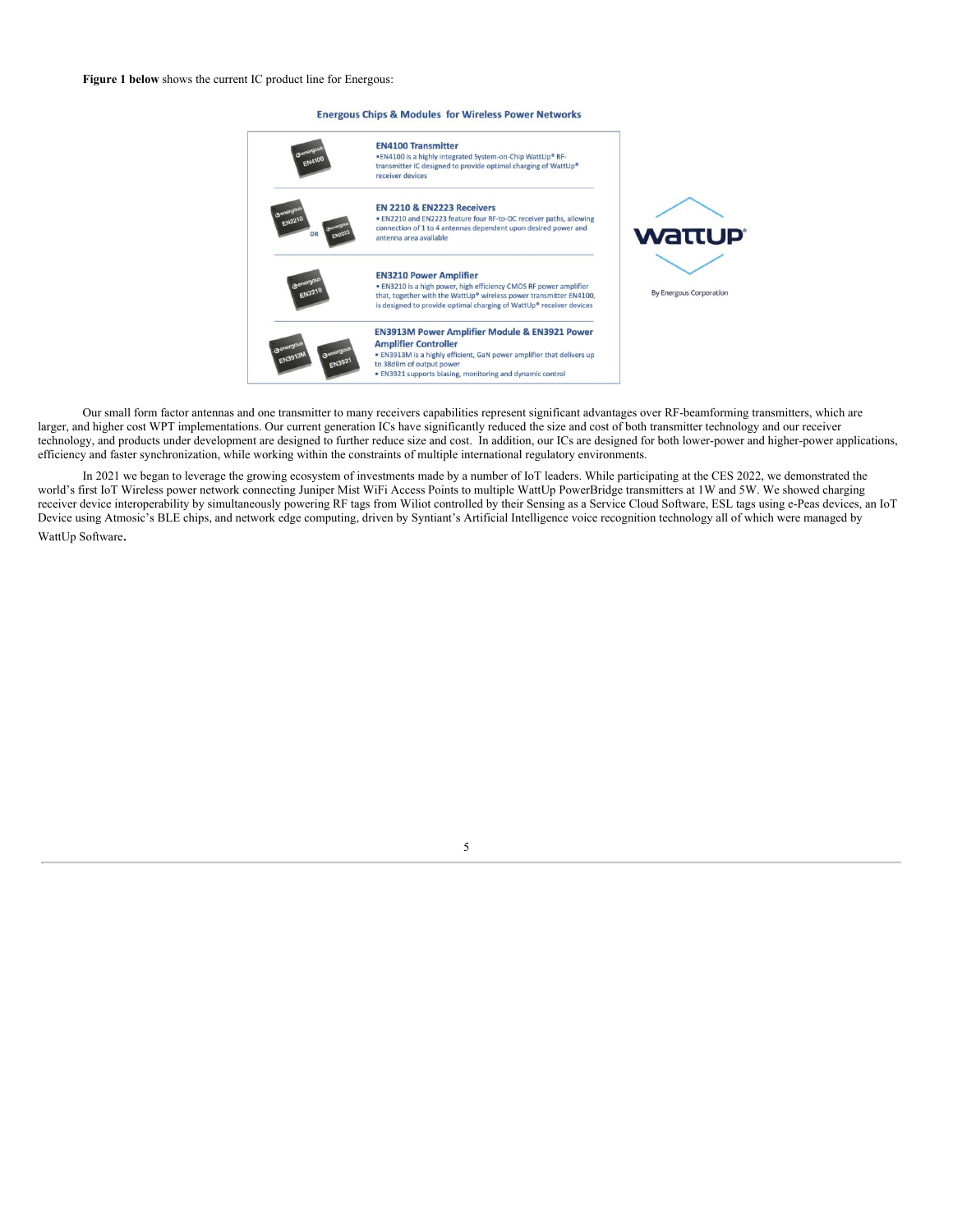**Figure 2 below** shows the block diagram for our 1W WattUp PowerBridge Transmitter



In 2020, we released our WattUp PowerHub Developer Kit, which enables manufacturers to easily integrate charging-over-the-air technology into their products such as smart speakers, gaming consoles, access points and other devices to enable over-the-air charging of devices such as fitness bands, smartwatches, hearables, smart glasses, medical devices and more.

**Figure 3 below** shows the WattUp PowerHub



In 2016, we introduced our WattUp Near Field Transmitter Technology and a small form factor receiver, which were developed as a result of our efforts to reduce cost and size. This contact-based charging solution, for which we have received FCC approval, allowed for low power charging at up to five millimeters. In 2017, we announced a higher-power version of our WattUp Near Field Transmitter technology, with the ability to charge on contact at levels of up to 10 watts. In February 2019, we announced that our latest WattUp Near Field High Power transmitter technology supports up to 20 watts of charging power. Due to its low cost and small size, the miniature transmitter can be bundled in-box with WattUp-enabled receiver devices, replacing alternative charging solutions like power adapters and charging cables. We expect adoption of our low cost, portable charging solution for receiver devices to continue to advance.

#### **Our Competition**

Competing methods for charging battery-powered devices include wall plug-in charging, inductive charging, magnetic resonance charging and more. To our knowledge, almost all consumer electronics equipped with a rechargeable battery come bundled with a charging method, such as a power cord. Studies indicate that consumers prefer wire-free, or untethered, charging solutions such as our WattUp technology. We believe the advantages of our WattUp technology including size, cost, mobility, foreign object detection and portability coupled with the unique

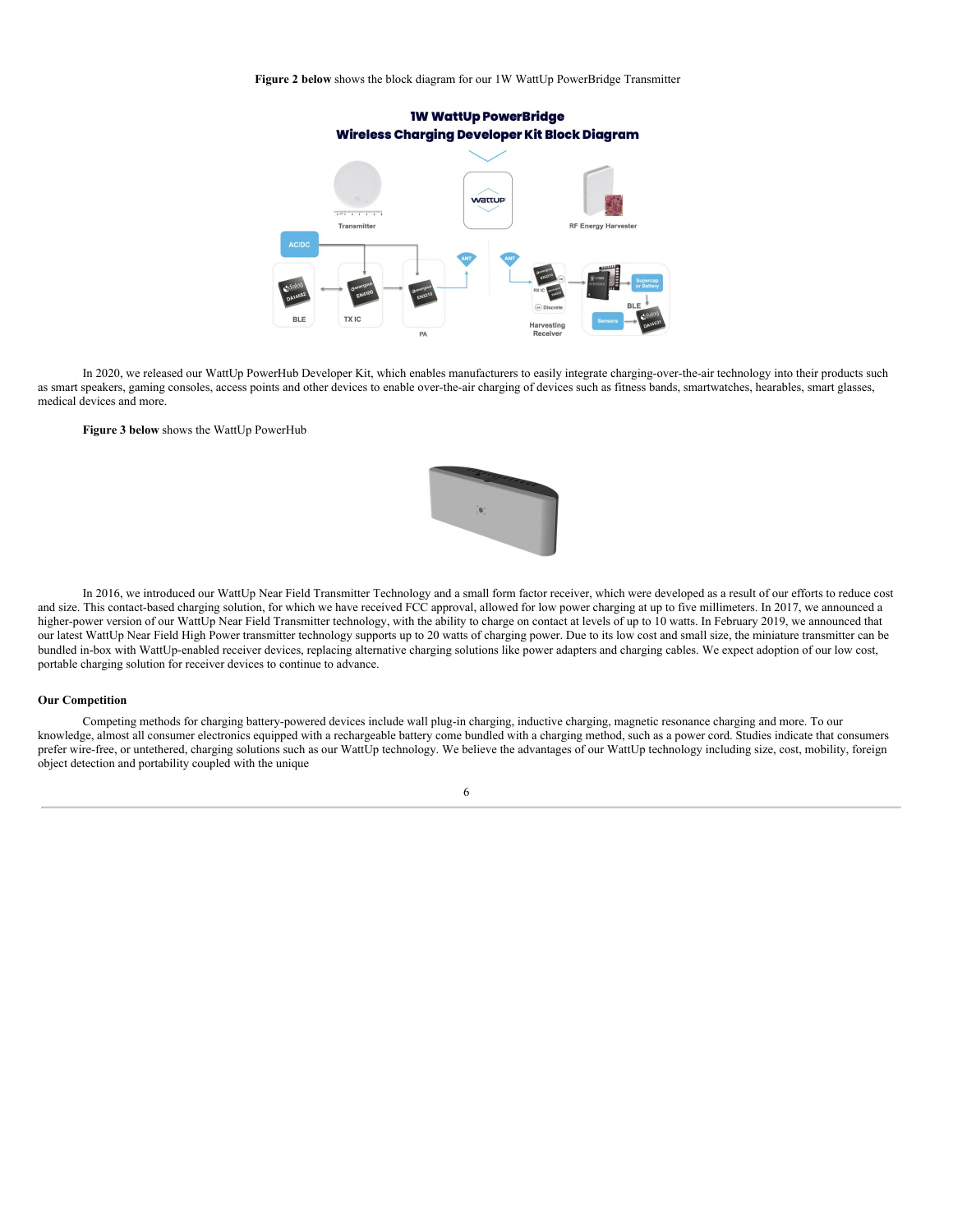capability to charge devices both on contact as well as at-a-distance in a fully compatible ecosystem will foster broad adoption of the technology over time.

A variety of wireless charging technologies are on the market or under development today. These competitive technologies fall into the following categories:

Inductive Coil Charging. Inductive coil charging uses a magnetic coil to create resonance, which can transmit energy over very short distances. Essentially this is a contact technology whereby the transmitter and receiver need to be closely aligned to charge. Power is delivered as a function of coil size (the larger the coil, the more power), and coils must be directly paired (one receiver coil to one transmitter coil = directly coupled pair). Products utilizing magnetic induction have been available for 10+ years in products such as rechargeable electronic toothbrushes.

Magnetic Resonance. Magnetic resonance is similar to magnetic induction, as it uses magnetic coils to transmit energy. This technology uses coils that range in size depending on the power levels being transmitted. It has the ability to transmit power at distances up to  $\sim$ 11 inches (30cm) which can be increased with the use of resonance repeaters It also has more flexibility of placement than Magnetic.

Energy Harvesting. There are multiple companies looking at harvesting energy that may be present in certain environments. The energy harvested may come from a variety of sources, including Solar, Kinetic and Passive RF. Passive RF harvesting refers to using antennas and devices to harvest RF that may already be present in an environment, such as Wi-Fi, mobile phones, cordless phones and other RF emitting devices.

Laser. Laser charging technology uses very short wavelengths of light to create a collimated beam that maintains its size over distance, using what is described as distributed resonance to deliver power to an optical receiver.

#### **Our Target Markets**

We categorize our target markets as transmitter markets and receiver markets.

#### Transmitter Target Markets

Transmitters are devices that broadcast RF energy that can be accessed by WattUp-enabled receivers in consumer electronics. We believe our transmitter technology will be developed and released in three basic categories:

- Stand-alone transmitters that are either sold independently or bundled as part of a pairing with WattUp-enabled receiver devices;
- Transmitters that are integrated into third party industrial, medical and enterprise devices; and
- Transmitters that could be integrated into Bridge and Wi-Fi routers to form a single device that provides both connectivity and wire-free power for a particular area.

We plan to release stand-alone and integrated transmitter technology in three categories:

#### *WattUp Near Field Transmitters:*

Because of its advantages over other forms of contact-based wireless charging, including incorporation into multiple form factors and potential compatibility with future distance transmitters, we expect transmitters using our WattUp Near Field technology to be the first WattUp enabled transmitter products on the market. These contactbased charging solutions are ideally suited for many electronic devices in both consumer and industrial markets such as wearables, IoT devices and other small electronics that require a small form factor receiver and a low-cost charging solution. They are also suitable for larger, more power-hungry devices such as smart watches and tablets. Initially these transmitters will be one-to-one (one transmitter to one receiver), with future versions being single transmitters for multiple receivers.

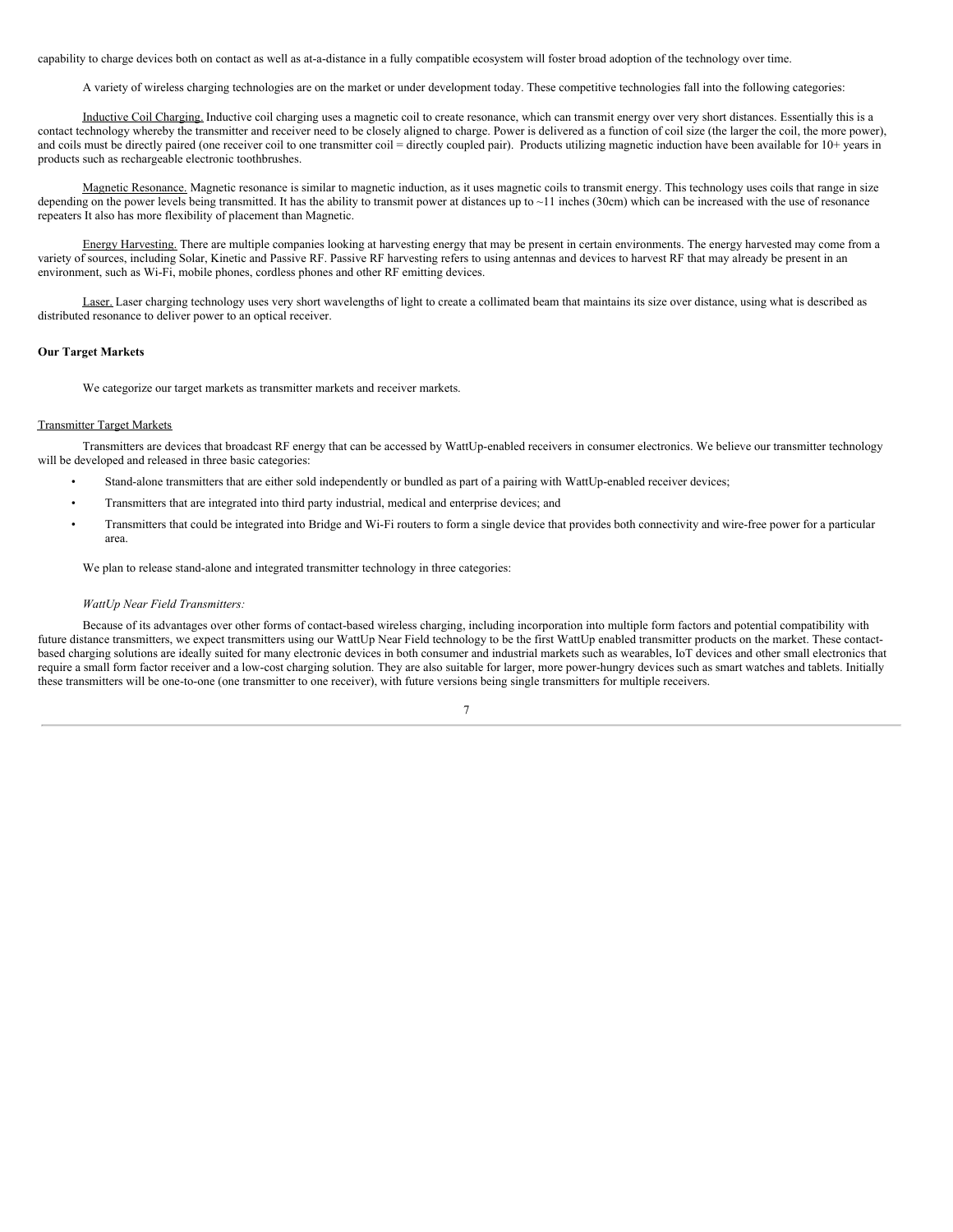## *WattUp Mid Field Transmitter*

We expect that transmitters using our WattUp Mid Field technology, which we refer to as the WattUp PowerHub, will be geared to consumer desktop and industrial and medical markets and for charging at a range of a few centimeters to one meter. We also intend for the WattUp PowerHub transmitters to have tracking ability to support mobile applications and multiple receiving devices. WattUp PowerHub transmitters may include small transmitters designed to power industrial, medical, consumer electronics and IoT devices. The same technology may also be integrated into third party devices such as smart speakers, computer monitors, nightstand consumer electronics, accessories such as low voltage portable battery chargers and integrated automotive applications, as well as additional industrial, medical, and public safety applications.

#### *WattUp Far Field Transmitters:*

Transmitters based on WattUp Far Field technology, which we refer to as the WattUp PowerBridge, are expected to provide low power charging for multiple devices with the capability of extending the range through the deployment of multiple WattUp PowerBridges. We expect that WattUp PowerBridge transmitters will have the ability to broadcast wireless power creating a sphere of power within which WattUp enabled receiving devices can be charged. WattUp PowerBridge transmitters may play a significant role in the charging low power IoT devices in fixed locations – such as electronic shelf labels, RF tags, security cameras and sensors.

#### *Transmitters Integrated into Third Party Devices:*

The "building block" core architecture developed for the WattUp technology is suited to a broad range of third party devices in both industrial and consumer markets. The flexibility of the architecture in terms of size, power, distance, and cost affords Energous customers the opportunity to match our technology with specific requirements and limitations typically found with complex integrations. For example, the WattUp transmit technology could be integrated into a WiFi router on the ceiling of a manufacturing floor or hospital ward providing both internet connectivity and wireless power to any devices within range.

#### *WattUp PowerBridges:*

We see the combination of wireless power router and the wireless bridges as a natural integration point and a synergistic application of both technologies. WattUp PowerBridges provide the bridge to Wi-Fi, 5G and other Wide Area network technologies while also providing wireless power to in-range receiver devices. WattUp PowerBridges share a number of technical characteristics with Wi-Fi routers in that; (1) both devices operate in the airwaves in the unlicensed industrial, scientific and medical bands, (2) both devices owe their success to the utility and convenience they bring to the consumer, (3) both devices rely on antennas, and (4) both devices "pair" or provide hand off capabilities which allow for networks to provision large sites.

## Receiver Target Markets

We believe there are many potential uses for our receiver technology, including:

- IOT devices including asset trackers, sensors, retail displays, security devices
- Smart Home, Medical, Industrial, and other Sensors
- Electronic shelf labels
- Logistics and asset tracking tags and sensors
- Peripheral devices such as computer mice and keyboards
- Remote controls
- Rechargeable lights
- Gaming consoles and controllers
- Hearing aids
- Rechargeable batteries
- Automotive accessories

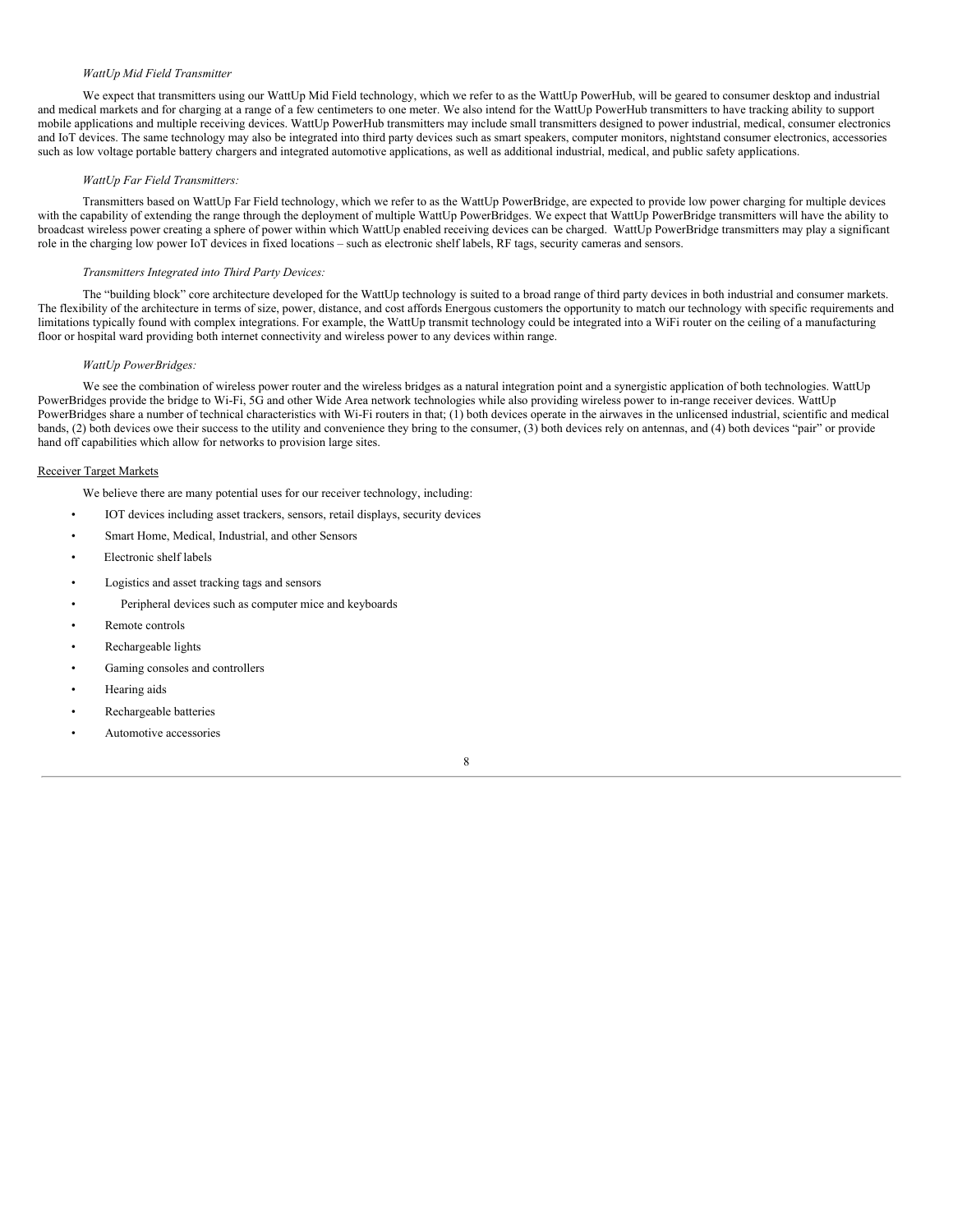- Smart textiles
- **Wearables**
- Medical devices

This list is meant to be illustrative only; we cannot guarantee that we will address any of these markets, and we may decide to address a market that is not on the list. We intend to continue to evaluate our target markets and choose new markets based on factors including (but not limited to) time-to-market, market size and growth, and the strength of our value proposition for a specific application.

### **Our Intellectual Property**

Our most valuable asset is our intellectual property. This includes U.S. and foreign patents, patent applications and know-how. We have implemented an aggressive intellectual property strategy and are continuing to pursue patent protection for new innovations. As of March 10, 2022, the Energous IP portfolio contained over 200 issued patents organized along five (5) critical paths to implementation that we believe a competitor may have to navigate to commercialize WPT technology. The paths are: Processing Algorithms, Antenna Designs, Transmitter and Receiver ASICs, Other Software Controls (e.g., Bluetoothâ Management and Hardware (e.g., Board Layout). Further, we have additional pending patent applications in the U.S. and abroad. We intend to file for patent protection for the most valuable of our inventions, as well as for other new inventions that we expect to develop. This is a significant annual expense and we continually monitor the costs and benefits of each patent application and issued patent to ensure we pursue those that we believe are most protective for our business and expand our core value. So long as we make the business decision to continue paying maintenance and/or annuity fees, our issued patents have terms that would not expire earlier than 2030.

#### **Government Regulation**

Our wire-free charging technology involves the transmission of power using RF energy, which is subject to regulation by the FCC, international regulators and may be subject to regulation by other federal, state, local and international agencies. Our technology has been tested against U.S. and international safety requirements which has consistently demonstrated that our technology is safe. We continue to work with regulatory bodies to establish processes, standards and spectrum allocation to ensure devices incorporating WattUp technology can secure required domestic and international approvals.

As part of the regulatory approval process, devices incorporating the WattUp technology must obtain approvals under FCC Part 15 and/or FCC Part 18 in the U.S., depending on the specific application. Energous has received Part 15 and Part 18 FCC approvals for WattUp enabled products and has received regulatory approvals from many international agencies.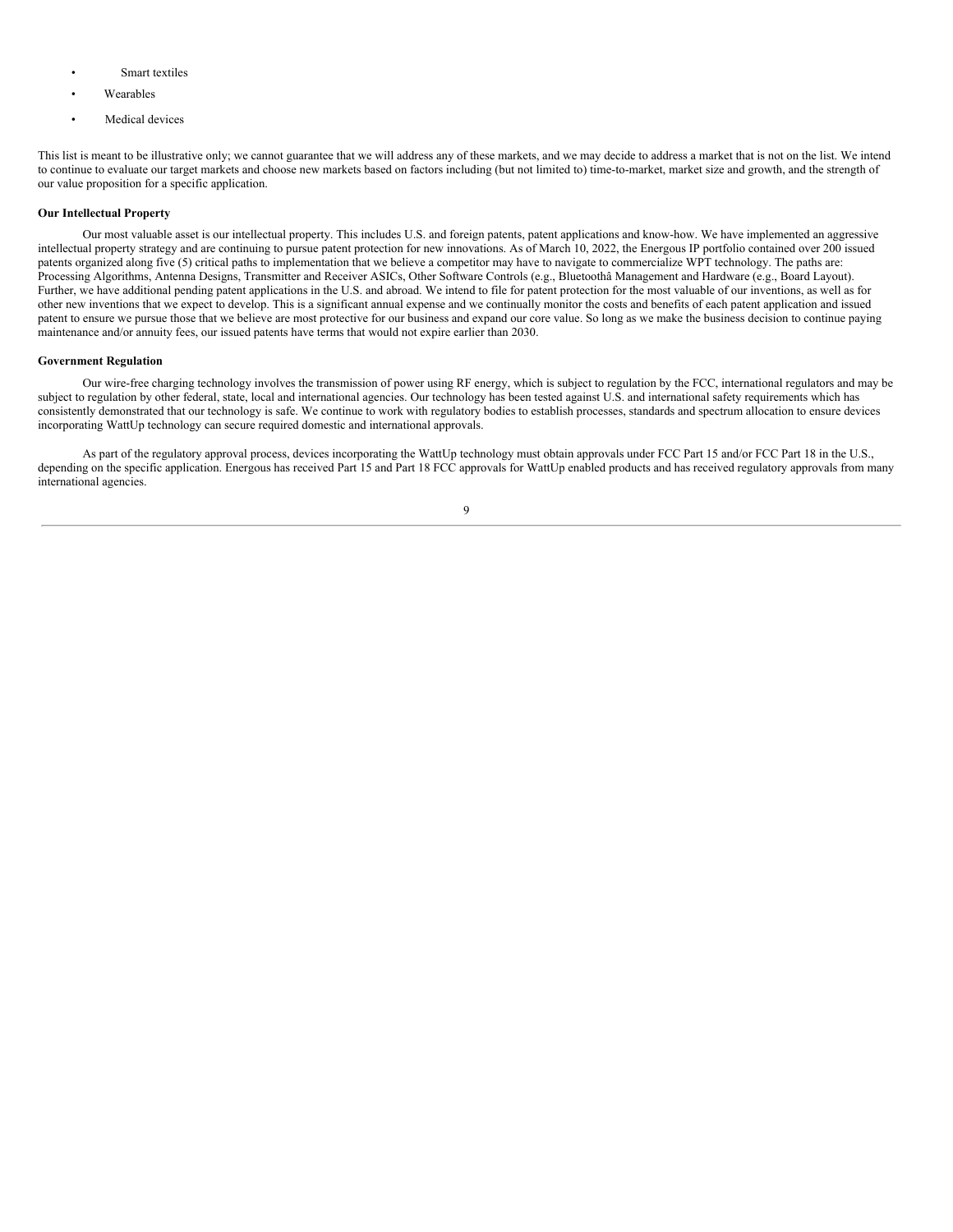### **Current FCC Approvals for WattUp Technology**

| <b>FCC ID</b> | <b>Description</b>                                             | <b>Grant Date</b> |
|---------------|----------------------------------------------------------------|-------------------|
| 2ADNG-MLA1599 | Digital Transmission System Bluetooth Accessory 2.4GHz         | 12/30/2014        |
| 2ADNG-MT100   | Close Coupled 5.8 GHz Charger Pad                              | 05/24/2016        |
| 2ADNG-NF130   | RF Wireless Charger and Receiver 5.8 GHz                       | 05/02/2017        |
| 2ADNG-NF130   | Digital Transmission System for Bluetooth 2.4 GHz              | 05/02/2017        |
| 2ADNG-MS300   | Wireless Charger 913 MHz                                       | 12/26/2017        |
| 2ADNG-MS300   | Digital Transmission System for Bluetooth 2.4 GHz              | 12/26/2017        |
| 2ADNG-MS300A  | WPT Client Device 913 MHz                                      | 01/05/2018        |
| 2ADNG-MS300A  | Digital Transmission System WPT Client Device with BLE 2.4 GHz | 01/05/2018        |
| 2ADNG-NF230   | RF Wireless Charger 918 MHz                                    | 04/09/2018        |
| 2ADNG-NF230   | Digital Transmission System for Bluetooth 2.4 GHz              | 04/09/2018        |
| 2ADNG-NF330   | RF Wireless Charger 918MHz                                     | 07/29/2019        |
| 2ADNG-NF330   | Digital Transmission System for Bluetooth 2.4 GHz              | 07/29/2019        |
| 2ADNG-MS550   | RF Wireless Charger 918MHz                                     | 04/21/2020        |
| 2ADNG-MS550   | Digital Transmission System for Bluetooth 2.4 GHz              | 04/21/2020        |
| 2ADNG-MS550   | RF Wireless Charger 918MHz                                     | 09/30/2020        |
| 2ADNG-MS550   | Digital Transmission System for Bluetooth 2.4 GHz              | 09/30/2020        |
| 2ADNG-VN15    | RF Wireless Charger 918MHz                                     | 10/19/2021        |
| 2ADNG-VN15    | Digital Transmission System for Bluetooth 2.4 GHz              | 10/19/2021        |
| 2ADNG-VN1810  |                                                                | 11/30/2021        |
|               | RF Wireless Charger 918MHz                                     |                   |
| 2ADNG-VN1810  | Digital Transmission System for Bluetooth 2.4 GHz              | 11/30/2021        |
| 2ADNG-VN25    | RF Wireless Charger 918MHz                                     | 01/14/2022        |
| 2ADNG-VN25    | Digital Transmission System for Bluetooth 2.4 GHz              | 01/14/2022        |

In 2021, we announced completion of the regulatory process for our WattUp PowerBridge wireless charging technology in US, Canada, Europe and India, for unlimited distance wireless charging. As of March 10, 2022, products integrating WattUp® technology had received international regulatory approvals in 112 countries.

## **Manufacturing**

As a fabless semiconductor company in the research and development stage, we foresee our manufacturing strategy to follow an outsourced manufacturing process. We are engaged with contract manufacturing partners in the United States and internationally.

#### **Human Capital**

As of March 10, 2022, we had 48 full-time employees, 38 of whom are Engineers. None of these employees are covered by a collective bargaining agreement, and we believe our relationship with our employees is good. We also employ consultants, including technical advisors, on an as-needed basis for their technical expertise. Consultants and technical advisors provide us with expertise in electrical engineering, software development, market research and accounting.

We are committed to maintaining a workplace free from discrimination and harassment on the basis of color, race, gender, age, disability, sexual orientation, religion, expression, or any other status protected by applicable law. Our management and employees are expected to exhibit and promote honest, ethical and respectful conduct in the workplace.

#### **Seasonality**

The industrial markets for which we are involved have minimal seasonal impact. The consumer markets for the commercial products that we anticipate our technology can be used in vary in their seasonal impact. Overall, we do not foresee a material seasonal impact to our revenue at this time.

#### **Available Information**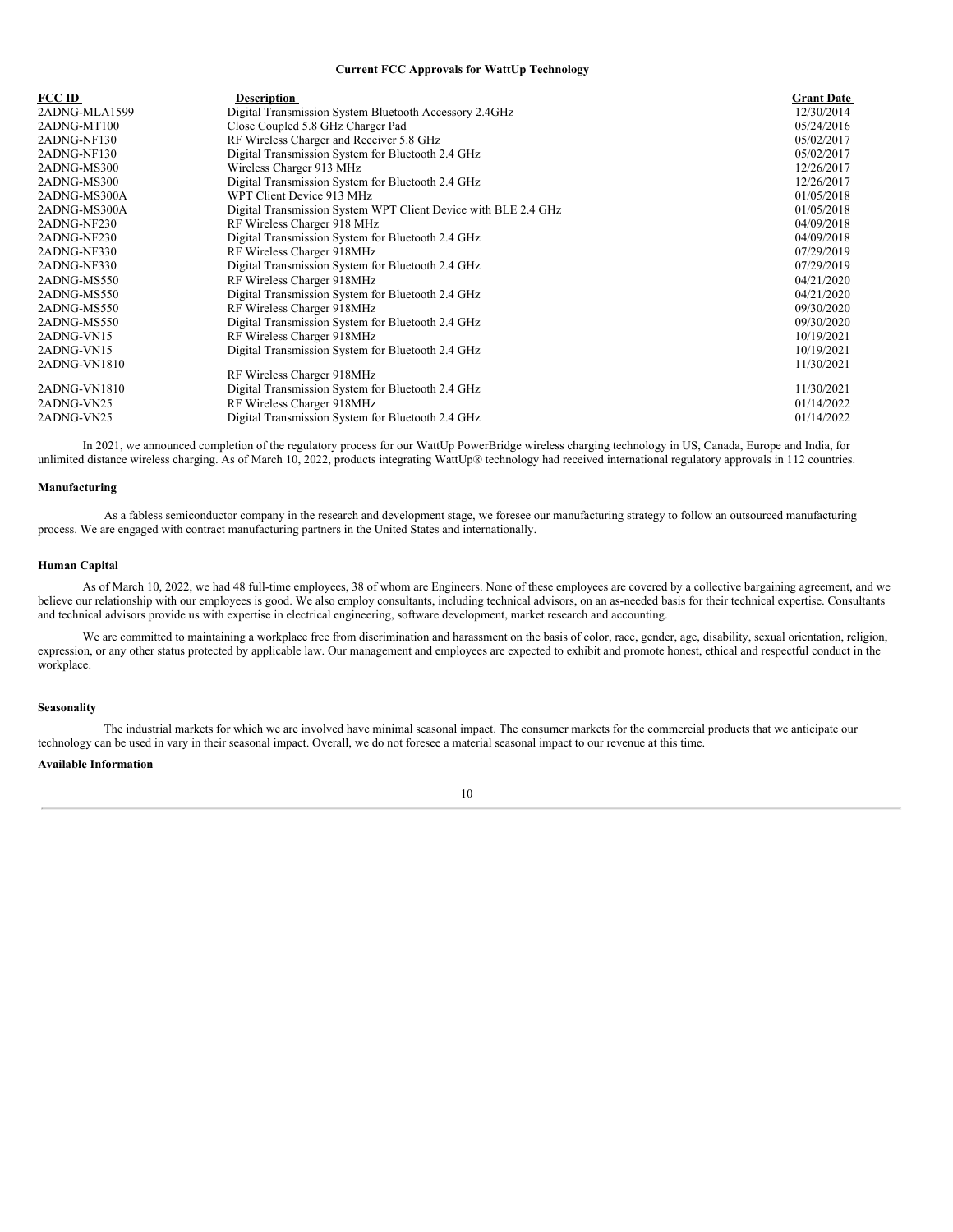We file annual, quarterly and current reports, proxy statements and other documents with the Securities and Exchange Commission, or SEC, under the Securities Exchange Act of 1934, as amended, or Exchange Act. The SEC maintains an Internet website that contains reports, proxy and information statements, and other information regarding issuers, including us, that file electronically with the SEC. The public can obtain any documents that we file with the SEC at www.sec.gov. Copies of each of our filings with the SEC can also be viewed and downloaded free of charge at our website, https://ir.energous.com/, after the reports and amendments are electronically filed with or furnished to the SEC.

#### <span id="page-12-0"></span>**Item 1A. Risk Factors**

Investing in our common stock involves a high degree of risk. You should carefully consider the risks and uncertainties described below, together with all of the other information set forth in this Annual Report on Form 10-K. We are subject to many risks and uncertainties that may harm our business, prospects, results of operations and financial condition. This discussion highlights some of the risks and uncertainties that might adversely affect our business, prospects, results of operations and financial condition in material ways. We believe that these are the most important risks and uncertainties that we face. We cannot be certain that we will successfully address these risks and uncertainties, and if we are unable to address them, our business may not grow, our stock price may suffer and you could lose all or part of your investment in us. Other risks and uncertainties that we have not yet identified, that we do not currently consider to be material, or that are similar to risks faced by other companies in our industry may also impair our business, prospects, results of operations and financial condition. The risks discussed below include forward-looking statements, and our actual results *may dif er substantially from what is in these forward-looking statements.*

#### **Risks Related to Our Financial Condition**

#### We have no history of generating meaningful product revenue, and we may never achieve or maintain profitability.

We have a limited operating history upon which investors may rely in evaluating our business and prospects. We have generated limited revenues to date, and as of December 31, 2021, we had an accumulated deficit of approximately \$336 million. Our ability to generate revenues and achieve profitability will depend on our ability to execute our business plan, complete the development and approval of our technology, incorporate the technology into products that customers wish to buy, and, if necessary, secure additional financing. There can be no assurance that our technology will be adopted widely, that we will ever earn revenues sufficient to support our operations, or that we will ever be profitable. Furthermore, there can be no assurance that we will be able to raise capital as and when we need it to continue our operations. If we are unable to raise sufficient additional capital, we may be required to delay, reduce or severely curtail our research and development or other operations, which could have a material adverse effect on our business, operating results, financial condition, long-term prospects and ability to continue as a viable business. If we are unable to generate revenues of sufficient scale to cover our costs of doing business, our losses will continue and we may not achieve profitability, which could negatively impact the value of your investment in our securities.

## We will likely need additional financings to achieve our long-term business plans, and there is no guarantee that it will be available on acceptable terms, or at all.

We may not have sufficient funds to fully implement our long-term business plans. It is likely that we will need to raise additional capital through new financings, even if we begin to generate meaningful commercial revenue. For example, new product development for business partners may require considerable expense in advance of any substantial revenue being earned for such products. Such financings could include equity financing, which may be dilutive to our current stockholders, and debt financing, which could restrict our ability to borrow from other sources. In addition, such securities may contain rights, preferences or privileges senior to those of current stockholders. As a result of economic conditions, general global economic uncertainty (including as a result of actual or perceived disruption caused by COVID-19, including the "delta", "omicron" or any other variants, or other infectious diseases), political change, and other factors, we do not know whether additional capital will be available when needed, or that, if available, we will be able to obtain additional capital on reasonable terms. If we are unable to raise additional capital due to the volatile global financial markets, general economic uncertainty or other factors, we may be required to curtail development of our technology or reduce operations as a result, or to sell or dispose of assets. Any inability to raise adequate funds on commercially reasonable terms could have a material adverse effect on our business, results of operations and financial condition, including the possibility that a lack of funds could cause our business to fail and liquidate with little or no return to investors.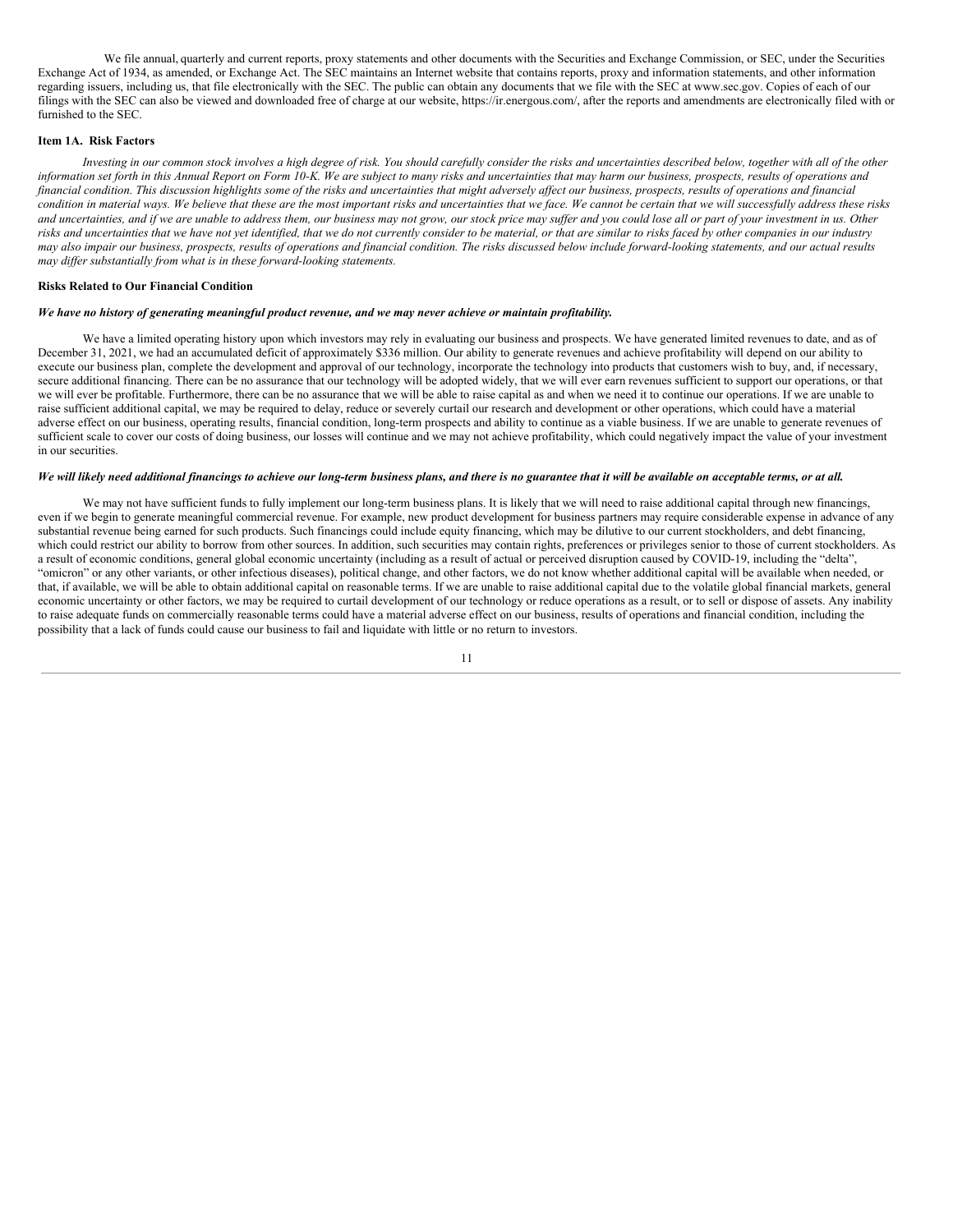#### **Risks Related to Our Technology and Products**

#### *We may not be able to develop all the features we seek to include in our technology.*

We have developed commercial products, as well as working prototypes, that utilize our technology. Additional features and performance specifications we seek to include in our technology have not yet been developed. For example, some customer applications may require specific combinations of cost, footprint, efficiencies and capabilities at various frequencies, charging power levels and distances. We believe our research and development efforts will yield additional functionality and capabilities over time. However, there can be no assurance that we will be successful in achieving all the features we are targeting, and our inability to do so may limit the appeal of our technology to consumers.

#### *We may be unable to demonstrate the commercial feasibility of the full capability of our technology.*

We have developed both commercial products and working prototypes that use our technology at differing power levels and charging distances, but additional research and development is required to realize the potential of our technology for applications at increasing power levels and distances that can be successfully integrated into commercial products. Research and development of new technologies is, by its nature, unpredictable. We could encounter unanticipated technical problems, the inability to identify products utilizing our technology that will be in demand with customers, getting our technology designed into those products, designing new products for manufacturability, regulatory hurdles and achieving acceptable price points for final products. Although we intend to undertake development efforts with commercially reasonable diligence, there can be no assurance that our available resources will be sufficient to enable us to develop our technology to the extent needed to create future revenues to sustain our operations.

Our technology must satisfy customer expectations and be suitable for use in consumer applications. Any delays in developing our technology that arise from factors of this sort would aggravate our exposure to the risk of having inadequate capital to fund the research and development needed to complete development of these products. Technical problems leading to delays would cause us to incur additional expenses that would increase our operating losses. If we experience significant delays in developing our technology and products based on it for use in potential commercial applications, particularly after incurring significant expenditures, our business may fail, and you could lose all or part of the value of your investment in our Company. If we fail to develop practical and economical commercial products based on our technology, our business may fail and you could lose all or part of the value of your investment in our stock.

## The outbreak of health epidemics, such as COVID-19, has and may further adversely affect our business, results of operations and financial condition.

Any outbreaks of contagious diseases and other adverse public health developments in countries where we, our customers and suppliers operate could have a material and adverse effect on our business, results of operations and financial condition. For example, the COVID-19 pandemic has resulted in significant governmental measures being implemented to control the spread of the virus, including quarantines, travel restrictions, manufacturing restrictions, declarations of states of emergency, business shutdown and restrictions on the movement of employees in China, the United States and many other countries. A majority of our potential customers have a significant dependence on the Chinese manufacturing and supply chain infrastructure. We believe the COVID-19 pandemic has delayed adoption of our technology by potential customers who temporarily shut down their workforces and supply chains based in China or elsewhere around the world. In the United States, COVID-19 has resulted in travel and other restrictions in order to reduce the spread of the disease, including executive orders in California and several other state and local orders across the country, which, among other things, direct individuals to shelter at their places of residence, direct businesses and governmental agencies to cease non-essential operations at physical locations, prohibit certain non-essential gatherings, and order cessation of non-essential travel. As a result of these developments, we have implemented work-from-home policies for our employees. The effects of state executive orders, local shelter-in-place orders, government-imposed quarantines and our work-from-home policies could negatively impact productivity, disrupt our research and development or other operations and delay the planned launch of our customers' new products that incorporate our technology, the magnitude of which will depend, in part, on the length and severity of the continuing restrictions and other limitations on our ability to conduct our business in the ordinary course. Several vaccines have been approved for use since the fourth quarter of 2020, with vaccination rates increasing through the first quarter of 2022. Several new variants of COVID-19 have emerged and may be more transmissible than other variants. Vaccines approved to date have lower efficacy in combating the transmission of some of these new variants, though vaccines appear to protect against severe illness. Due to the

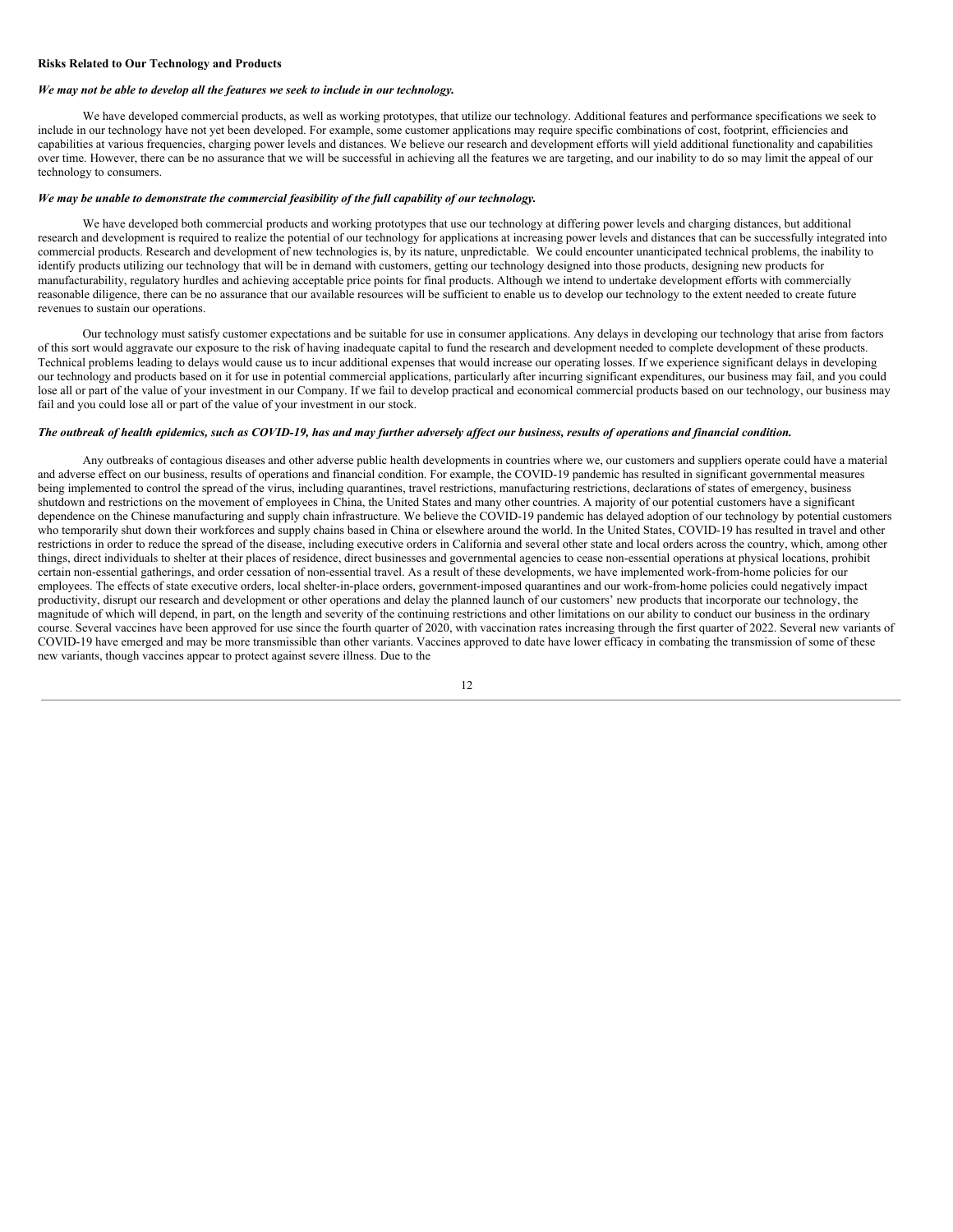continuing developments and fluidity of this situation, the magnitude and duration of the pandemic and its impact on our operations and liquidity are still uncertain as of the date of this report.

In addition, COVID-19 and any variants thereof, has resulted and may continue to result in a widespread health crisis that could contribute to increased market volatility and adversely affect the economies and financial markets of many countries, resulting in a global economic downturn that could affect interest in our products or demand by potential customers. Any of these events could materially and adversely affect our business, results of operations and financial condition. The extent of the impact will depend on future developments, which are highly uncertain and cannot be predicted.

## Expanding our business operations as we intend will impose new demands on our financial, technical, operational and management resources.

To date we have operated primarily in the research and development phase of our business. If we are successful, we will need to expand our business operations, which will impose new demands on our financial, technical, operational and management resources. If we do not upgrade our technical, administrative, operating and financial control systems, or if unexpected expansion difficulties arise, including issues relating to our research and development activities, then retention of experienced scientists, managers and engineers could become more challenging and have a material adverse effect on our business, results of operations and financial condition.

## If products incorporating our technology are launched commercially but do not achieve widespread market acceptance, we will not be able to generate the revenue *necessary to support our business.*

Market acceptance of a RF-based charging system as a preferred method for charging electronic devices will be crucial to our success. The following factors, among others, may affect the level of market acceptance of products in our industry:

- the price of products incorporating our technology relative to other products or competing technologies;
- user perceptions of the convenience, safety, efficiency and benefits of our technology;
- the effectiveness of sales and marketing efforts of our commercialization partners;
- the support and rate of acceptance of our technology and solutions with our development partners;
- press and blog coverage, social media coverage, and other publicity factors that are not within our control; and
- regulatory developments.

If we are unable to achieve or maintain market acceptance of our technology, and if related products do not win widespread market acceptance, our business will be significantly harmed.

## If products incorporating our technology are launched commercially, we may experience seasonality or other unevenness in our financial results in consumer markets or a *long and variable sales cycle in enterprise markets.*

Our strategy depends on our customers developing successful commercial products using our technology and selling them into the consumer, enterprise and commercial markets. We need to understand procurement and buying cycles to be successful in licensing our technology. We anticipate it is possible that demand for our technology may vary in different segments of the consumer electronics market, such as hearing aids, wearables, toys, watches, accessories, laptops, tablet, mobile phones and gaming systems. Such consumer markets are often seasonal, with peaks in and around the December holiday season and the August-September back-to-school season. Enterprises and commercial customers may have annual or other budgeting and buying cycles that could affect us, and, particularly if we are designated as a capital improvement project, we may have a long or unpredictable sales cycle.

## Future products based on our technology may require the user to purchase additional products to use with existing devices. To the extent these additional purchases are inconvenient, the adoption of our technology under development or other future products could be slowed, which would harm our business.

For rechargeable devices that utilize our receiver technology, the technology may be embedded in a sleeve, case or other enclosure. For example, products such as remote controls or toys equipped with replaceable AA size or other batteries would need to be outfitted with enhanced batteries and other hardware enabling the devices to be

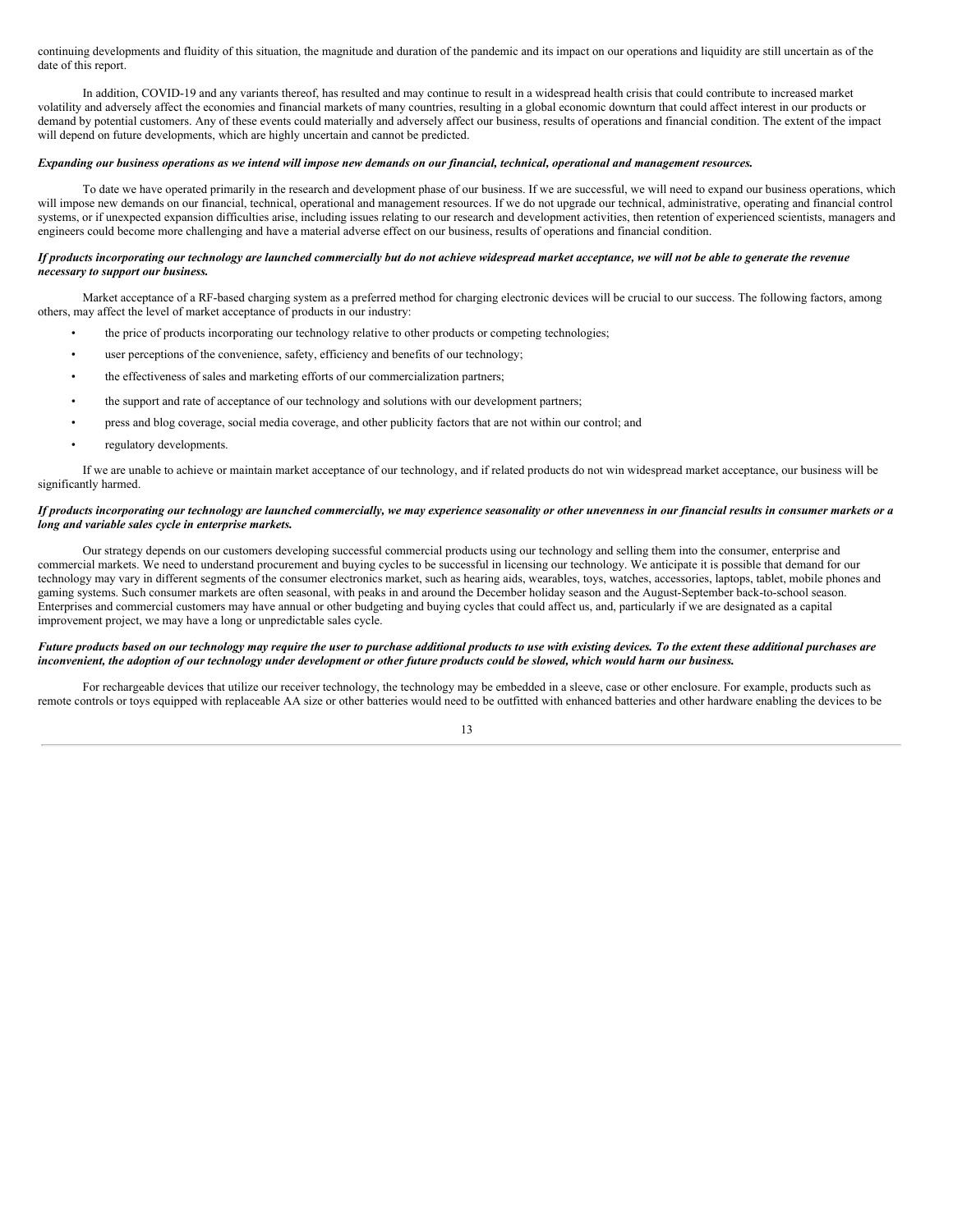rechargeable by our system. In each case, an end user would be required to retrofit the device with a receiver and may be required to upgrade the battery technology used with the device (unless, for example, compatible battery technology and a receiver are built into the device). These additional steps and expenses may offset the convenience of our products for users and discourage customers from licensing our technology. Such factors may inhibit adoption of our technology, which could harm our business. We have not developed an enhanced battery for use in devices with our technology, and our ability to enable use of our technology with devices that require an enhanced battery will depend on our ability to develop a commercial version of such a battery that could be manufactured at a reasonable cost. If a commercially practicable enhanced battery of this nature is not developed, our business could be harmed, and we may need to change our strategy and target markets.

#### Laboratory conditions differ from field conditions, which could reduce the effectiveness of our technology under development or other future products. Failures to move *from laboratory to the field ef ectively would harm our business.*

When used in the field, our technology may not perform as expected based on performance under controlled laboratory conditions. For example, in the case of distance charging, a laboratory configuration of transmission obstructions will be arranged for testing, but in consumer use receivers may be obstructed in many different and unpredictable ways. These conditions may significantly diminish the power received at the receiver or the effective range of the transmitter. The failure of products using our technology to meet the expectations of users in the field could harm our business.

## *Safety concerns and legal action by private parties may af ect our business.*

We believe that our technology is safe. However, it is possible that we could discover safety issues with our technology or that third-parties may raise concerns relating to RF-based charging in a similar manner as has occurred with some other wireless technologies as they were put into residential and commercial use, such as the safety concerns that were raised by some regarding the use of cellular telephones and other devices to transmit data wirelessly in close proximity to the human body. In addition, while we believe our technology is safe, users of our technology under development or other future products who suffer from medical ailments may blame the use of products incorporating our technology for the triggering or worsening of those ailments, as occurred with a small number of users of cellular telephones. A discovery of safety issues relating to our technology could have a material adverse effect on our business and any legal action against us claiming that our technology caused harm could be expensive, divert management attention and adversely affect us or cause our business to fail, whether or not such legal actions were ultimately successful.

#### Our industry is subject to intense competition and rapid technological change, which may result in technology that is superior to ours. If we do not keep pace with changes in the marketplace and the direction of technological innovation and customer demands, our technology and products may become less useful or obsolete and our  $\omega$ *operating results* will *suffer.*

The consumer electronics industry in general, and the charging segments in particular, are subject to intense competition and rapidly evolving technologies. Because products incorporating our technology are expected to have long development cycles, we must anticipate changes in the marketplace and the direction of technological innovation and customer demands. To compete successfully, we will need to demonstrate the advantages of our products and technologies over established alternatives and other emerging methods of power delivery. Traditional wall plug-in recharging remains an inexpensive alternative to our technology. Directly competing technologies such as inductive charging, magnetic resonance charging, conductive charging, ultrasound and other yet unidentified solutions may have greater consumer acceptance than the technology we have developed. Furthermore, some competitors may have greater resources than we have and may be better established in the market than we are. We cannot be certain which other companies may have already decided to or may in the future choose to enter our markets. For example, consumer electronics products companies may invest substantial resources in wireless power or other recharging technologies and may decide to enter our target markets. Successful developments of competitors that result in new approaches for recharging could reduce the attractiveness of our products and technologies or render them obsolete.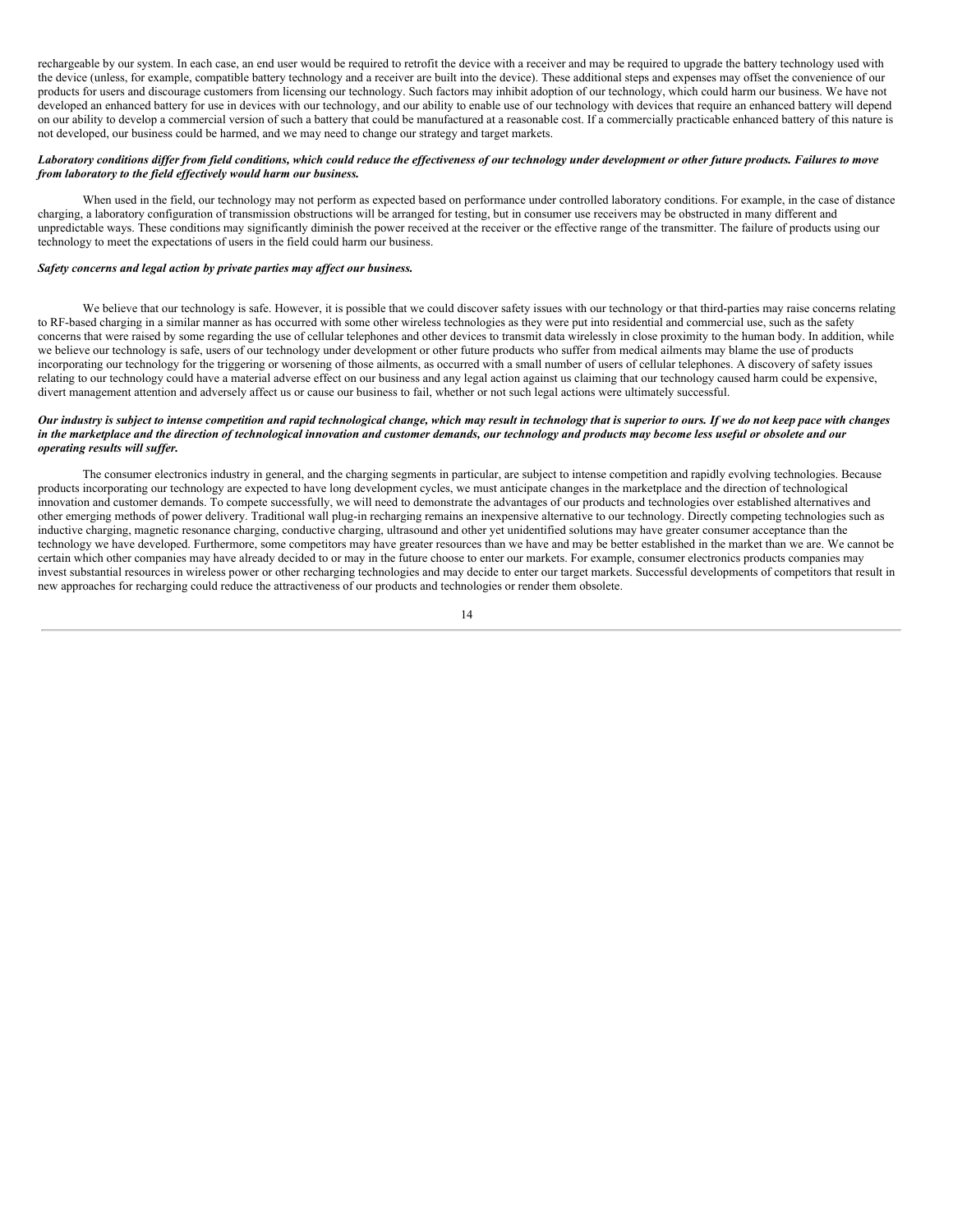Our future success will depend in large part on our ability to establish and maintain a competitive position in current and future technologies. Rapid technological development may render our technology or future products based on our technology obsolete. Many of our competitors have more corporate, financial, operational, sales and marketing resources than we have, as well as more experience in research and development. We cannot assure you that our competitors will not develop or market technologies that are more effective or commercially attractive than our products or that would render our technologies and products obsolete. We may not have the financial resources, technical expertise, marketing, distribution or support capabilities to compete successfully in the future. Our success will depend in large part on our ability to maintain a competitive position with our technologies.

Our competitive position also depends on our ability to:

- generate widespread awareness, acceptance and adoption by the consumer and enterprise markets of our technology under development and future products;
- design a product that may be sold at an acceptable price point;
- develop new or enhanced technologies or features that improve the convenience, efficiency, safety or perceived safety, and productivity of our technology under development and future products;
- properly identify customer needs and deliver new products or product enhancements to address those needs;
- limit the time required from proof of feasibility to routine production;
- limit the timing and cost of regulatory approvals;
- attract and retain qualified personnel;
- protect our inventions with patents or otherwise develop proprietary products and processes; and
- secure sufficient capital resources to expand both our continued research and development, and sales and marketing efforts.

If our technology does not compete well based on these or other factors, our business could be harmed.

## *Our business is subject to data security risks, including security breaches.*

We collect, process, store and transmit substantial amounts of information, including information about our customers. We take steps to protect the security and integrity of the information we collect, process, store and transmit, but there is no guarantee that inadvertent or unauthorized use or disclosure will not occur or that third parties will not gain unauthorized access to this information despite such efforts. Security breaches, computer malware, computer hacking attacks and other compromises of information security measures have become more prevalent in the business world and may occur on our systems or those of our vendors in the future. Large Internet companies and websites have from time to time disclosed sophisticated and targeted attacks on portions of their websites, and an increasing number have reported such attacks resulting in breaches of their information security. We and our third-party vendors are at risk of suffering from similar attacks and breaches. Although we take steps to maintain confidential and proprietary information on our information systems, these measures and technology may not adequately prevent security breaches and we rely on our third-party vendors to take appropriate measures to protect the security and integrity of the information on those information systems. Because techniques used to obtain unauthorized access to or to sabotage information systems change frequently and may not be known until launched against us, we may be unable to anticipate or prevent these attacks. In addition, a party that is able to illicitly obtain a customer's identification and password credentials may be able to access our customer's accounts and certain account data.

Any actual or suspected security breach or other compromise of our security measures or those of our third-party vendors, whether as a result of hacking efforts, denial-of-service attacks, viruses, malicious software, break-ins, phishing attacks, social engineering or otherwise, could harm our reputation and business, damage our brand and make it harder to retain existing customers or acquire new ones, require us to expend significant capital and other resources to address the breach, and result in a violation of applicable laws, regulations or other legal obligations. Our insurance policies may not be adequate to reimburse us for direct losses caused by any such security breach or indirect losses due to resulting customer attrition.

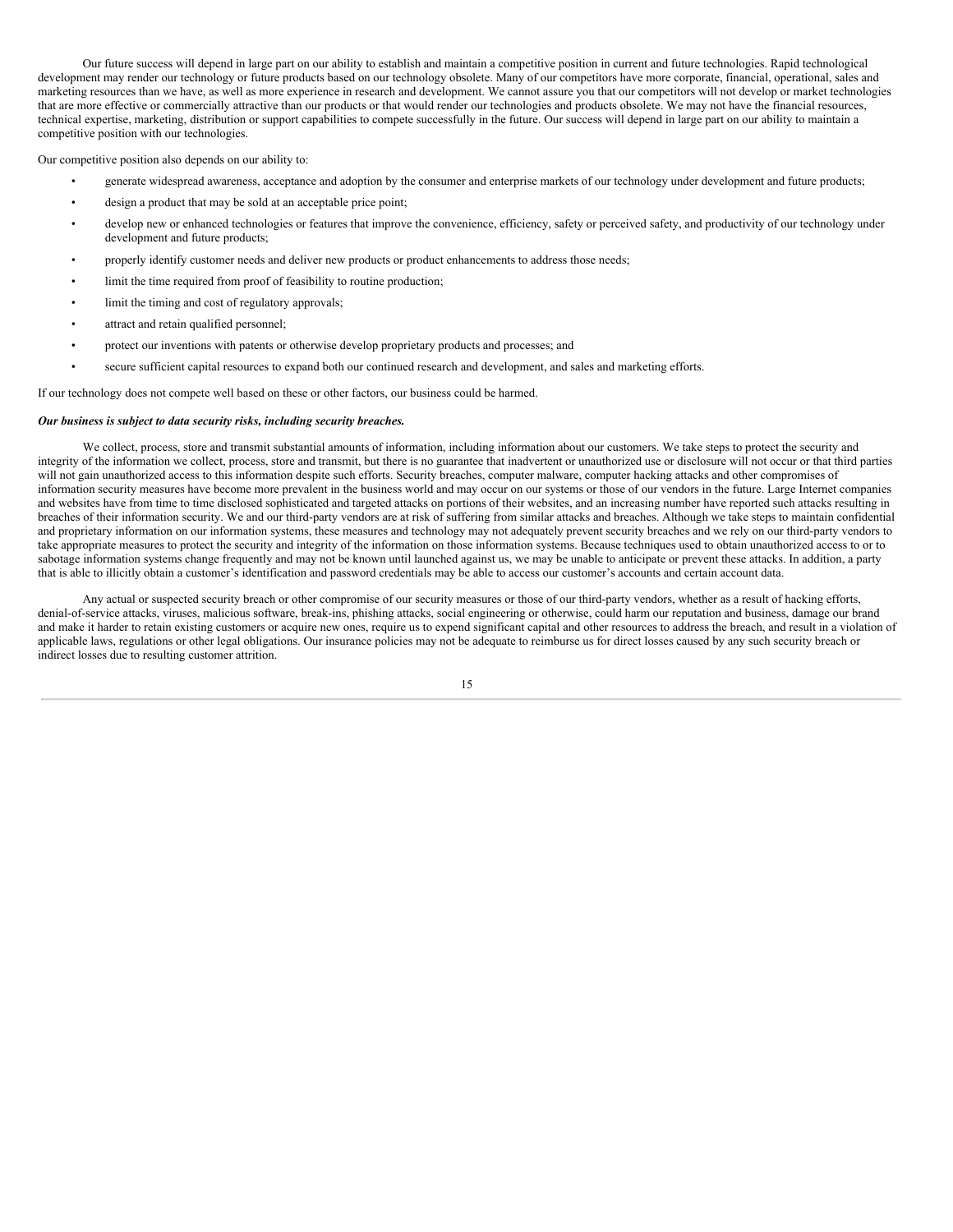We rely on email and other electronic means on communication to connect with our existing and potential customers. Our customers may be targeted by parties using fraudulent spoofing and phishing emails to misappropriate passwords, payment information or other personal information or to introduce viruses through Trojan horse programs or otherwise through our customers' computers, smartphones, tablets or other devices. Despite our efforts to mitigate the effectiveness of such malicious email campaigns through product improvements, spoofing and phishing may damage our brand and increase our costs. Any of these events or circumstances could materially adversely affect our business, financial condition and operating results.

## Our strategic relationship with Dialog Semiconductor, a provider of electronics products, has been terminated, and there can be no assurance that we will find a *suitable replacement or be able to conduct the same activities internally.*

We were historically party to a strategic alliance agreement with Dialog Semiconductor, a provider of electronics products, pursuant to which we licensed our WattUp technology to Dialog and it became the exclusive provider of our technology. In November 2021, we were informed that Dialog Semiconductor was acquired by the Japanese chipmaker, Renesas Electronics, and that Dialog, under the control of Renesas Electronics would not be continuing our relationship. We have been developing our own internal capabilities, as well as developing a network of contract manufacturers and as a result of the termination we will be enhancing those capabilities. However, such development may take time which could result in manufacturing delays, increases in manufacturing or sales costs or reduced revenues.

#### **Risks Related to Our Intellectual Property and Other Legal Risks**

## It is difficult and costly to protect our intellectual property and our proprietary technologies, and we may not be able to ensure their protection.

Our success depends significantly on our ability to obtain, maintain and protect our proprietary rights to the technologies used in products incorporating our technologies. Patents and other proprietary rights provide uncertain protections, and we may be unable to protect our intellectual property. For example, we may be unsuccessful in defending our patents and other proprietary rights against third party challenges. If we do not have the resources to defend our intellectual property, the value of our intellectual property and our licensed technology will decline. In addition, some companies that integrate our technology into their products may acquire rights in the technology that limit our business or increase our costs. If we are not successful in protecting our intellectual property effectively, our financial results may be adversely affected and the price of our common stock could decline.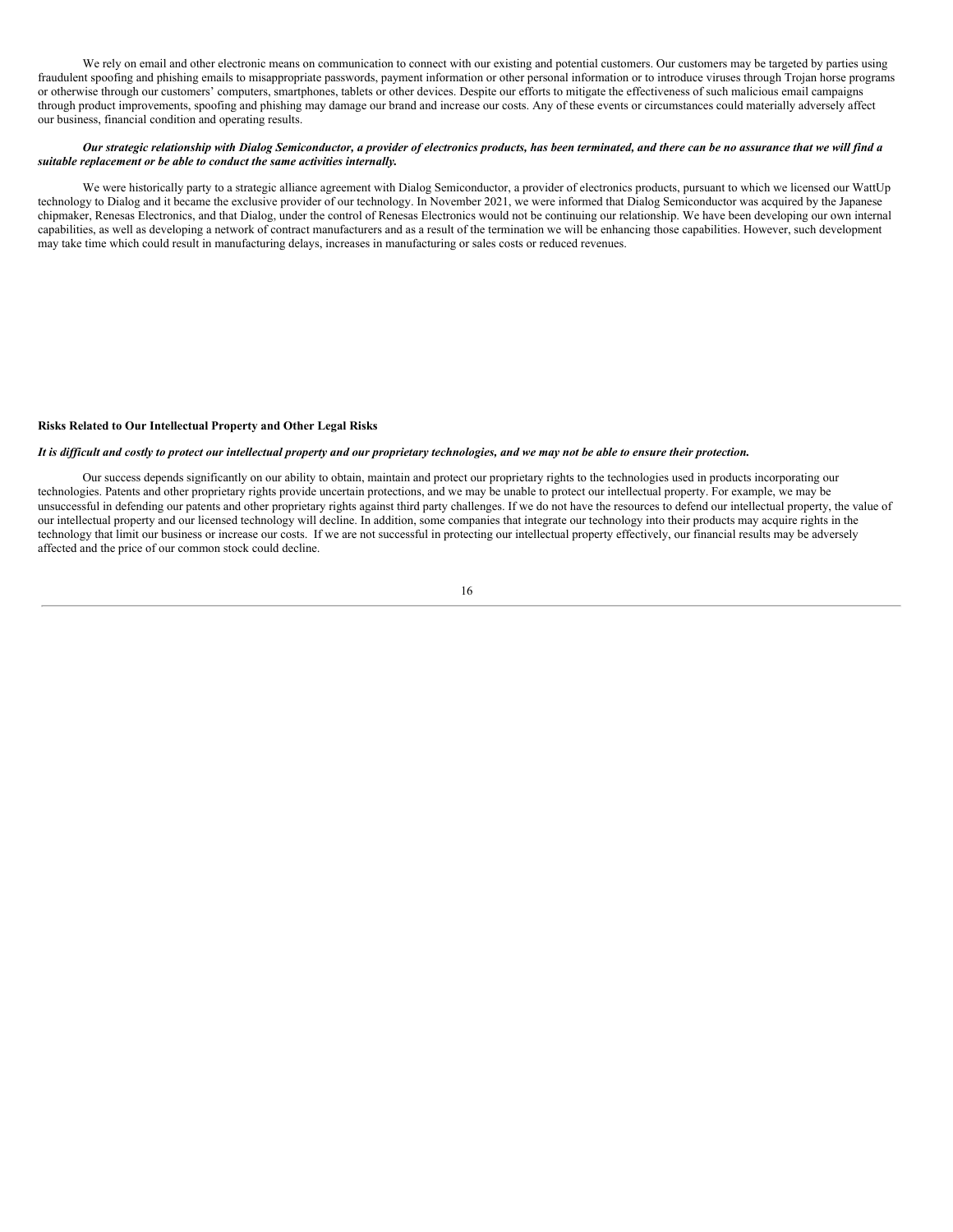## We depend upon a combination of patent, trade secrets, copyright and trademark laws to protect our intellectual property and technology.

We rely on a combination of patents, trade secrets, copyright and trademark laws, nondisclosure agreements and other contractual provisions and technical security measures to protect our intellectual property rights. These measures may not be adequate to safeguard our technology. If they do not protect our rights adequately, third parties could use our technology, and our ability to compete in the market would be reduced. Although we are attempting to obtain patent coverage for our technology where available and where we believe appropriate, there are aspects of the technology for which patent coverage may never be sought or received. We may not possess the resources to or may not choose to pursue patent protection outside the United States or any or every country other than the United States where we may eventually decide to sell our future products. Our ability to prevent others from making or selling duplicate or similar technologies will be impaired in those countries in which we would have no patent protection. Although we have patent applications on file in the United States and elsewhere, the patents might not issue, might issue only with limited coverage, or might issue and be subsequently successfully challenged by others and held invalid or unenforceable.

Similarly, even if patents are issued based on our applications or future applications, any issued patents may not provide us with any competitive advantages. Competitors may be able to design around our patents or develop products that provide outcomes comparable or superior to ours. Our patents may be held invalid or unenforceable as a result of legal challenges or claims of prior art by third parties, and others may challenge the inventorship or ownership of our patents and pending patent applications. In addition, if we secure protection in countries outside the United States, the laws of some foreign countries may not protect our intellectual property rights to the same extent as do the laws of the United States. In the event a competitor infringes upon our patent or other intellectual property rights, enforcing those rights may be difficult and time consuming. Even if successful, litigation to enforce our intellectual property rights or to defend our patents against challenge could be expensive and time consuming and could divert our management's attention. We may not have sufficient resources to enforce our intellectual property rights or to defend our patents against a challenge.

Our strategy is to deploy our technology into the market by licensing patent and other proprietary rights to third parties and customers. Disputes with our licensees may arise regarding the scope and content of these licenses. Further, our ability to expand into additional fields with our technologies may be restricted by existing licenses or licenses we may grant to third parties in the future.

The policies we use to protect our trade secrets might not be effective in preventing misappropriation of our trade secrets by others. In addition, confidentiality agreements executed by our customers, employees, consultants and advisors might not be enforceable or might not provide meaningful protection for our trade secrets or other proprietary information in the event of unauthorized use or disclosure. Litigating a trade secret claim is expensive and time consuming, and the outcome is unpredictable. Moreover, our competitors may independently develop equivalent knowledge methods and know-how. If we are unable to protect our intellectual property rights, we may be unable to prevent competitors from using our own inventions and intellectual property to compete against us, and our business may be harmed.

### We may be subject to patent infringement or other intellectual property lawsuits that could be costly to defend.

Because our industry is characterized by competing intellectual property, we may become involved in litigation based on claims that we have violated the intellectual property rights of others. Determining whether a product infringes a patent involves complex legal and factual issues, and the outcome of patent litigation actions is often uncertain. No assurance can be given that third party patents containing claims covering our products, parts of our products, technology or methods do not exist, have not been filed, or could not be filed or issued. Because of the number of patents issued and patent applications filed in our technical areas or fields (including some pertaining specifically to wireless charging technologies), our competitors or other third parties may assert that our products and technology and the methods we employ in the use of our products and technology are covered by United States or foreign patents held by them. In addition, because patent applications can take many years to issue and because publication schedules for pending applications vary by jurisdiction, there may be applications now pending which may result in issued patents that our technology under development or other future products would infringe. Also, because the claims of published patent applications can change between publication and patent grant, there may be published patent applications that may ultimately issue with claims that we infringe. There could also be existing patents that one or more of our technologies, products or parts may infringe and of which we are unaware. As the number of competitors in the market for wire-free power and alternative recharging solutions increases, and as the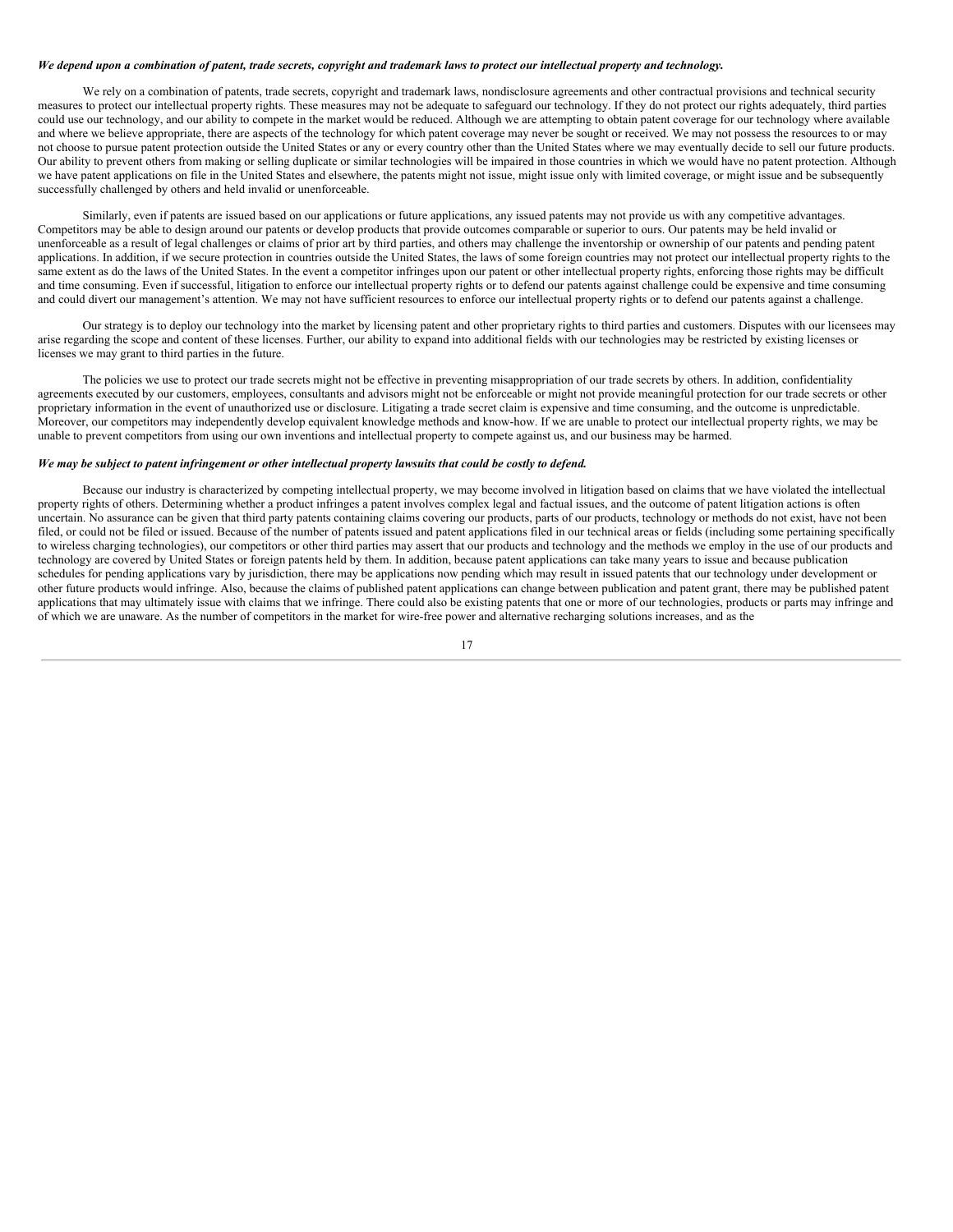number of patents issued in this area grows, the possibility of patent infringement claims against us increases. Some of our competitors may be able to sustain the costs of complex patent litigation more effectively than we can because they have substantially greater resources. In addition, any uncertainties resulting from the initiation and continuation of any litigation could have a material adverse effect on our ability to raise the funds necessary to continue our operations.

If we become subject to a patent infringement or other intellectual property lawsuit and if the relevant patents or other intellectual property are upheld as valid and enforceable and we are found to have infringed or violated the terms of a license to which we are a party, we could be prevented from selling any infringing products of ours unless we could obtain a license or were able to redesign the product to avoid infringement. If we are unable to obtain a license or successfully redesign, we might be prevented unless we could obtain a license or successf from selling our technology under development or other future products. If there is a determination that we have infringed the intellectual property rights of a competitor or other person, we may be required to pay damages, pay a settlement, or pay ongoing royalties, or be enjoined. In these circumstances, we may be unable to sell our products or license our technology at competitive prices or at all, and our business and operating results could be harmed.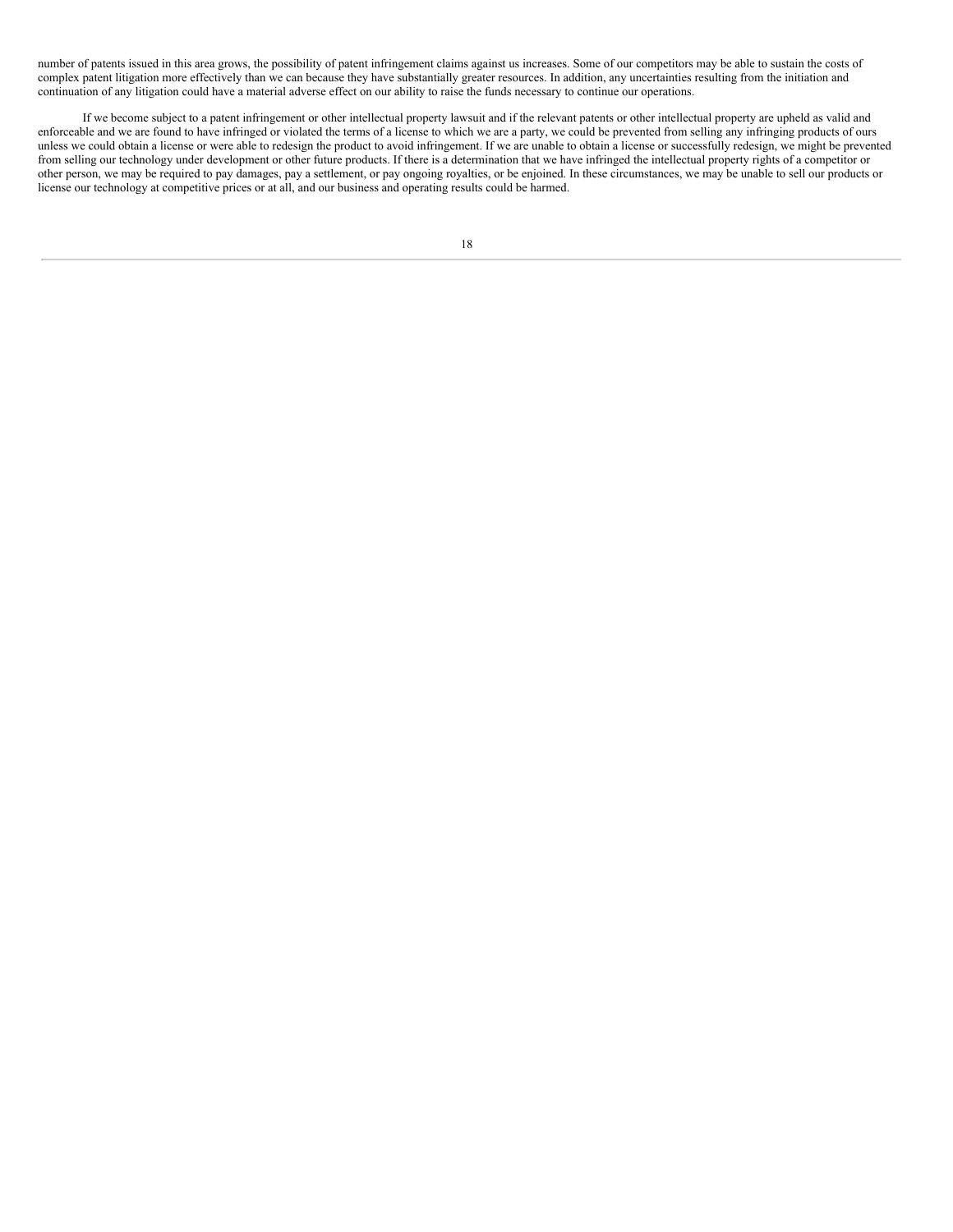#### We could become subject to product liability claims, product recalls, and warranty claims that could be expensive, divert management's attention and harm our business.

Our business exposes us to potential liability risks that are inherent in the marketing and sale of products used by consumers. We may be held liable if our technology causes injury or death or is found otherwise unsuitable. While we believe our technology is safe, users could allege or possibly prove defects (some of which could be alleged or proved to cause harm to users or others) because we design our technology to perform complex functions involving RF energy, possibly in close proximity to users. A product liability claim, regardless of its merit or eventual outcome, could result in significant legal defense costs. The coverage limits of the insurance policies we may choose to purchase to cover related risks may not be adequate to cover future claims. If sales of products incorporating our technology increase or we suffer future product liability claims, we may be unable to maintain product liability insurance in the future at satisfactory rates or with adequate amounts. A product liability claim, any product recalls or excessive warranty claims, whether arising from defects in design or manufacture or otherwise, could negatively affect our sales or require a change in the design or manufacturing process, any of which could harm our reputation, harm our relationship with licensors of our products, result in a decline in revenue and harm our business.

In addition, if a product that we or a strategic partner design is defective, whether due to design or manufacturing defects, improper use of the product or other reasons, we or our strategic partner may be required to notify regulatory authorities and/or to recall the product. A required notification to a regulatory authority or recall could result in an investigation by regulatory authorities into the products incorporating our technology, which could in turn result in required recalls, restrictions on the sale of such products or other penalties. The adverse publicity resulting from any of these actions could adversely affect the perceptions of our customers and potential customers. These investigations or recalls, especially if accompanied by unfavorable publicity, could result in our incurring substantial costs, losing revenues and damaging our reputation, each of which would harm our business.

## If we are not able to secure advantageous license agreements for our technology, our business and results of operations will be adversely affected.

We pursue the licensing of our technology as a primary means of revenue generation. Creating a licensing business relationship often takes substantial effort, as we expect to have to convince the counterparty of the efficacy of our technology, meet design and manufacturing requirements, satisfy marketing and product needs, and comply with selection, review, and contracting requirements. There can be no assurance that we will be able to gain access to potential licensing partners, or that they will ultimately decide to integrate our technology with their products. We may not be able to secure license agreements with customers on advantageous terms, and the timing and volume of revenue earned from license agreements will be outside of our control. If the license agreements we enter into do not prove to be advantageous to us, our business and results of operations will be adversely affected.

#### **Risks Related to Regulation of Our Business**

#### Domestic and international regulators may deny approval for our technology, and future legislative or regulatory changes may impair our business.

Our charging technology involves power transmission using radio frequency (RF) energy, which is subject to regulation by the Federal Communications Commission in the United States and by comparable regulatory agencies worldwide. It may also be subject to regulation by other agencies. Regulatory concerns include whether human exposure to radio frequency emissions falls below specified thresholds. Higher levels of exposure require separate approval. For example, transmitting more power over a certain distance or transmitting power over a greater distance may require separate regulatory approvals. In addition, we design our technology to operate in a RF band that is also used for Wi-Fi routers and other wireless consumer electronics, and we also design it to operate at different frequencies as demanded for some customer applications. Applications at different frequencies may require separate regulatory approvals. Efforts to obtain regulatory approval for devices using our technology are costly and time consuming, and there can be no assurance that requisite regulatory approvals will be forthcoming. If approvals are not obtained in a timely and cost-efficient manner, our business and operating results could be materially adversely affected. In addition, legal or regulatory developments could impose additional restrictions or costs on us that could require us to redesign our technology or future products, or that are difficult or impracticable to comply with, all of which would adversely affect our revenues and financial results.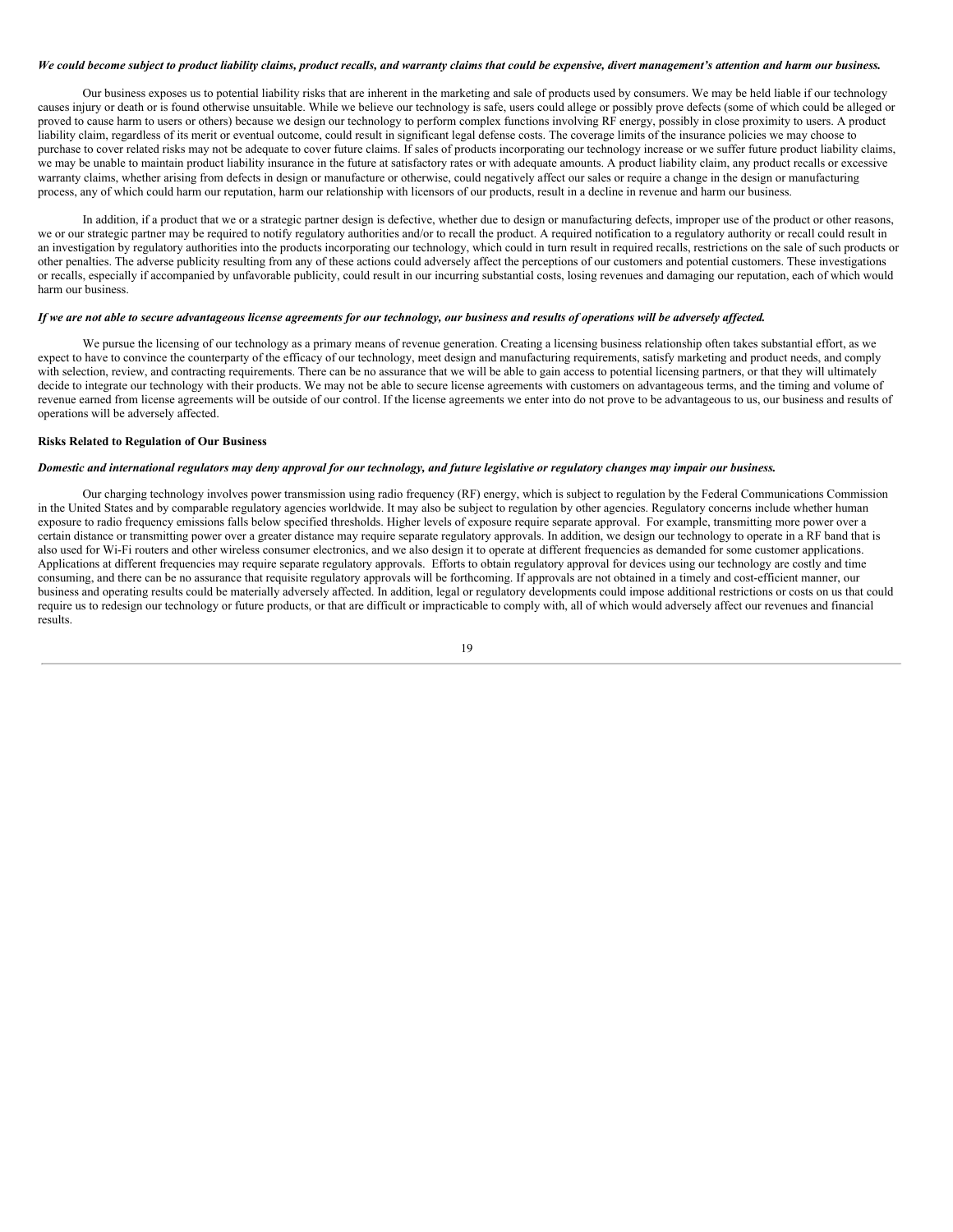#### **Risks Related to Personnel**

## We are highly dependent on key members of our executive management team. Our inability to retain these individuals could impede our business plan and growth *strategies, which could have a negative impact on our business and the value of your investment.*

Our ability to implement our business plan depends, to a critical extent, on the continued efforts and services of a very small number of key executives. If we lose the services of any of these persons, we could be required to expend significant time and money in the pursuit of replacements, which may result in a delay in the implementation of our business plan and plan of operations. If necessary, we can give no assurance that we could find satisfactory permanent replacements for these individuals at all or on terms that would not be unduly expensive or burdensome to us. We do not currently carry any key-person life insurance that would help us recoup our costs in the event of the death or disability of any of these executives.

# *Our success and growth depend on our ability to attract, integrate and retain high-level engineering talent.*

Because of the highly specialized and complex nature of our business, our success depends on our ability to attract, hire, train, integrate and retain high-level engineering talent. Competition for such personnel is intense because we compete for talent against many large profitable companies and our inability to adequately staff our operations with highly qualified and well-trained engineers could render us less efficient and impede our ability to develop and deliver a commercial product. Such a competitive market could put upward pressure on labor costs for engineering talent. We may incur significant costs to attract and retain highly qualified talent, and we may lose new employees to our competitors or other technology companies before we realize the benefit of our investment in recruiting and training them. Volatility or lack of performance in our stock price may also affect our ability to attract and retain qualified personnel.

#### *We are subject to risks associated with our utilization of engineering consultants.*

To improve productivity and accelerate our development efforts while we build out our own engineering team, we may use experienced consultants to assist in selected development projects. We take steps to monitor and regulate the performance of these independent third parties. However, arrangements with third party service providers may make our operations vulnerable if these consultants fail to satisfy their obligations to us as a result of their performance, changes in their own operations, financial condition, or other matters outside of our control. Effective management of our consultants is important to our business and strategy. The failure of our consultants to perform as anticipated could result in substantial costs, divert management's attention from other strategic activities, or create other operational or financial problems for us. Terminating or transitioning arrangements with key consultants could result in additional costs and a risk of operational delays, potential errors and possible control issues as a result of the termination or during the transition.

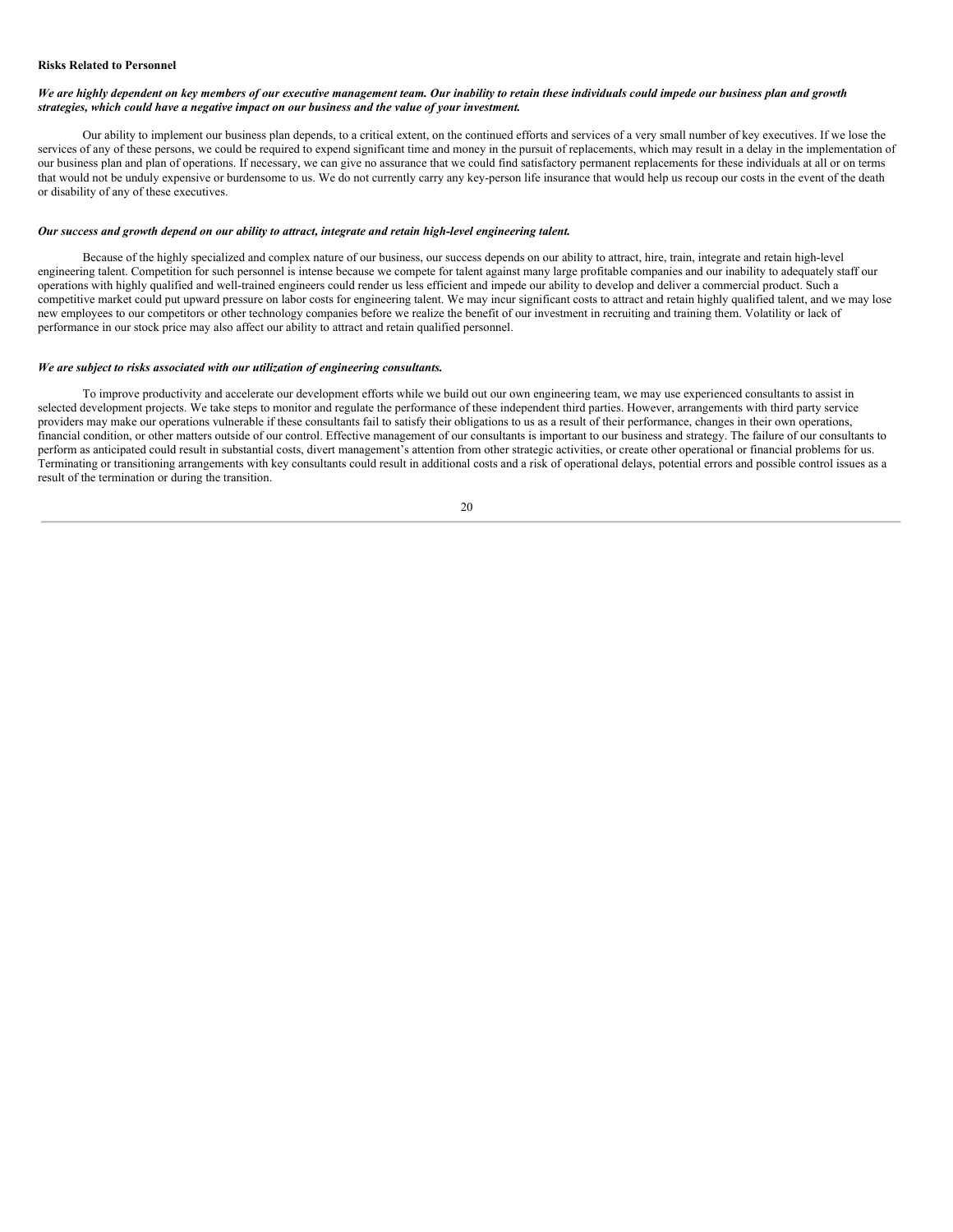### **Risks Related to Ownership of Our Common Stock**

## We are a "smaller reporting company," and the reduced disclosure requirements applicable to smaller reporting companies could make our common stock less attractive to *investors.*

We are a "smaller reporting company," meaning that we are not an investment company, an asset-backed issuer, or a majority-owned subsidiary of a parent company that is not a "smaller reporting company," and have either: (i) a public float of less than \$250 million or (ii) annual revenues of less than \$100 million during the most recently completed fiscal year and a public float of less than \$700 million. As a "smaller reporting company," we are subject to reduced disclosure obligations in our SEC filings compared to other issuers, including with respect to disclosure obligations regarding executive compensation in our periodic reports and proxy statements. Until such time as we cease to be a "smaller reporting company," such reduced disclosure in our SEC filings may make it harder for investors to analyze our operating results and financial prospects.

If some investors find our common stock less attractive as a result of any choices to reduce future disclosure we may make, there may be a less active trading market for our common stock and our stock price may be more volatile.

#### If we are unable to maintain effective internal control over financial reporting, investors may lose confidence in the accuracy of our financial reports.

As a public company, we are required to maintain internal control over financial reporting and to report any material weaknesses in such internal controls. Although our management has determined that our internal control over financial reporting was effective as of December 31, 2021, we cannot assure you that we will not identify any material weakness in our internal control in the future.

We qualify as a "smaller reporting company" under new SEC rules such that we are not required to file an auditor attestation report. If we experience a material weakness in our internal controls, we may fail to detect errors in our financial accounting, which may require a financial statement restatement or otherwise harm our operating results, cause us to fail to meet our SEC reporting obligations or listing requirements of The Nasdaq Stock Market, or Nasdaq, adversely affect our reputation, cause our stock price to decline or result in inaccurate financial reporting or material misstatements in our annual or interim financial statements. Further, if there are material weaknesses or failures in our ability to meet any of the requirements related to the maintenance and reporting of our internal controls over financial reporting, investors may lose confidence in the accuracy and completeness of our financial reports and that could cause the price of our common stock to decline. We could become subject to investigations by Nasdaq, the SEC or other regulatory authorities, which could require additional management attention and which could adversely affect our business.

In addition, our internal control over financial reporting will not prevent or detect all errors and fraud. Because of the inherent limitations in all control systems, no evaluation of controls can provide absolute assurance that misstatements due to error or fraud will not occur or that all control issues and instances of fraud will be detected.

#### *You might lose all or part of your investment.*

Investing in our common stock involves a high degree of risk. As an investor, you might never recoup all, or even part of, your investment and you may never realize any return on your investment. You must be prepared to lose all your investment.

#### *Our stock price is likely to continue to be volatile.*

The market price of our common stock has fluctuated significantly since our initial public offering in 2014. The price of our common stock is likely to continue to fluctuate significantly in response to many factors that are beyond our control, including:

- regulatory announcements;
- actual or anticipated variations in operating results;

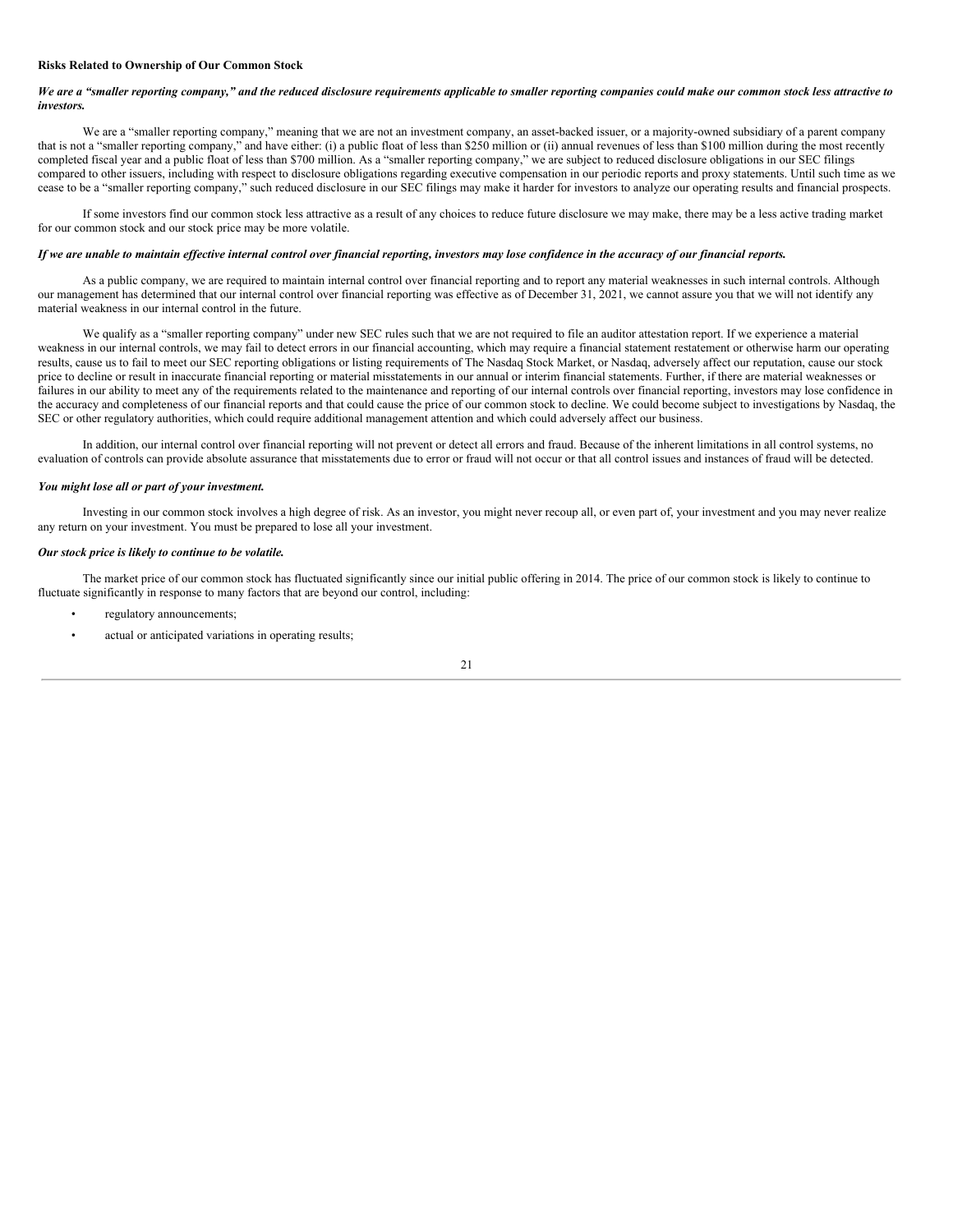- general economic conditions and perceptions of future economic growth prospectus in the economy at large, including as a result of the impact of the COVID-19 pandemic, including in particular the "delta" and "omicron" variants or global economic repercussions such as the Russia-Ukraine conflict and sanctions imposed by the United States and other countries;
- the limited number of holders of our common stock;
- changes in the economic performance and/or market valuations of other technology companies;
- our announcements of significant strategic partnerships, regulatory developments and other events;
- announcements by other companies in our industry;
- articles published or rumors circulated by third parties regarding our business, technology or development partners;
- additions or departures of key personnel; and
- sales or other transactions involving our capital stock.

#### *We have not paid dividends in the past and have no immediate plans to pay dividends.*

We plan to reinvest all of our earnings, to the extent we have earnings, in order to market our products and technology and to cover operating costs and to otherwise become and remain competitive. We do not plan to pay any cash dividends with respect to our securities in the foreseeable future. We cannot assure you that we would, at any time, generate sufficient surplus cash that would be available for distribution to the holders of our common stock as a dividend.

## We expect to continue to incur significant costs as a result of being a public reporting company and our management will be required to devote substantial time to meet our *compliance obligations.*

As a public reporting company, we incur significant legal, accounting and other expenses. We are subject to reporting requirements of the Securities Exchange Act of 1934, as amended, and rules subsequently implemented by the Securities and Exchange Commission that require us to establish and maintain effective disclosure controls and internal controls over financial reporting, as well as some specific corporate governance practices. Our management and other personnel are expected to devote a substantial amount of time to compliance initiatives associated with our public reporting company status. Those costs can be expected to increase as we emerged from emerging growth company status and will increase significantly if we no longer qualify as a smaller reporting company.

#### *We may be subject to securities litigation, which is expensive and could divert management attention.*

Our stock price has fluctuated in the past, reacting to news such as our past announcements of FCC approvals and it may be volatile in the future. In the past, companies that have experienced volatility in the market price of their securities have been subject to securities class action litigation, and we may be the target of litigation of this sort in the future. Securities litigation is costly and can divert management attention from other business concerns, which could seriously harm our business and the value of your investment in our company.

## Our ability to use Federal net operating loss carry forwards to reduce future tax payments may be limited if our taxable income does not reach sufficient levels.

As of December 31, 2021, we had a Federal net operating loss ("NOL") carryforward of approximately \$241,988,000. Under the U.S. Tax Code, NOLs arising in tax years ending on or before December 31, 2017 can generally be carried forward to offset future taxable income for a period of 20 years, and NOLs arising in tax years ending after December 31, 2017 can generally be carried forward indefinitely. Our ability to use our NOLs will be dependent on our ability to generate taxable income, and the NOLs that arose in tax years ending on or before December 31, 2017 could expire before we generate sufficient taxable income to take advantage of the NOLs. As of December 31, 2021, based on our history of operating losses it is possible that a portion of our NOLs will not be fully realizable.

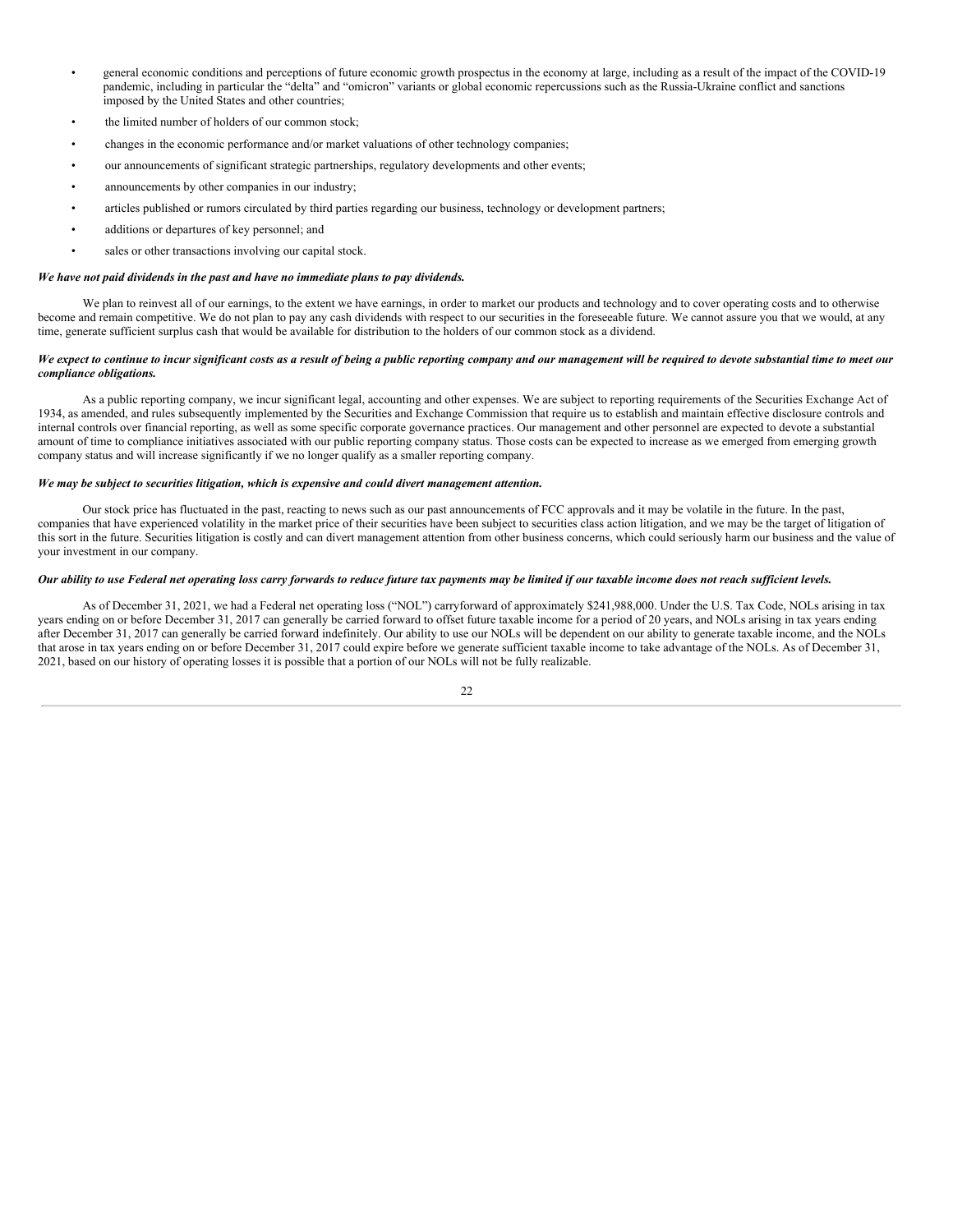#### *Our charter documents and Delaware law may inhibit a takeover that stockholders consider favorable.*

Provisions of our certificate of incorporation and bylaws, and applicable Delaware law, may delay or discourage transactions involving an actual or potential change in control or change in our management, including transactions in which stockholders might otherwise receive a premium for their shares, or transactions that our stockholders might otherwise deem to be in their best interests. The provisions in our certificate of incorporation and bylaws:

- authorize our board of directors to issue preferred stock without stockholder approval and to designate the rights, preferences and privileges of each class; if issued, such preferred stock would increase the number of outstanding shares of our capital stock and could include terms that may deter an acquisition of us;
- limit who may call stockholder meetings;
- do not permit stockholders to act by written consent;
- do not provide for cumulative voting rights; and
- provide that all vacancies may be filled by the affirmative vote of a majority of directors then in office, even if less than a quorum.

In addition, Section 203 of the Delaware General Corporation Law may limit our ability to engage in any business combination with a person who beneficially owns 15% or more of our outstanding voting stock unless certain conditions are satisfied. This restriction lasts for a period of three years following the share acquisition. These provisions may have the effect of entrenching our management team and may deprive you of the opportunity to sell your shares to potential acquirers at a premium over prevailing prices. This potential inability to obtain a control premium could reduce the price of our common stock.

## **General Risk Factors**

#### *An active trading market for our common stock may not be maintained.*

Our stock is currently traded on Nasdaq, but we can provide no assurance that we will be able to maintain an active trading market on Nasdaq or any other exchange in the future, including if we no longer meet the applicable listing standards of Nasdaq. If an active market for our common stock is not maintained, or if we no longer qualify to be listed on Nasdaq, it may be difficult for our stockholders to sell or purchase shares on such a national securities exchange, or otherwise. An inactive market may also impair our ability to raise capital to continue to fund operations by selling shares and impair our ability to acquire other companies or technologies by using our shares as consideration.

#### If securities or industry analysts do not publish research or reports about our business, or publish negative reports about our business, our stock price and trading volume *could decline.*

The trading market for our common stock will depend in part on the research and reports that securities or industry analysts publish about us or our business. We do not have any control over these analysts. There can be no assurance that analysts will continue to cover us or provide favorable coverage. If one or more of the analysts who cover us downgrade our stock or change their opinion of our stock, our stock price would likely decline. If one or more of these analysts cease coverage of our company or fail to regularly publish reports on us, we could lose visibility in the financial markets, which could cause our stock price or trading volume to decline.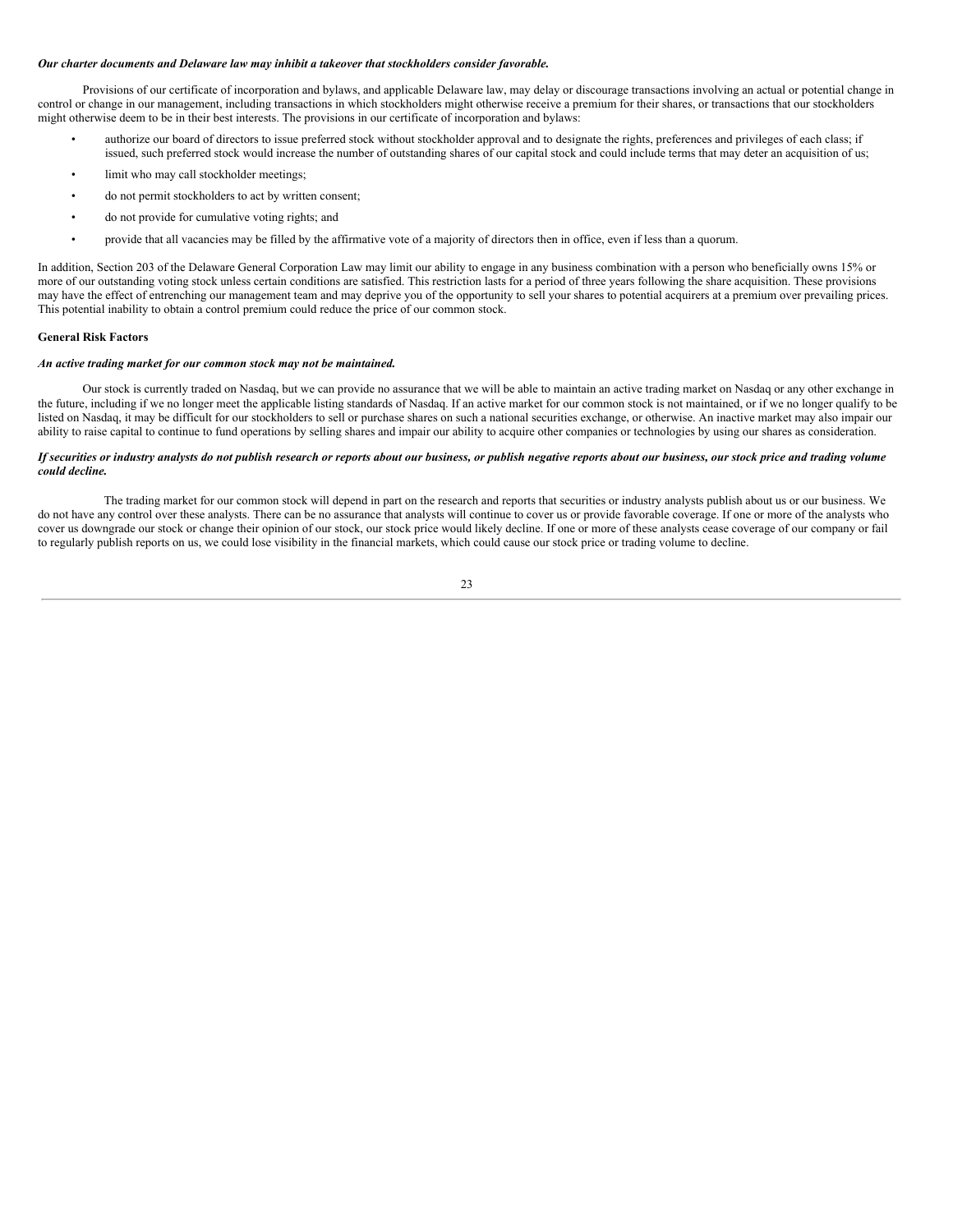## <span id="page-25-0"></span>**Item 1B. Unresolved Staff Comments**

Not applicable.

## <span id="page-25-1"></span>**Item 2. Properties**

In 2014, we entered into a lease agreement for our corporate headquarters located at Northpointe Business Center, 3590 North First Street in San Jose, California. A new lease on this same property was signed in July 2019 for a term of three years starting from October 1, 2019. This space, with a total of 21,188 square feet, is used for our headquarters and for research and development efforts. In September 2021, we entered into a lease agreement for office space in Costa Mesa, CA which is utilized by our engineers residing in Southern California, starting from October 1, 2021 and has a total of 1,387 square feet.

# <span id="page-25-2"></span>**Item 3. Legal Proceedings**

We are not currently a party to any pending legal proceedings that we believe will have a material adverse effect on our business or financial conditions. We may, however, be subject to various claims and legal actions arising in the ordinary course of business from time to time.

## <span id="page-25-3"></span>**Item 4. Mine Safety Disclosures**

Not applicable.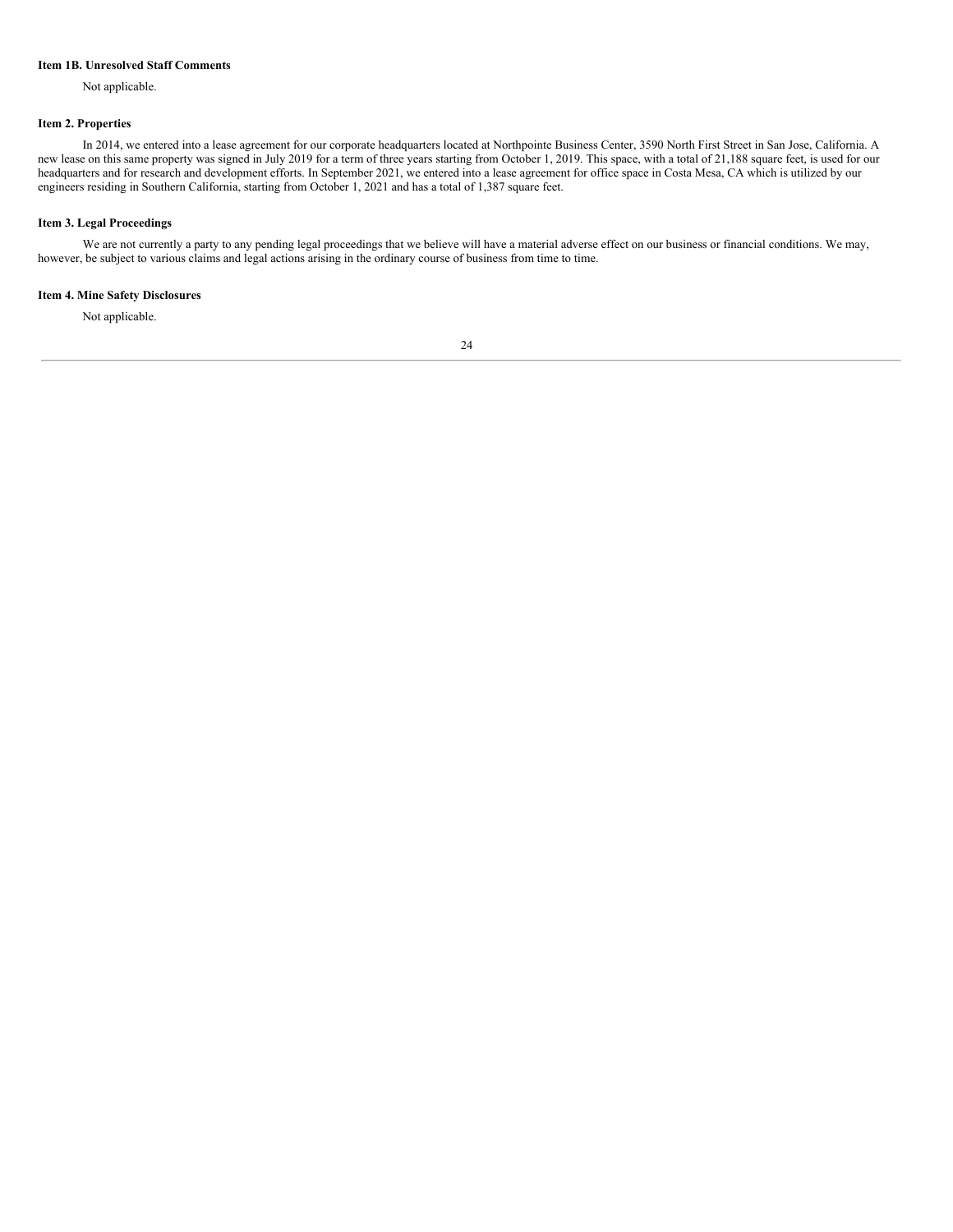# **PART II**

# <span id="page-26-1"></span><span id="page-26-0"></span>Item 5. Market for Registrant's Common Equity, Related Stockholder Matters and Issuer Purchases of Equity Securities

# **Market Information for Common Stock**

Our common stock began trading on The Nasdaq Stock Market under the symbol "WATT" on March 31, 2014.Prior to that date, there was no public trading market for our common stock.

# **Holders of Record**

As of March 10, 2022, there were 11 stockholders of record of our common stock, and we believe we have significantly more beneficial holders of our common stock.

## **Dividend Policy**

We have never paid cash dividends on our securities and we do not anticipate paying any cash dividends on our shares of common stock in the foreseeable future. We intend to retain any future earnings for reinvestment in our business. Any future determination to pay cash dividends will be at the discretion of our board of directors, and will be dependent upon our financial condition, results of operations, capital requirements and such other factors as our board of directors deems relevant.

#### **Securities Authorized for Issuance under Equity Compensation Plans**

The information regarding the securities authorized for issuance under our equity compensation plans will be included in an amendment to this Annual Report on Form 10-K or incorporated by reference from our Proxy Statement to be filed with the SEC for our 2022 Annual Meeting of Stockholders.

# <span id="page-26-2"></span>**Item 6. Reserved**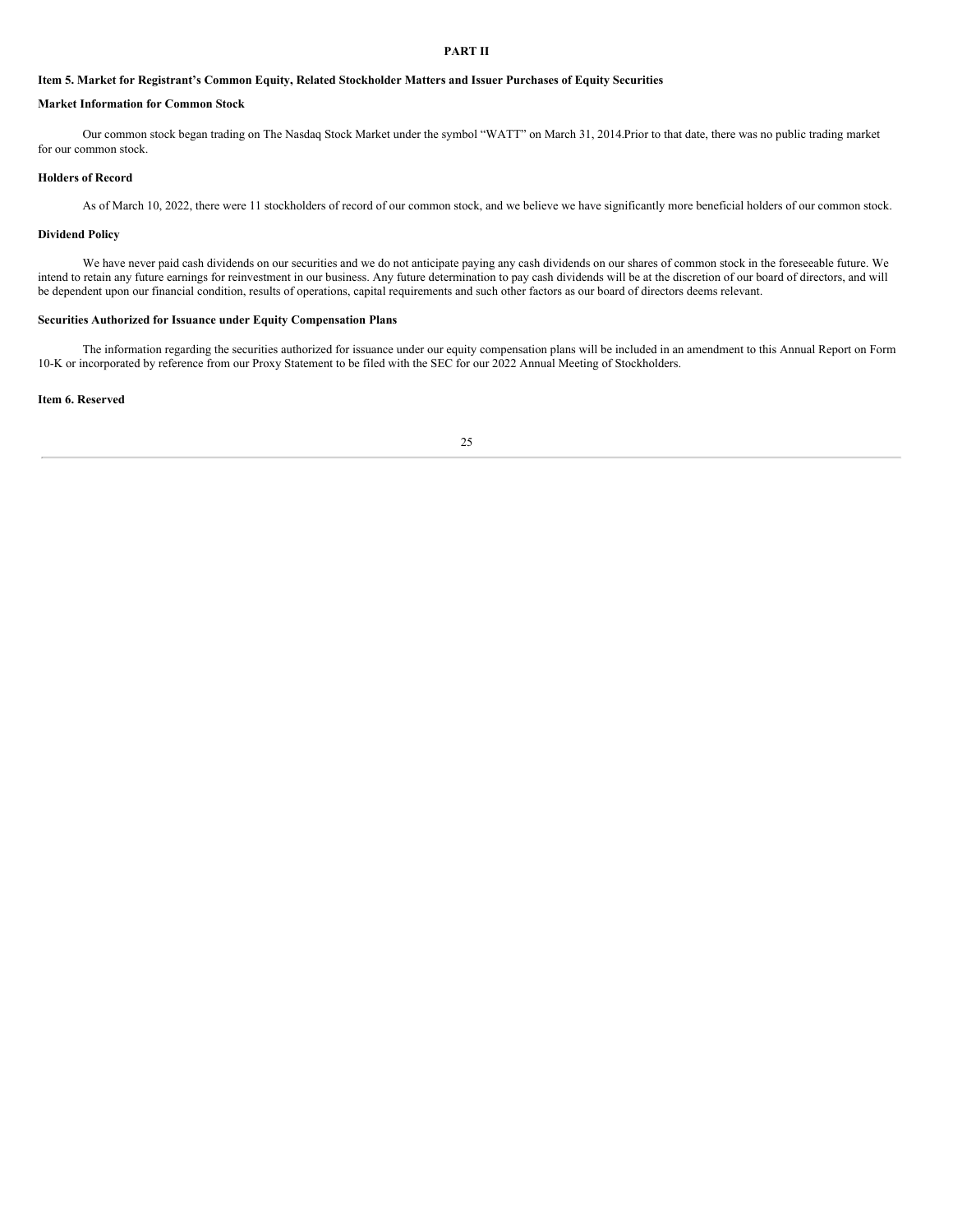#### <span id="page-27-0"></span>**Item 7. Management's Discussion and Analysis of Financial Condition and Results of Operations**

#### **Overview**

We have developed our WattUp® wireless power technology, consisting of semiconductor chipsets, software controls, hardware designs and antennas, that enables radio frequency ("RF") based charging for electronic devices. The WattUp technology has a broad spectrum of capabilities to enable the next generation of wireless power networks, delivering power and data in a seamless device portfolio. This includes near field and at-a-distance wireless charging with multiple power levels at various distances. We believe our WattUp technologies will help facilitate the deployment of the growing IoT applications. According to the recent report of the International Data Corporation, or the IDC, titled "Worldwide Global DataSphere IoT Device and Data Forecast, 2021–2025," the IoT market is forecasted to grow to 39.3 billion devices by 2025. The initial IoT applications that we are targeting are in the area of RF tags and electronic shelf labeling ("ESL") for retail, industrial and healthcare markets.

We believe our technology is innovative in its approach, in that we are developing solutions that charge electronic devices using RF.To-date, we have developed multiple transmitters and receivers, including prototypes as well as partner production designs. The transmitters vary based on form factor, power specifications and frequencies, while the receivers support a myriad of applications including Bluetooth tracking tags, IoT sensors, ESLs, beacons, stock management devices, security cameras, handheld devices, smart automation, wearables, hearables, and more.

The first end product featuring our technology entered the market in 2019.We started shipping our first at-a-distance WattUp PowerBridge enabled transmitters for commercial IoT applications in the fourth quarter of 2021, and we expect additional WattUp-enabled products to be announced as we move our business forward.

### *Impact of COVID-19 on Our Business*

We are monitoring the ongoing effects of COVID-19 (including continued outbreaks) and the related business and travel restrictions and changes to behavior intended to reduce its spread, and its impact on our operations, financial position, cash flows, inventory, supply chains, global regulatory approvals, purchasing trends, customer payments, and the industry in general, in addition to the impact on our employees.

The COVID-19 pandemic has delayed adoption of our technology by potential customers who have experienced workforce and supply chain disruptions, and who continue to evaluate their future prospects and business models, including partnerships with us. Further delays in this or other products could result from the ongoing pandemic. We have implemented moderated work-from-home policies for our employees that will likely be in place through the end of 2022 and possibly longer. Due to the continuing developments and fluidity of this situation, the magnitude and duration of the pandemic and its impact on our operations and liquidity, mainly due to supply chain shortages, are still uncertain as of the date of this report.

#### **Critical Accounting Estimates and Policies**

The following discussion and analysis of financial condition and results of operations is based upon our financial statements, which have been prepared in conformity with accounting principles generally accepted in the United States of America. Certain accounting policies and estimates are particularly important to the understanding of our financial position and results of operations and require the application of significant judgment by our management or can be materially affected by changes from period to period in economic factors or conditions that are outside of our control. As a result, they are subject to an inherent degree of uncertainty. In applying these policies, our management uses their judgment to determine the appropriate assumptions to be used in the determination of certain estimates. Those estimates are based on our historical operations, our future business plans and projected financial results, the terms of existing contracts, our observance of trends in the industry, information provided by our customers and information available from other outside sources, as appropriate. Please see Note 3 to our financial statements for a more complete description of our significant accounting policies.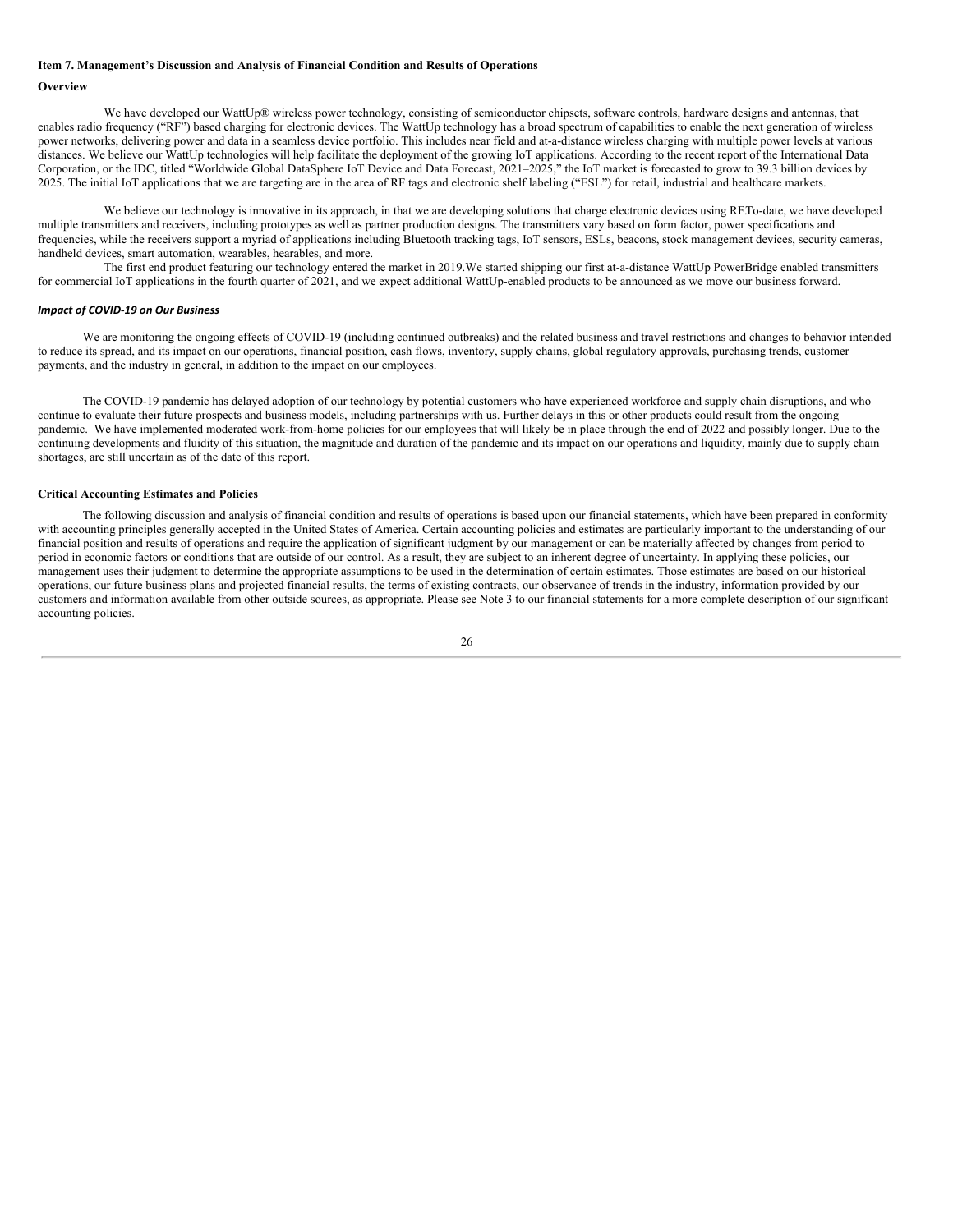*Basis of Presentation.* The accompanying audited financial statements and footnotes for the years ended December 31,2021 and 2020 have been prepared in accordance with generally accepted accounting principles in the United States of America ("U.S. GAAP") and applicable rules and regulations of the SEC regarding financial information.

*Revenue Recognition.* We follow Accounting Standards Update No. 2014-09, "Revenue from Contracts with Customers" (Topic 606).

In accordance with Topic 606, we recognize revenue using the following five-step approach:

- 1. Identify the contract with a customer.
- 2. Identify the performance obligations in the contract.
- 3. Determine the transaction price of the contract.
- 4. Allocate the transaction price to the performance obligations in the contract.
- 5. Recognize revenue when the performance obligations are met or delivered.

Our revenue primarily consists of product development projects revenue. We also provided contract services revenue for Dialog in 2020.

We record revenue associated with product development projects that we enter into with certain customers. In general, these product development projects are complex, and we do not have certainty about our ability to achieve the project milestones. The achievement of a milestone is dependent on our performance obligation and requires acceptance by the customer. We recognize this revenue at a point in time based on when the performance obligation is met. The payment associated with achieving the performance obligation is generally commensurate with our effort or the value of the deliverable and is nonrefundable. We record the expenses related to these product development projects in research and development expense, in the periods such expenses were incurred.

We recognized contract services revenue from Dialog over a period of time as the services are performed. The costs associated with this revenue were recognized as the services were performed and were included in cost of services revenue.

During 2021 and 2020, we recorded revenue of \$756,793 and \$327,350, respectively.

*Research and Development.* Research and development expenses are charged to operations as incurred. For internally developed patents, all patent application costs are expensed as incurred as research and development expense. Patent application costs, generally legal costs, are expensed as research and development costs until such time as the future economic benefits of such patents become more certain. Also included in research and development costs are payroll costs and stock-based compensation for employees within the department. We incurred research and development costs of \$20,572,580 and \$17,066,122 for 2021 and 2020, respectively.

*Income Taxes*. We recognize deferred tax assets and liabilities for the expected future tax consequences of items that have been included in or excluded from our financial statements or tax returns. Deferred tax assets and liabilities are determined on the basis of the difference between the tax basis of assets and liabilities and their respective financial reporting amounts ("temporary differences") at enacted tax rates in effect for the years in which the temporary differences are expected to reverse.

For 2021 and 2020, we had \$13,820,144 and \$12,848,719, respectively, of research and development expenses capitalized for federal income tax purposes, with amortization commencing upon our receiving an economic benefit from the related research. As of December 31, 2021, we had approximately \$241,988,000 gross federal net operating loss carryforwards ("NOLs") and federal and state research and development tax credit carryforwards of approximately \$5,748,000 and \$4,718,000, respectively. As of December 31, 2021 and 2020, deferred tax assets consisted principally of net operating loss and tax credit carryforwards, the research and development costs and stock-based compensation, and such deferred tax assets were fully reserved. Accordingly, our effective tax rate for 2021 and 2020 was nil.

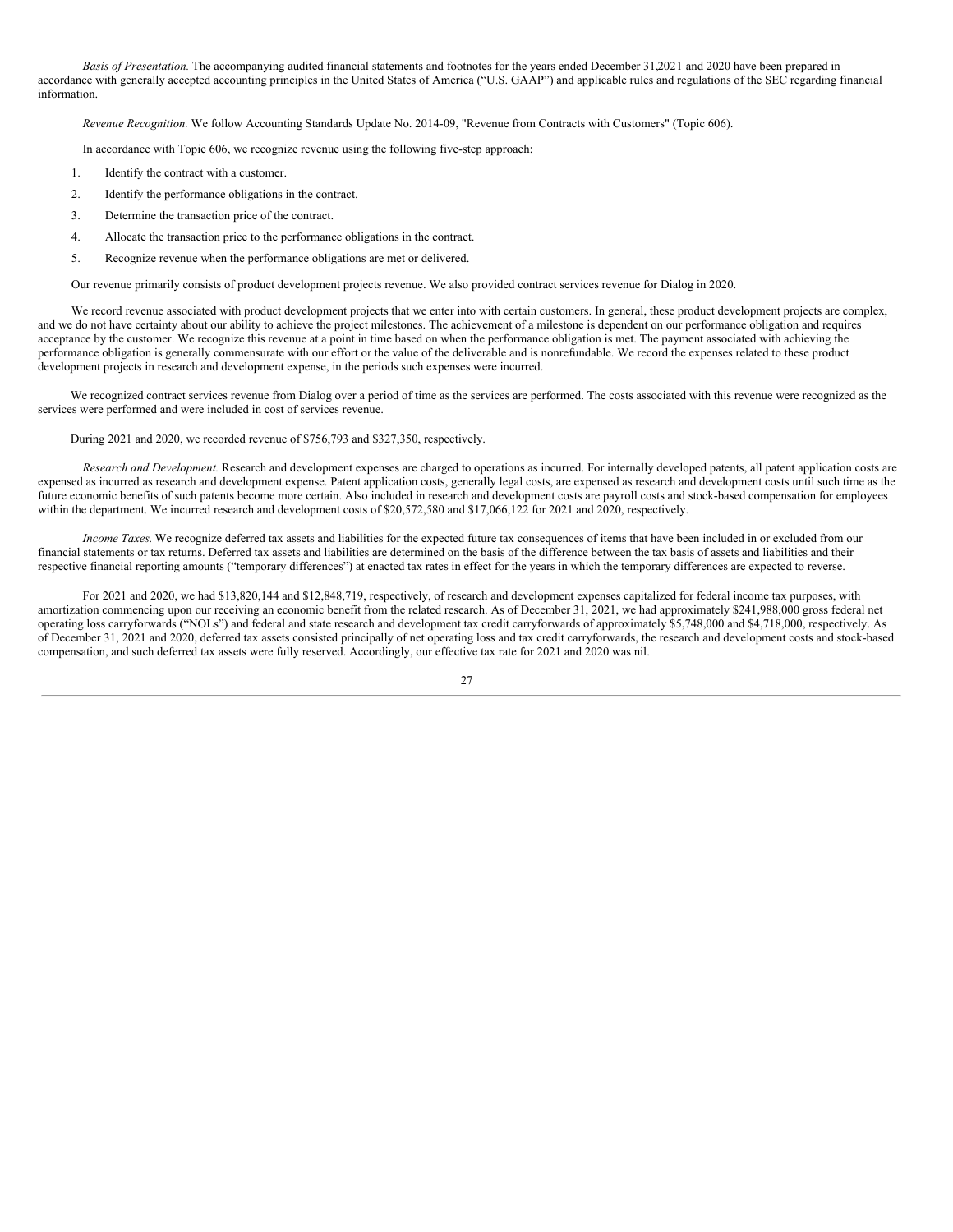Internal Revenue Code Section 382 imposes limitations on the use of net operating loss carryforwards when the stock ownership of one or more 5%stockholders (stockholders owning 5% or more of our outstanding capital stock) has increased on a cumulative basis by more than 50 percentage points. Accordingly, an ownership change could trigger a limitation of the use of the loss carryforward. We completed a Section 382 analysis as of December 31, 2021 and determined that none ofour federal net operating loss carryforwards or federal research and development tax credits are limited.

In assessing the realization of deferred tax assets, management considers whether it is more likely than not that all or some portion of the deferred tax assets will be realized. The ultimate realization of deferred tax assets is dependent upon the future generation of taxable income during the periods in which those temporary differences become deductible. Management considers the scheduled reversal of deferred tax liabilities, projected future taxable income, and taxing strategies in making this assessment. Based on this assessment, management has established a full valuation allowance against all of the net deferred tax assets for each period, since it is more likely than not that all of the deferred tax assets will not be realized.

Tax benefits are recognized only for tax positions that are more likely than not to be sustained upon examination by tax authorities. The amount recognized is measured as the largest amount of benefit that is greater than 50 percent likely to be realized upon settlement. A liability for "unrecognized tax benefits" is recorded for any tax benefits claimed in our tax returns that do not meet these recognition and measurement standards. As of December 31, 2021 and 2020, no liability for unrecognized tax benefits was required to be reported. The guidance also discusses the classification of related interest and penalties on income taxes. Our policy is to record interest and penalties on uncertain tax positions as a component of income tax expense. No interest or penalties were recorded for 2021 and 2020.

#### **Results of Operations**

## *Operating Expenses*

Research and development expenses include costs associated with our efforts to develop our technology, including personnel compensation, consulting, engineering supplies and components, intellectual property costs, regulatory expense and general office expenses specifically related to the research and development department. Sales and marketing expenses include costs associated with selling and marketing our technology to our customers, including personnel compensation, public relations, graphic design, tradeshow, engineering supplies utilized by the sales team and general office expenses specifically related to the sale and marketing department. General and administrative expenses include costs for general and corporate functions, including personnel compensation, facility fees, travel, telecommunications, insurance, professional fees, consulting fees, general office expenses, and other overhead.

#### *For the Years Ended December 31, 2021 and 2020*

*Revenues.* During 2021 and 2020, we recorded revenue of \$756,793 and \$327,350, respectively. The increase in revenue is primarily from an increase in non-recurring engineering revenue and the sales of transmitters.

*Operating Expenses and loss from operations.* Operating expenses are made up of research and development, sales and marketing, general and administrative expenses and cost of services revenue. Operating expenses for 2021 and 2020 were \$42,189,578 and \$32,226,514, respectively.

*Research and Development Expenses.* Research and development costs for 2021 and 2020 were \$20,572,580 and \$17,066,122, respectively. The \$3,506,458 increase in research and development expenses is primarily due to a \$2,642,449 increase in compensation, primarily due to a \$2,649,581 increase in stock-based compensation from PSU awards being granted and earned, an \$825,569 increase in engineering supplies, components and chip development due to project timing, a \$132,309 increase in regulatory testing and a \$116,125 increase in consulting and third-party services expense, partially offset by a \$126,552 decrease in rent expense and a \$116,810 decrease in depreciation expense.

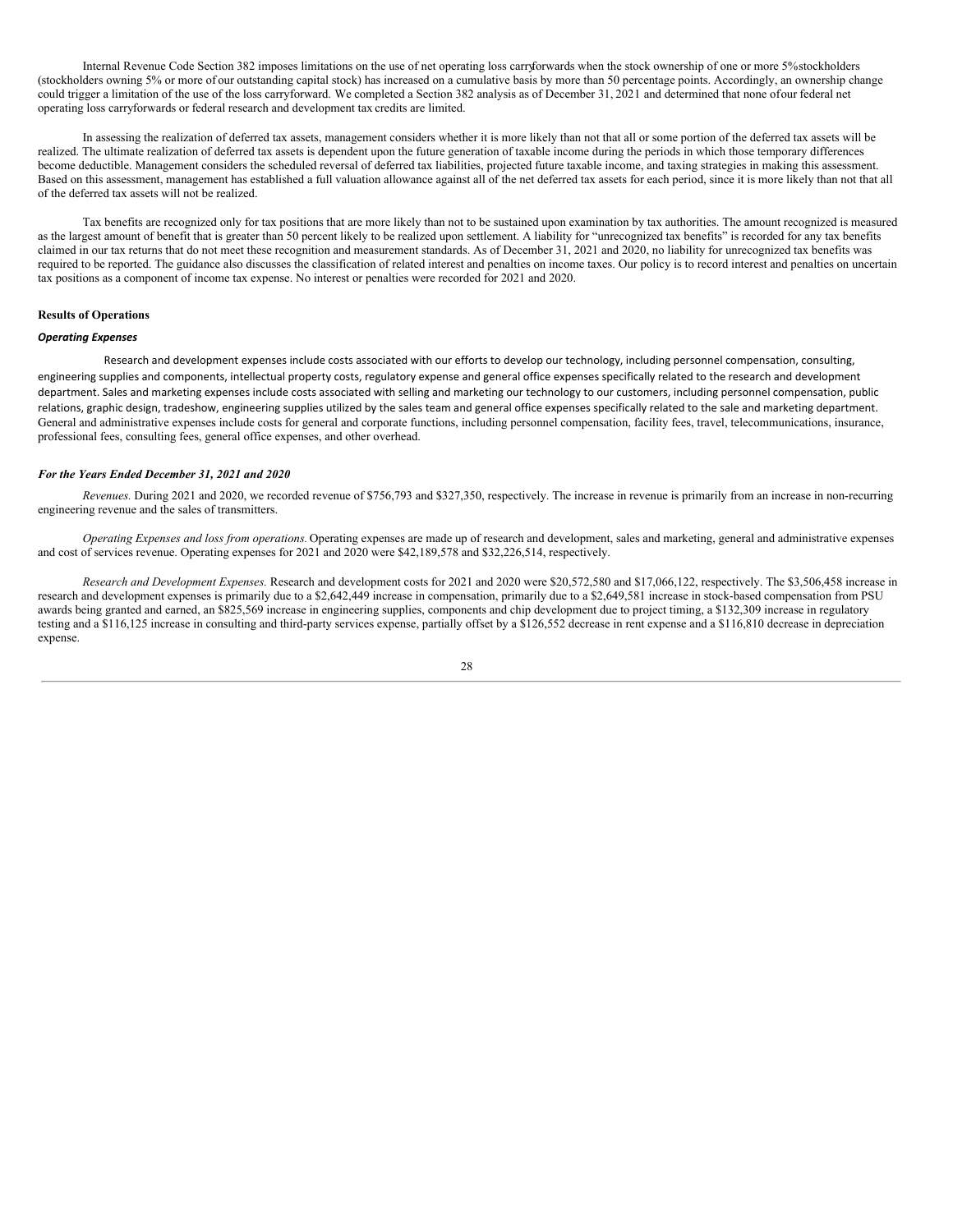*Sales and Marketing Expenses.* Sales and marketing expenses for 2021 and 2020 were \$8,598,343 and \$5,880,350, respectively. The \$2,717,993 increase in sales and marketing expenses is primarily due to a \$2,167,906 increase in compensation, consisting of a \$1,594,508 increase in stock-based compensation from PSU awards being granted and earned and a \$573,398 increase in payroll costs from a higher headcount within the department, a \$194,579 increase in marketing and promotional costs, a \$118,394 increase in legal fees pertaining to marketing and trademarks, a \$77,994 increase in engineering supplies and components used by sales and marketing stafffor customer demonstrations and a \$70,163 increase in public relations, consulting and third-party services expense.

*General and Administrative Expenses.* General and administrative costs for 2021 and 2020 were \$9,001,483 and \$9,153,503, respectively. The \$152,020 decrease in general and administrative expense is primarily due to a \$539,218 decrease in compensation, including a \$495,865 decrease in stock-based compensation from equity awards becoming fully vested during the previous year and a \$43,353 decrease in payroll costs, a \$133,516 decrease in accounting and audit fees, an \$87,057 decrease in board stipends and a \$50,547 decrease in annual meeting costs, partially offset by a \$280,900 increase in recruiting expense, a \$247,208 increase in insurance premiums, an \$87,033 increase in general corporate legal fees and a \$44,706 increase in training, dues and subscriptions.

*Severance Expense.* Severance expense for 2021 was \$4,017,172 from the separation agreement of former President and Chief Executive Officer, Stephen Rizzone, consisting of expected cash payments and estimated payroll taxes of \$3,732,178 and stock-based compensation of \$284,994 from the extension of the exercise period for his stock options.

*Cost of Services Revenue.* During 2021 and 2020, we recorded cost of services revenue of \$0 and \$126,539, respectively. These costs were related to our contract services performed for Dialog.

*Loss from Operations.* Loss from operations for 2021 and 2020 was \$41,432,785 and \$31,899,164, respectively.

*Interest Income.* Interest income for 2021 was \$5,492, compared to \$71,212 for 2020, primarily due to lower interest rates for the savings account.

*Net Loss.* As a result of the above, net loss for 2021 was \$41,427,293, compared to \$31,832,086 for 2020.

#### *Liquidity and Capital Resources*

During 2021 and 2020, we recorded revenue of \$756,793 and \$327,350, respectively. We incurred a net loss of \$41,427,293 and \$31,832,086 for 2021 and 2020, respectively. Net cash used in operating activities was \$28,720,389 and \$24,791,545 for 2021 and 2020, respectively. We are currently meeting our liquidity requirements through the proceeds of securities offerings that raised net proceeds of \$53,556,202 during 2020 and \$27,043,751 during the fourth quarter of 2021, proceeds from contributions to the employee stock purchase plan ("ESPP"), along with payments received from customers.

We believe our current cash on hand, together with anticipated revenues, will be sufficient to fund our operations through March 2023. Although we intend to continue our research and development activities, there can be no assurance that our available resources will be sufficient to enable us to generate revenues sufficient to sustain operations. Accordingly, we may pursue additional financing, which could include offerings of equity or debt securities, bank financings, commercial agreements with customers or strategic partners, and other alternatives, depending upon market conditions. There is no assurance that such financing would be available on terms that we would find acceptable, or at all.

During 2021, cash flows used in operating activities were \$28,720,389, consisting of a net loss of \$41,427,293, less non-cash expenses aggregating \$12,874,593 (representing principally stock-based compensation of \$11,931,188, decrease in right-of-use lease assets of \$674,306 and depreciation and amortization expense of \$258,249), a \$733,473 decrease in operating lease liabilities, a \$238,184 increase in prepaid expenses and other current assets and a \$218,602 increase in accounts receivable, partially offset by a \$975,439 increase in accrued severance expense and a \$109,118 increase in accounts payable. During 2020, cash flows used in operating activities were \$24,791,545, consisting of a net loss of \$31,832,086, less non-cash expenses aggregating \$9,044,076 (representing principally stock-based compensation of \$7,897,970, decrease in right-ofuse lease assets of \$764,285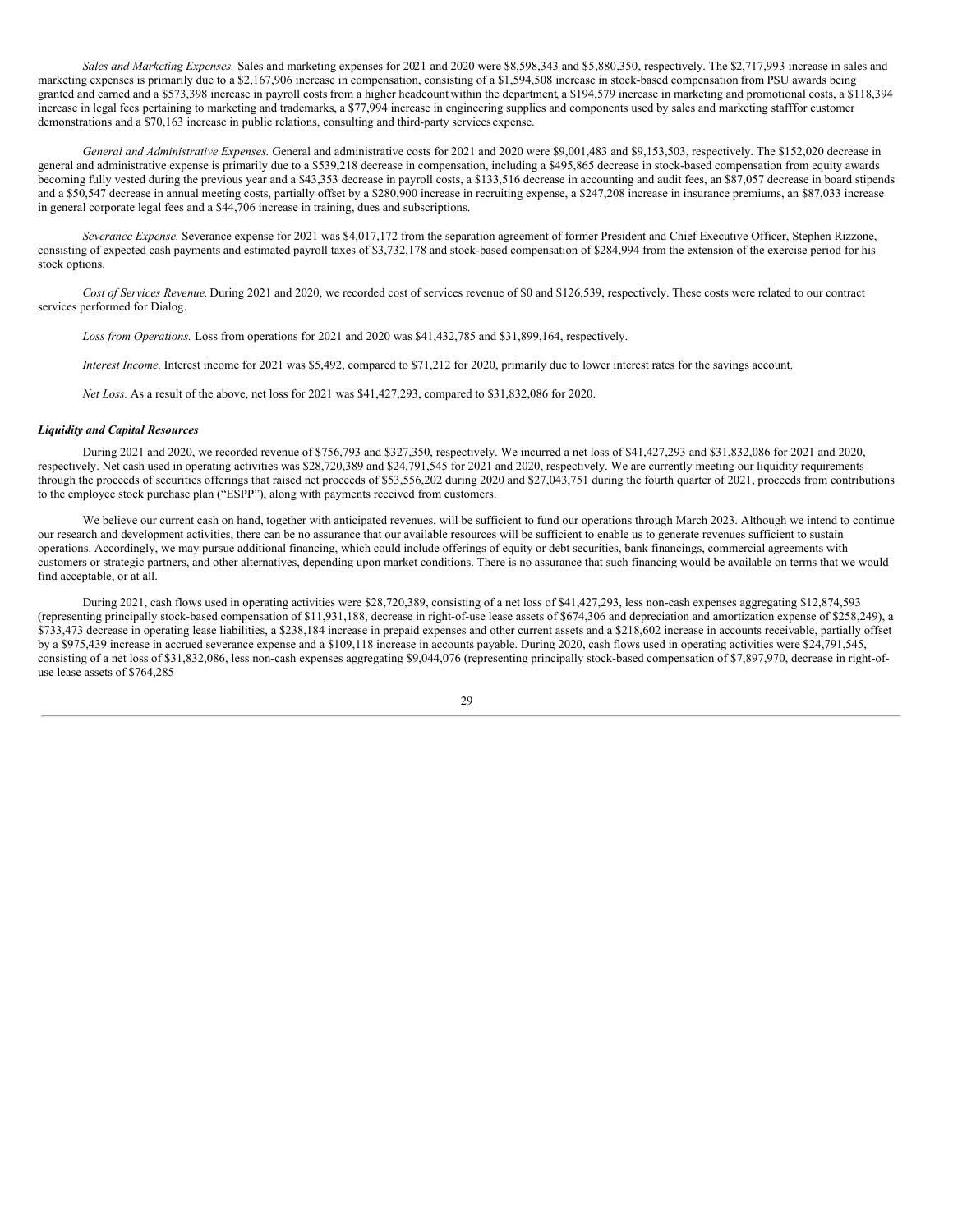and depreciation and amortization expense of \$356,310), a \$722,291 decrease in operating lease liabilities, a \$574,680 decrease in accounts payable, a \$486,810 decrease in accrued expenses and a \$186,471 increase in prepaid expenses and other current assets.

During 2021 and 2020, cash flows used in investing activities were \$365,735 and \$136,631, respectively. The cash used in 2021 primarily consisted of the purchases of components to build new testing equipment, new lab equipment purchases, as well as costs incurred for designing a new corporate website. The cash used in 2020 primarily consisted of the purchases of new lab equipment.

During 2021, cash flows provided by financing activities were \$27,427,877, which consisted of \$27,043,751 in net proceeds from the sale of shares of our common stock to the public in an at-the-market ("ATM") offering and proceeds from contributions to the employee stock purchase program ("ESPP") of \$384,126. During 2020, cash flows provided by financing activities were \$53,973,748, which consisted of \$53,556,202 in net proceeds from the sale of shares of our common stock to the public in ATM offerings and proceeds from contributions to the employee stock purchase program ("ESPP") of \$417,546.

Research and development of new technologies is, by its nature, unpredictable. Although we intend to continue our research and undertake development activities, there can be no assurance that our available resources will be sufficient to enable us to generate revenues sufficient to sustain operations.

Furthermore, since we have no committed source of financing, there can be no assurance that we will be able to raise capital as and when we need it to continue our operations.

### <span id="page-31-0"></span>**Item 7A. Quantitative and Qualitative Disclosures About Market Risk.**

In the ordinary course of business, we may be exposed to certain market risks, such as interest rates. The annual impact of our results of operations of a 100 basis point interest rate change on December 31, 2021 would be minimal. After an assessment of these risks to our operations, we believe that the primary market risk exposures (within the meaning of Regulation S-K Item 305) are not material and are not expected to have any material adverse impact on our financial position, results of operations or cash flows for the next fiscal year.

## <span id="page-31-1"></span>**Item 8. Financial Statements and Supplementary Data.**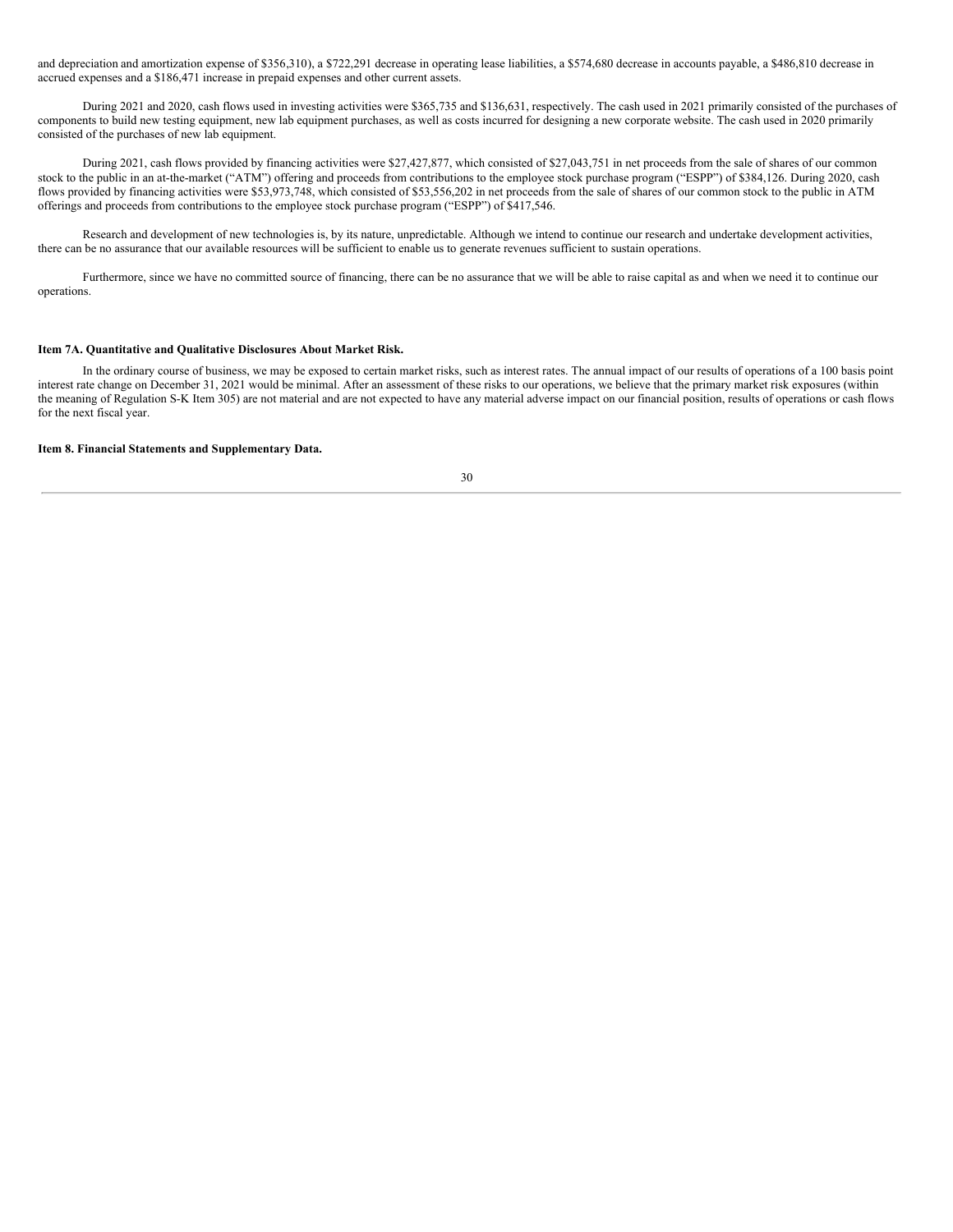# Energous Corporation

# INDEX TO FINANCIAL STATEMENTS

|                                                                                             | Page(s) |
|---------------------------------------------------------------------------------------------|---------|
| Report of Independent Registered Public Accounting Firm (PCAOB ID Number 688)               | 32      |
| Balance Sheets as of December 31, 2021 and 2020                                             | 34      |
| Statements of Operations for the years ended December 31, 2021 and 2020                     | 35      |
| Statement of Changes in Stockholders' Equity for the years ended December 31, 2021 and 2020 | 36      |
| Statements of Cash Flows for the years ended December 31, 2021 and 2020                     | 37      |
| <b>Notes to Financial Statements</b>                                                        | 38      |
|                                                                                             |         |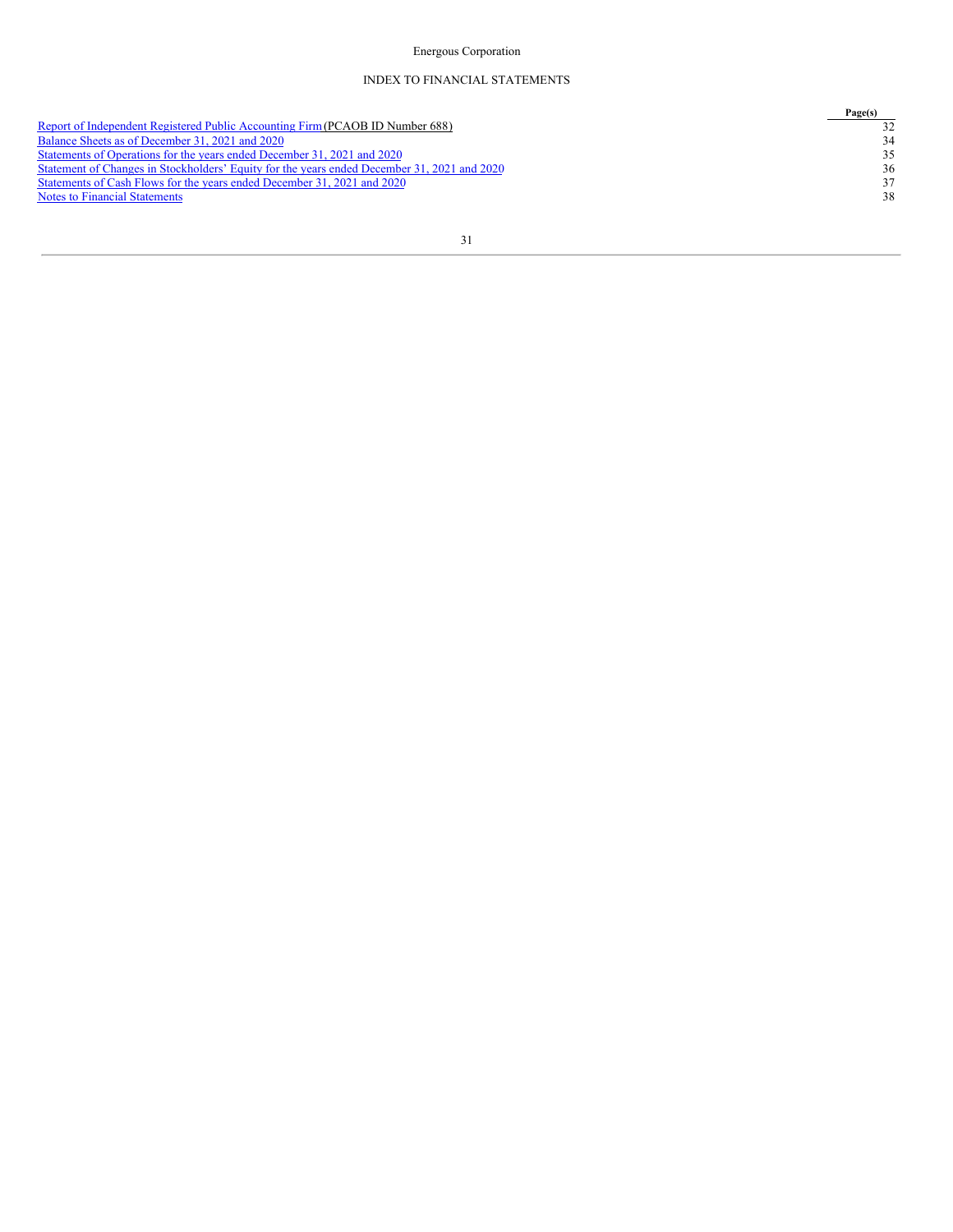#### **REPORT OF INDEPENDENT REGISTERED PUBLIC ACCOUNTING FIRM**

<span id="page-33-0"></span>To the Stockholders and Board of Directors of Energous Corporation

## **Opinion on the Financial Statements**

We have audited the accompanying balance sheets of Energous Corporation (the "Company") as of December 31, 2021 and 2020, the related statements of operations, changes in stockholders' equity and cash flows for each of the two years in the period ended December 31, 2021, and the related notes (collectively referred to as the "financial statements"). In our opinion, the financial statements present fairly, in all material respects, the financial position of the Company as of December 31, 2021 and 2020, and the results of its operations and its cash flows for each of the two years in the period ended December 31, 2021 in conformity with accounting principles generally accepted in the United States of America.

## **Basis for Opinion**

These financial statements are the responsibility of the Company's management. Our responsibility is to express an opinion on the Company's financial statements based on our audits. We are a public accounting firm registered with the Public Company Accounting Oversight Board (United States) ("PCAOB") and are required to be independent with respect to the Company in accordance with the U.S. federal securities laws and the applicable rules and regulations of the Securities and Exchange Commission and the PCAOB.

We conducted our audits in accordance with the standards of the PCAOB. Those standards require that we plan and perform the audits to obtain reasonable assurance about whether the financial statements are free of material misstatement, whether due to error or fraud. The Company is not required to have, nor were we engaged to perform, an audit of its internal control over financial reporting. As part of our audits we are required to obtain an understanding of internal control over financial reporting but not for the purpose of expressing an opinion on the effectiveness of the Company's internal control over financial reporting. Accordingly, we express no such opinion.

Our audits included performing procedures to assess the risks of material misstatement of the financial statements, whether due to error or fraud, and performing procedures that respond to those risks. Such procedures included examining, on a test basis, evidence regarding the amounts and disclosures in the financial statements. Our audits also included evaluating the accounting principles used and significant estimates made by management, as well as evaluating the overall presentation of the financial statements. We believe that our audits provide a reasonable basis for our opinion.

## **Critical Audit Matter**

The critical audit matter communicated below are matters arising from the current period audit of the financial statements that were communicated or required to be communicated to the audit committee and that: (1) relate to accounts or disclosures that are material to the financial statements and (2) involved our especially challenging, subjective, or complex judgments. The communication of a critical audit matter does not alter in any way our opinion on the financial statements, taken as a whole, and we are not, by communicating the critical audit matters below, providing a separate opinion on the critical audit matter or on the accounts or disclosures to which they relate.

## *Capital Transactions*

#### *Description of the Matter*

As discussed in Note 7 to the financial statements, the Company sold shares and raised net proceeds of \$27,043,751. The Company will rely on these proceeds to fund the Company's operations for the near future.

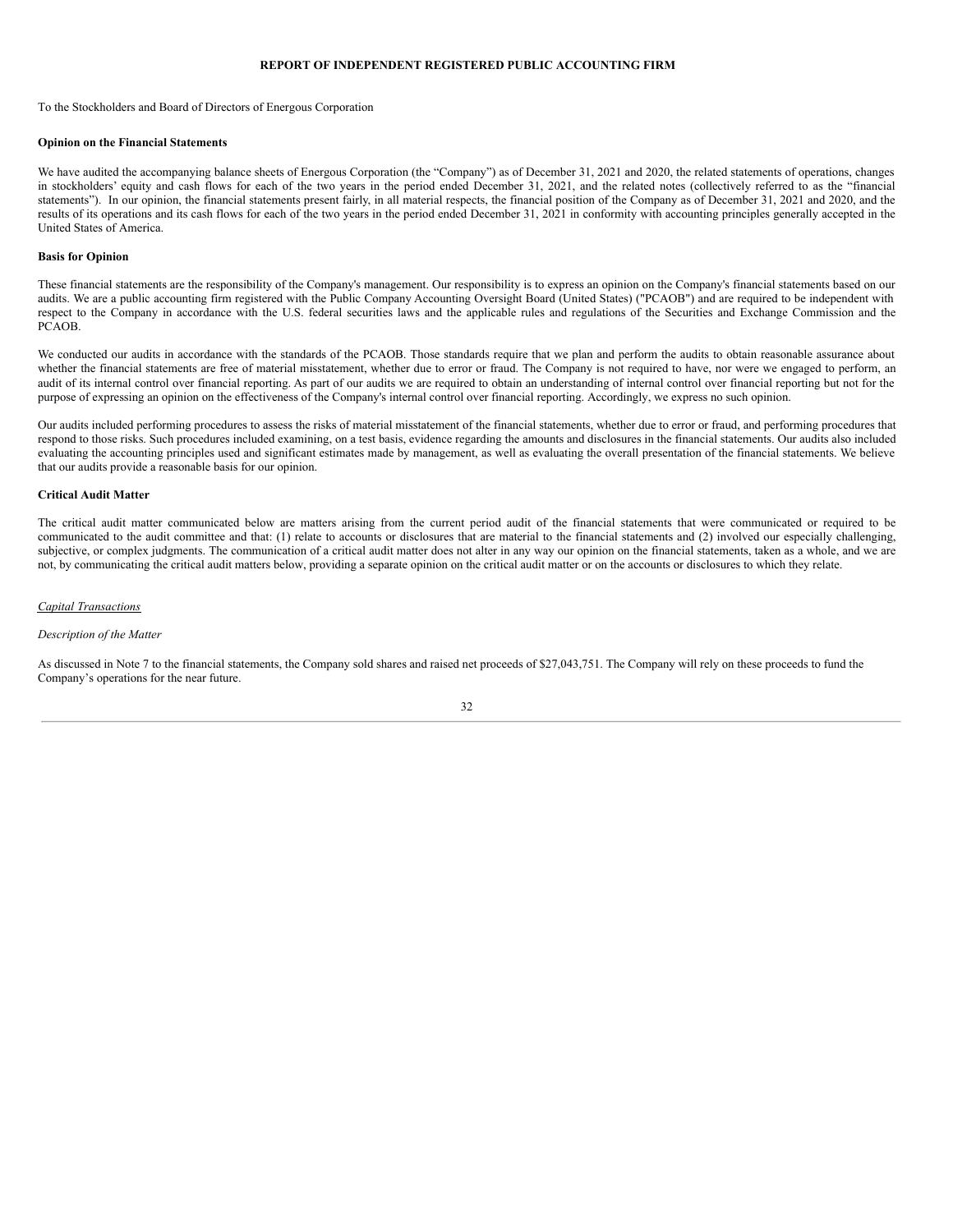Based on the significant dollar amount, significant disclosures and use of capital raises to fund its operations, capital transactionsis considered to be a critical audit matter.

# *How We Addressed the Matter in Our Audit*

The primary procedures we performed to address this critical audit matter included the following. We reviewed terms and provisions of the At Market Issuance Sales Agreement. We tested the net proceeds raised, shares sold to underlying stock transfer documents and confirmed share amounts to stock transfer agent.

/s/ Marcum llp

Marcum llp

We have served as the Company's auditor since 2013.

Melville, NY March 22, 2022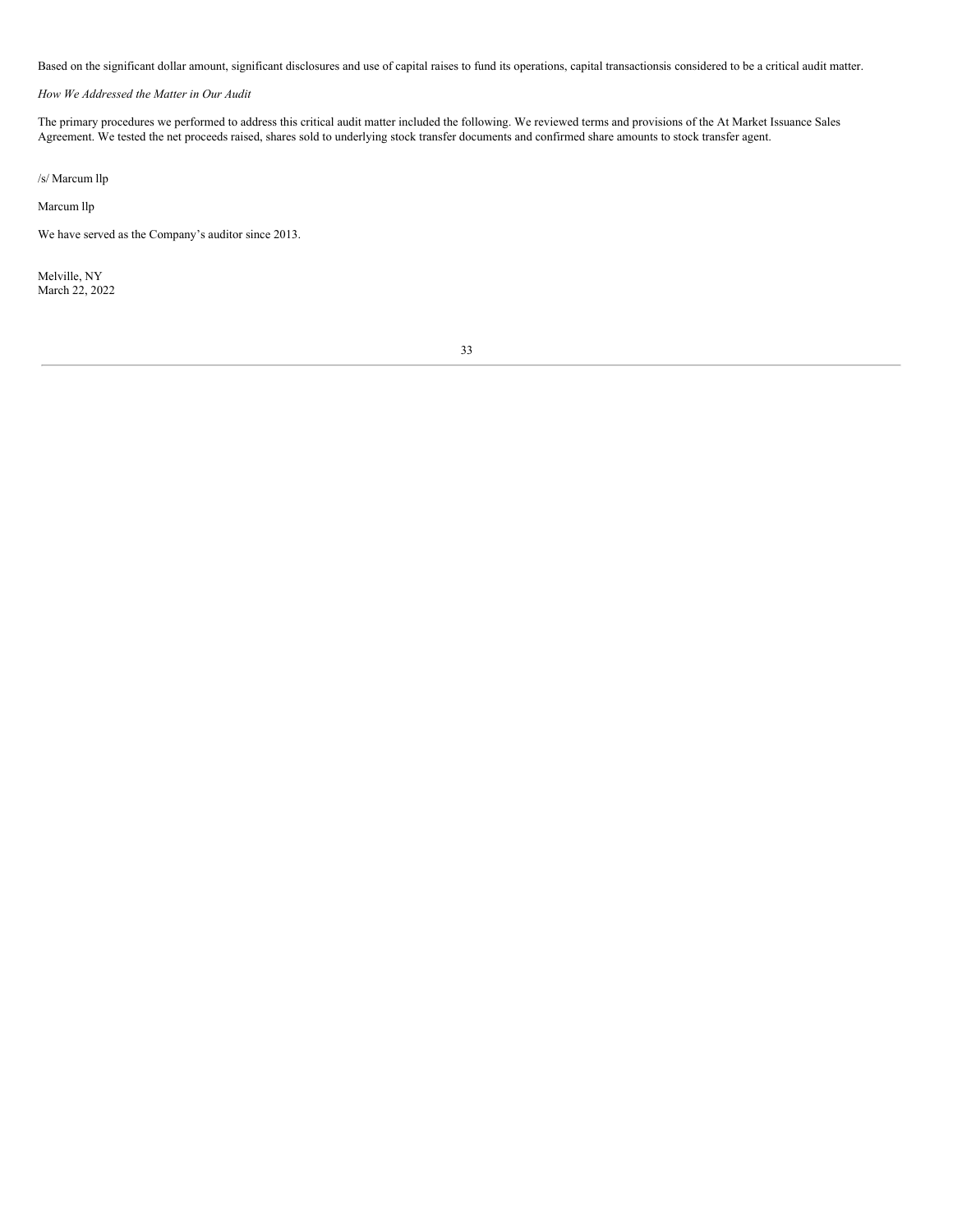# **Energous Corporation BALANCE SHEETS**

<span id="page-35-0"></span>

|                                                                                                                                                                                                   |              | As of                |              |                      |  |  |  |
|---------------------------------------------------------------------------------------------------------------------------------------------------------------------------------------------------|--------------|----------------------|--------------|----------------------|--|--|--|
|                                                                                                                                                                                                   |              | December 31,<br>2021 |              | December 31,<br>2020 |  |  |  |
| <b>ASSETS</b>                                                                                                                                                                                     |              |                      |              |                      |  |  |  |
| Current assets:                                                                                                                                                                                   |              |                      |              |                      |  |  |  |
| Cash and cash equivalents                                                                                                                                                                         | $\mathbb{S}$ | 49,071,414           | \$           | 50,729,661           |  |  |  |
| Accounts receivable, net                                                                                                                                                                          |              | 283,602              |              | 75,850               |  |  |  |
| Prepaid expenses and other current assets                                                                                                                                                         |              | 874,886              |              | 636,702              |  |  |  |
| Total current assets                                                                                                                                                                              |              | 50,229,902           |              | 51,442,213           |  |  |  |
| Property and equipment, net                                                                                                                                                                       |              | 510,197              |              | 402,711              |  |  |  |
| Operating right-of-use lease assets                                                                                                                                                               |              | 618,985              |              | 1,293,291            |  |  |  |
| Other assets                                                                                                                                                                                      |              | 11,991               |              | 1,610                |  |  |  |
| <b>Total</b> assets                                                                                                                                                                               | \$           | 51,371,075           | \$           | 53,139,825           |  |  |  |
| <b>LIABILITIES AND STOCKHOLDERS' EQUITY</b>                                                                                                                                                       |              |                      |              |                      |  |  |  |
| Current liabilities:                                                                                                                                                                              |              |                      |              |                      |  |  |  |
| Accounts payable                                                                                                                                                                                  | $\mathbb{S}$ | 1,205,957            | $\mathbb{S}$ | 1,096,839            |  |  |  |
| Accrued expenses                                                                                                                                                                                  |              | 1,523,317            |              | 1,576,287            |  |  |  |
| Accrued severance                                                                                                                                                                                 |              | 975,439              |              |                      |  |  |  |
| Operating lease liabilities, current portion                                                                                                                                                      |              | 628,307              |              | 825,431              |  |  |  |
| Deferred revenue                                                                                                                                                                                  |              | 13,364               |              | 12,000               |  |  |  |
| Total current liabilities                                                                                                                                                                         |              | 4,346,384            |              | 3,510,557            |  |  |  |
| Long-term liabilities:                                                                                                                                                                            |              |                      |              |                      |  |  |  |
| Operating lease liabilities, long-term portion                                                                                                                                                    |              | 40,413               |              | 576,762              |  |  |  |
| <b>Total liabilities</b>                                                                                                                                                                          |              | 4,386,797            |              | 4,087,319            |  |  |  |
| Commitments and contingencies                                                                                                                                                                     |              |                      |              |                      |  |  |  |
| Stockholders' equity:                                                                                                                                                                             |              |                      |              |                      |  |  |  |
| Preferred Stock, \$0.00001 par value, 10,000,000 shares authorized at<br>December 31, 2021 and December 31, 2020; no shares issued or<br>outstanding                                              |              |                      |              |                      |  |  |  |
| Common Stock, \$0.00001 par value, 200,000,000 shares authorized<br>at December 31, 2021 and December 31, 2020; 76, 667, 205 and<br>61,292,412 shares issued and outstanding at December 31, 2021 |              |                      |              |                      |  |  |  |
| and December 31, 2020, respectively.                                                                                                                                                              |              | 767                  |              | 614                  |  |  |  |
| Additional paid-in capital                                                                                                                                                                        |              | 383, 383, 550        |              | 344,024,638          |  |  |  |
| Accumulated deficit                                                                                                                                                                               |              | (336, 400, 039)      |              | (294, 972, 746)      |  |  |  |
|                                                                                                                                                                                                   |              |                      |              |                      |  |  |  |
| Total stockholders' equity                                                                                                                                                                        |              | 46,984,278           |              | 49,052,506           |  |  |  |
| Total liabilities and stockholders' equity                                                                                                                                                        | \$           | 51,371,075           | \$           | 53,139,825           |  |  |  |

The accompanying notes are an integral part of these financial statements.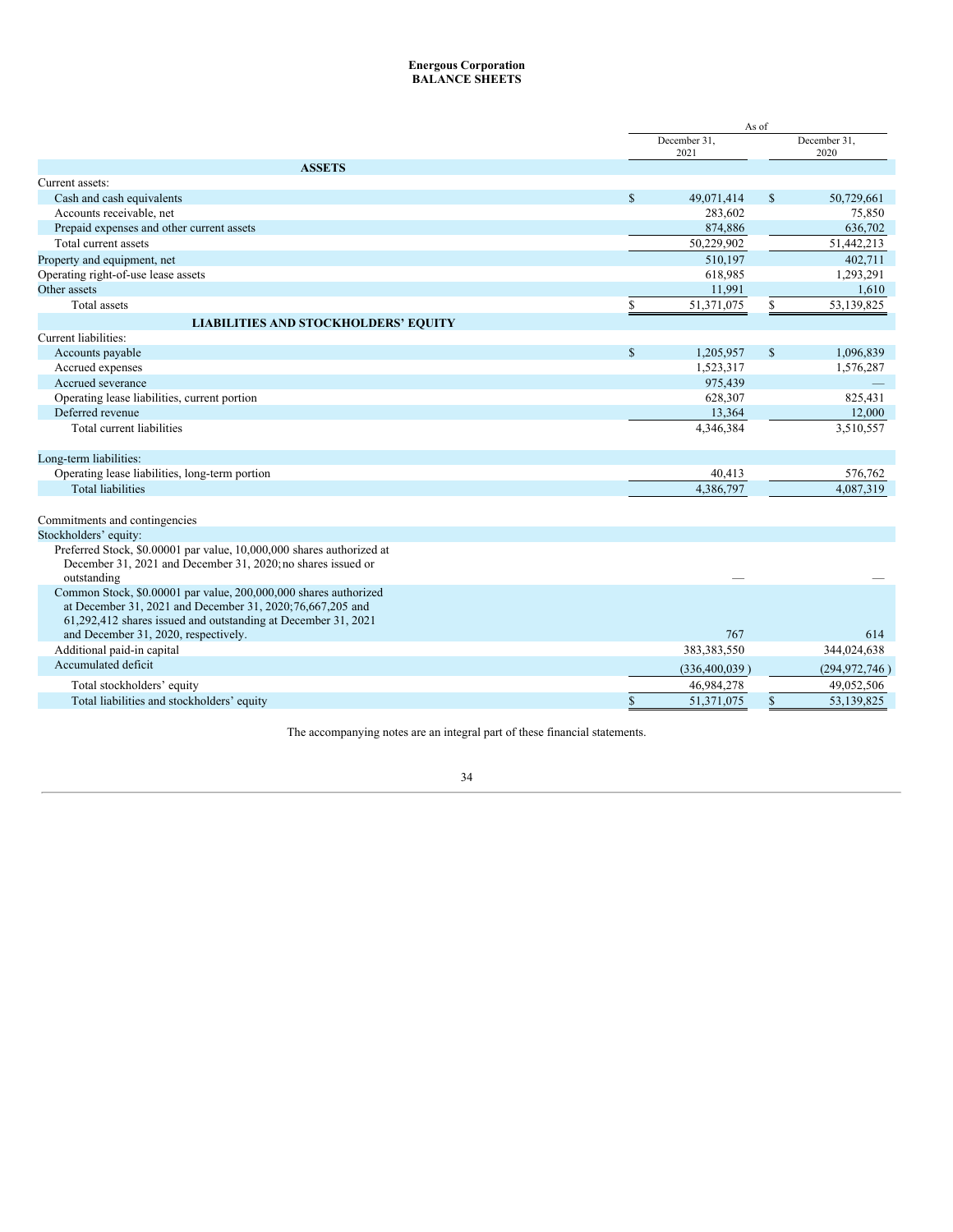## **Energous Corporation STATEMENTS OF OPERATIONS**

<span id="page-36-0"></span>

|                                                        |                | For the Year Ended December 31, |              |  |  |
|--------------------------------------------------------|----------------|---------------------------------|--------------|--|--|
|                                                        | 2021           |                                 | 2020         |  |  |
| Revenue                                                |                | 756,793                         | 327,350      |  |  |
| Operating expenses:                                    |                |                                 |              |  |  |
| Research and development                               | 20,572,580     |                                 | 17,066,122   |  |  |
| Sales and marketing                                    | 8,598,343      |                                 | 5,880,350    |  |  |
| General and administrative                             | 9,001,483      |                                 | 9,153,503    |  |  |
| Severance expense                                      | 4,017,172      |                                 |              |  |  |
| Cost of services revenue                               |                |                                 | 126,539      |  |  |
| Total operating expenses                               | 42,189,578     |                                 | 32,226,514   |  |  |
| Loss from operations                                   | (41, 432, 785) |                                 | (31,899,164) |  |  |
| Other income (expense):                                |                |                                 |              |  |  |
| Interest income                                        |                | 5,492                           | 71,212       |  |  |
| Loss on disposal of property and equipment             |                |                                 | (4,134)      |  |  |
| Total other income                                     |                | 5,492                           | 67,078       |  |  |
| Net loss                                               | (41, 427, 293) |                                 | (31,832,086) |  |  |
| Basic and diluted loss per common share                |                | (0.64)                          | (0.76)       |  |  |
| Weighted average shares outstanding, basic and diluted | 64,926,524     |                                 | 41,639,916   |  |  |

The accompanying notes are an integral part of these financial statements.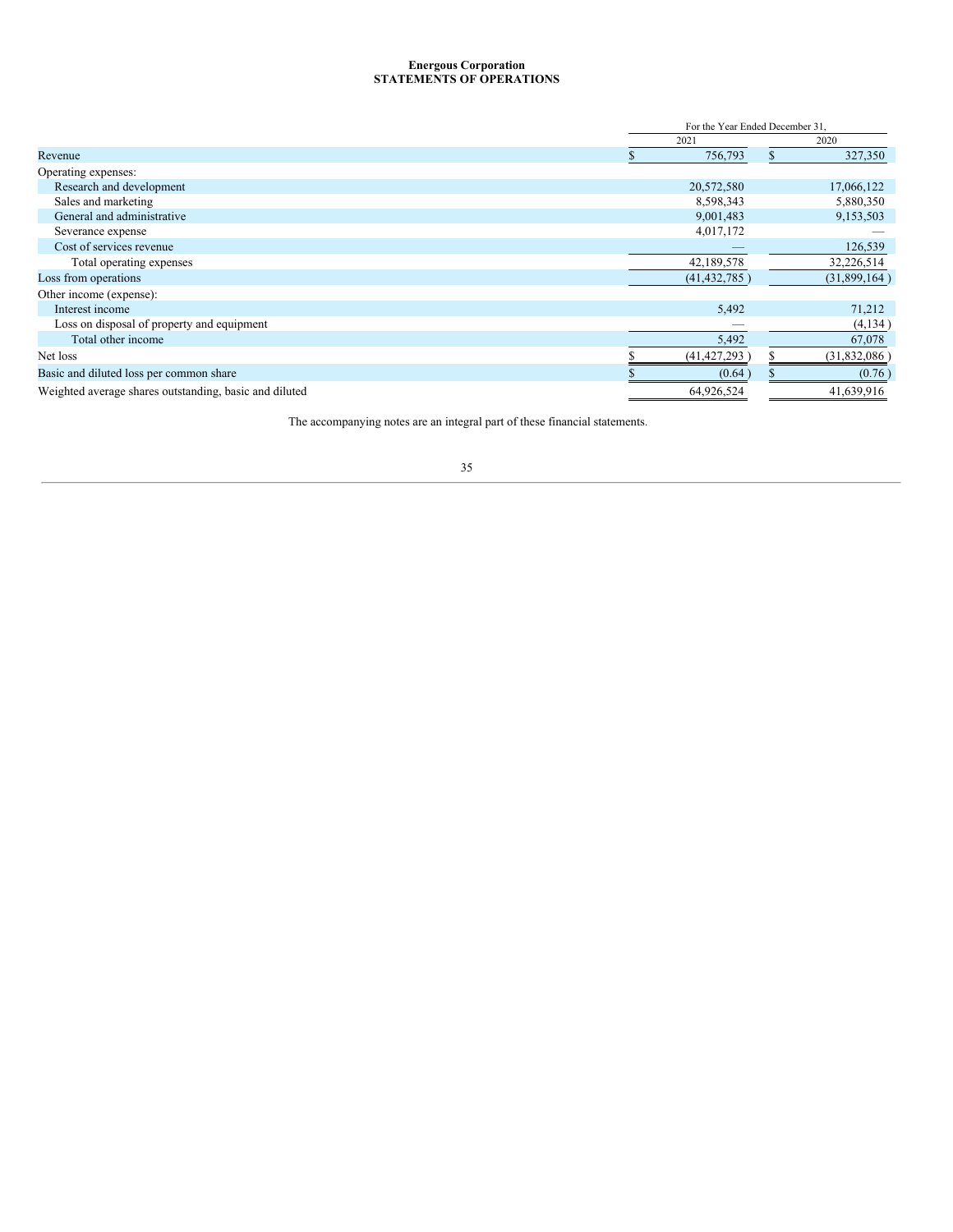## **Energous Corporation STATEMENT OF CHANGES IN STOCKHOLDERS' EQUITY**

<span id="page-37-0"></span>

|                                                                                                    |               | Common Stock |        | Additional         |                        |   | Total                   |
|----------------------------------------------------------------------------------------------------|---------------|--------------|--------|--------------------|------------------------|---|-------------------------|
|                                                                                                    | <b>Shares</b> |              | Amount | Paid-in<br>Capital | Accumulated<br>Deficit |   | Stockholders'<br>Equity |
| Balance, January 1, 2020                                                                           | 33,203,806    |              | 333    | 282,153,201        | (263, 140, 660)        | S | 19,012,874              |
| Stock-based compensation - restricted stock units ("RSUs")                                         |               |              |        | 7,656,857          |                        |   | 7,656,857               |
| Stock-based compensation - employee stock purchase plan<br>("ESPP")                                |               |              |        | 329,461            |                        |   | 329,461                 |
| Stock-based compensation - performance share units ("PSUs")                                        |               |              |        | (88,348)           |                        |   | (88,348)                |
| Issuance of shares for RSUs                                                                        | 1,194,439     |              | 12     | (12)               |                        |   |                         |
| Shares purchased from contributions to the ESPP                                                    | 275,312       |              | 3      | 417,543            |                        |   | 417,546                 |
| Issuance of shares in an at-the-market ("ATM") placement, net<br>of $$1,545,139$ in issuance costs | 26,618,855    |              | 266    | 53,555,936         |                        |   | 53,556,202              |
| Net loss                                                                                           |               |              |        |                    | (31,832,086)           |   | (31,832,086)            |
| Balance, December 31, 2020                                                                         | 61,292,412    |              | 614    | 344,024,638        | (294, 972, 746)        |   | 49,052,506              |
| Stock-based compensation - stock options                                                           |               |              |        | 284,994            |                        |   | 284,994                 |
| Stock-based compensation - restricted stock units ("RSUs")                                         |               |              |        | 5,561,698          |                        |   | 5,561,698               |
| Stock-based compensation - employee stock purchase plan<br>("ESPP")                                |               |              |        | 252,568            |                        |   | 252,568                 |
| Stock-based compensation - performance share units ("PSUs")                                        |               |              |        | 5,831,928          |                        |   | 5,831,928               |
| Issuance of shares for RSUs                                                                        | 1,431,532     |              | 14     | (14)               |                        |   |                         |
| Issuance of shares for PSUs                                                                        | 1,420,938     |              | 14     | (14)               |                        |   |                         |
| Shares purchased from contributions to the ESPP                                                    | 292,890       |              | 3      | 384,123            |                        |   | 384,126                 |
| Issuance of shares in an at-the-market ("ATM") placement, net<br>of \$868,122 in issuance costs    | 12,229,433    |              | 122    | 27,043,629         |                        |   | 27,043,751              |
| Net loss                                                                                           |               |              |        |                    | (41, 427, 293)         |   | (41, 427, 293)          |
| Balance, December 31, 2021                                                                         | 76,667,205    |              | 767    | 383, 383, 550      | (336,400,039)          |   | 46,984,278              |

The accompanying notes are an integral part of these financial statements.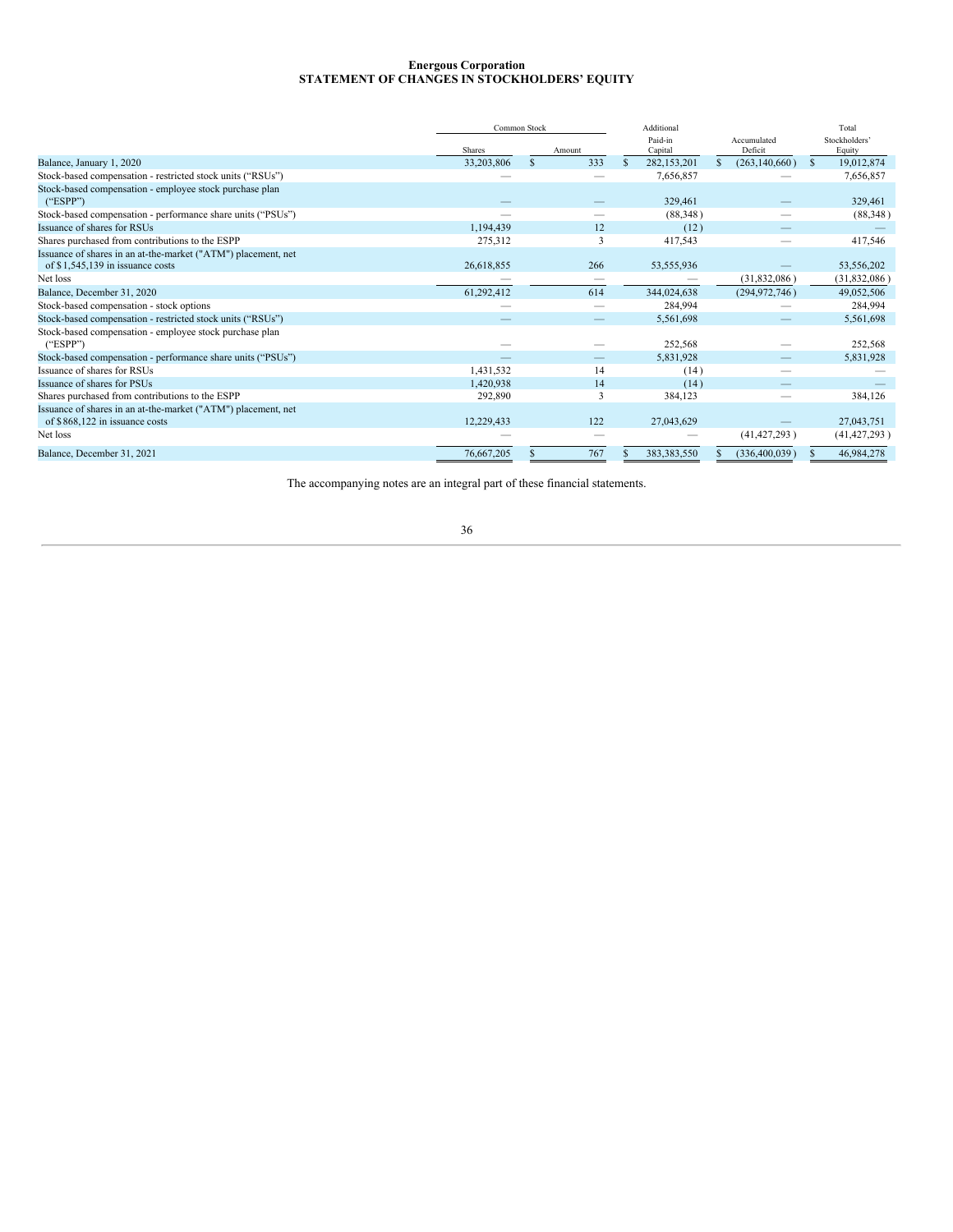## **Energous Corporation STATEMENTS OF CASH FLOWS**

<span id="page-38-0"></span>

|                                                           |                     | For the Year Ended December 31, |
|-----------------------------------------------------------|---------------------|---------------------------------|
|                                                           | 2021                | 2020                            |
| Cash flows from operating activities:                     |                     |                                 |
| Net loss                                                  | S<br>(41, 427, 293) | (31,832,086)<br><sup>\$</sup>   |
| Adjustments to reconcile net loss to:                     |                     |                                 |
| Net cash used in operating activities:                    |                     |                                 |
| Depreciation and amortization                             | 258,249             | 356,310                         |
| Stock based compensation                                  | 11,931,188          | 7,897,970                       |
| Change in operating lease right-of-use assets             | 674,306             | 764,285                         |
| Bad debt expense                                          | 10,850              | 21,377                          |
| Loss on disposal of property and equipment                |                     | 4,134                           |
| Changes in operating assets and liabilities:              |                     |                                 |
| Accounts receivable                                       | (218,602)           | (34,083)                        |
| Prepaid expenses and other current assets                 | (238, 184)          | (186, 471)                      |
| Other assets                                              | (10, 381)           | 800                             |
| Accounts payable                                          | 109,118             | (574, 680)                      |
| Accrued expenses                                          | (52,970)            | (486, 810)                      |
| Accrued severance expense                                 | 975,439             |                                 |
| Operating lease liabilities                               | (733, 473)          | (722, 291)                      |
| Deferred revenue                                          | 1,364               |                                 |
| Net cash used in operating activities                     | (28, 720, 389)      | (24, 791, 545)                  |
| Cash flows used in investing activities:                  |                     |                                 |
| Purchases of property and equipment                       | (365,735)           | (136, 631)                      |
| Net cash used in investing activities                     | (365,735)           | (136, 631)                      |
| Cash flows from financing activities:                     |                     |                                 |
| Net proceeds from an at-the-market ("ATM") offerings      | 27,043,751          | 53,556,202                      |
| Proceeds from contributions to employee stock purchase    |                     |                                 |
| plan                                                      | 384,126             | 417,546                         |
| Net cash provided by financing activities                 | 27,427,877          | 53,973,748                      |
| Net (decrease) increase in cash and cash equivalents      | (1,658,247)         | 29,045,572                      |
| Cash and cash equivalents - beginning                     | 50,729,661          | 21,684,089                      |
| Cash and cash equivalents - ending                        | 49,071,414          | \$<br>50,729,661                |
| Supplemental disclosure of non-cash financing activities: |                     |                                 |
| Common stock issued for RSUs                              | 14                  | 12                              |
|                                                           |                     |                                 |
| Common stock issued for PSUs                              | 14                  | \$                              |

The accompanying notes are an integral part of these financial statements.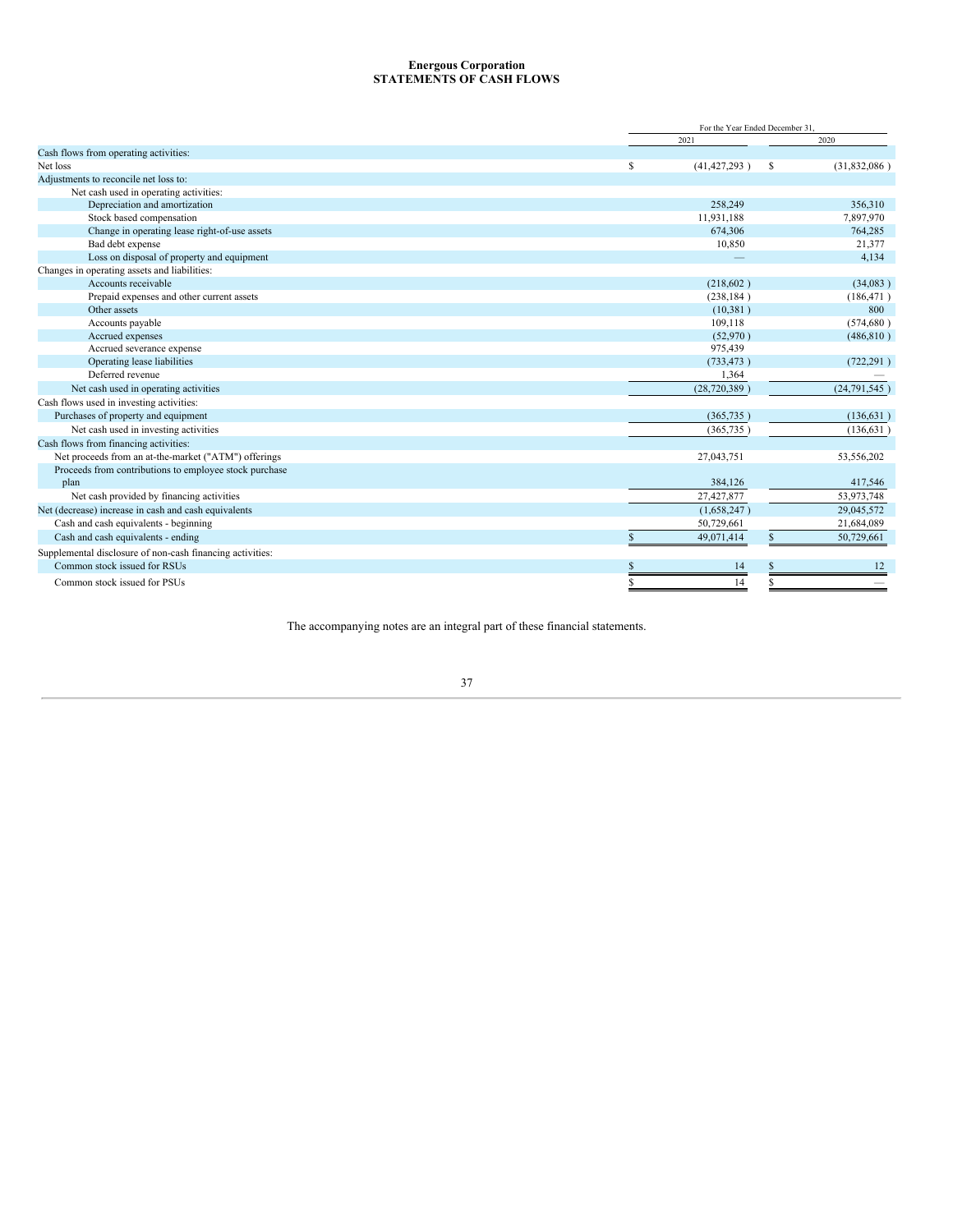# **ENERGOUS CORPORATION Notes to Financial Statements**

#### <span id="page-39-0"></span>**Note 1 – Business Organization, Nature of Operations**

Energous Corporation (the "Company") was incorporated in Delaware on October 30, 2012. The Company has developed its WattUp® wireless power technology, consisting of proprietary semiconductor chipsets, software controls, hardware designs and antennas, that enables radio frequency ("RF") based charging for electronic devices. The WattUp technology has a broad spectrum of capabilities, including near field wireless charging and at-a-distance wireless charging at various distances. The Company believes its proprietary WattUp technologies are well suited for many applications, including building and home automation, electronic shelf labels, industrial IoT sensors, surface and implanted medial devices, tracking devices, hearables, wearables, consumer electronics and public safety applications. Potential future applications include smartphones, commercial and industrial robotics, as well as automotive solutions and other devices with charging requirements that would otherwise require battery replacement or a wired power connection.

#### **Note 2 – Liquidity and Management Plans**

During the years ended December 31, 2021 and 2020, the Company has recorded revenue of \$756,793 and \$327,350, respectively. The Company incurred a net loss of \$41,427,293 and \$31,832,086 for the years ended December 31, 2021 and 2020, respectively. Net cash used in operating activities was \$28,720,389 and \$24,791,545 for the years ended December 31, 2021 and 2020, respectively. The Company is currently meeting its liquidity requirements through the proceeds of securities offerings that raised net proceeds of \$53,556,202 during 2020 and \$27,043,751 during the fourth quarter of 2021, proceeds from contributions to the employee stock purchase plan ("ESPP"), along with payments received from customers.

As of December 31, 2021, the Company had cash on hand of \$49,071,414. The Company expects that cash on hand as of December 31, 2021, together with anticipated revenues, will be sufficient to fund the Company's operations into March 2023.

Research and development of new technologies is by its nature unpredictable. Although the Company intends to continue its research and development activities, there can be no assurance that its available resources and revenue generated from its business operations will be sufficient to sustain its operations. Accordingly, the Company expects to pursue additional financing, which could include offerings of equity or debt securities, bank financings, commercial agreements with customers or strategic partners, and other alternatives, depending upon market conditions. There is no assurance that such financing would be available on terms that the Company would find acceptable, or at all.

The market for products using the Company's technology is broad and evolving, but remains nascent and unproven, so the Company's success is dependent upon many factors, including customer acceptance of its existing products, technical feasibility of future products, regulatory approvals, the development of complementary technologies, competition and global market fluctuations.

## **Note 3 – Summary of Significant Accounting Policies**

#### *Basis of Presentation*

The accompanying financial statements are presented in U.S. dollars and have been prepared in accordance with accounting principles generally accepted in the United States of America ("U.S. GAAP"), and pursuant to the accounting and disclosure rules and regulations of the U.S. Securities and Exchange Commission (the "SEC").

#### *Use of Estimates*

The preparation of financial statements in conformity with U.S. GAAP requires management to make estimates and assumptions that affect the reported amounts of assets and liabilities and the disclosure of contingent liabilities at the date of the financial statements as well as the reported expenses during the reporting periods.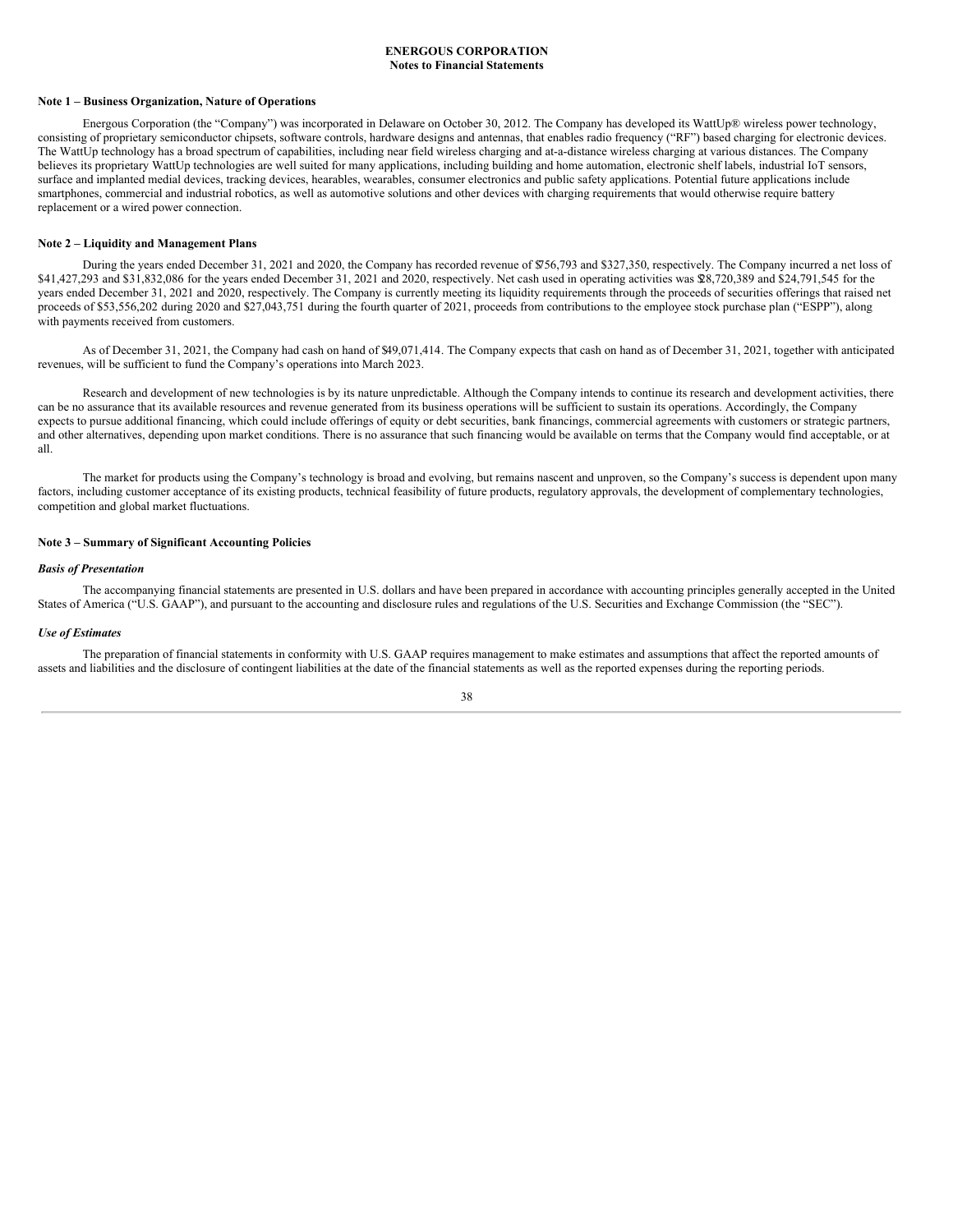## **Note 3 – Summary of Significant Accounting Policies, continued**

#### *Use of Estimates, continued*

The Company's significant estimates and assumptions include the valuation of stock-based compensation instruments, recognition of revenue, the useful lives of longlived assets and valuation of deferred tax assets. Some of these judgments can be subjective and complex, and, consequently, actual results may differ from these estimates. Although the Company believes that its estimates and assumptions are reasonable, they are based upon information available at the time the estimates and assumptions were made. Actual results could differ from those estimates.

#### *Cash and Cash Equivalents*

The Company considers all short-term, highly liquid investments with an original maturity at the date of purchase of three months or less to be cash equivalents. The Company maintains cash balances that may be uninsured or in deposit accounts that exceed Federal Deposit Insurance Corporation limits. The Company maintains its cash deposits with major financial institutions.

#### *Revenue Recognition*

The Company follows Accounting Standards Update No. 2014-09, "Revenue from Contracts with Customers" (Topic 606).

In accordance with Topic 606, the Company recognizes revenue using the following five-step approach:

- 1. Identify the contract with the customer.
- 2. Identify the performance obligations in the contract.
- 3. Determine the transaction price of the contract.
- 4. Allocate the transaction price to the performance obligations of the contract.
- 5. Recognize revenue when the performance obligations are met or delivered.

The Company's revenue primarily consists of product development projects revenue. The Company also provided contract services revenue for Dialog in 2020. During the years ended December 31, 2021 and 2020, the Company recognized \$756,793 and \$197,350 in product development projects revenue, respectively. During the years ended December 31, 2021 and 2020, the Company recognized \$0 and \$130,000 in contract services revenue.

The Company records revenue associated with product development projects that it enters into with certain customers. In general, these product development projects are complex, and the Company does not have certainty about its ability to achieve the project milestones. The achievement of a milestone is dependent on the Company's performance obligation and requires acceptance by the customer. The Company recognizes this revenue at a point in time based on when the performance obligation is met. The payment associated with achieving the performance obligation is generally commensurate with the Company's effort or the value of the deliverable and is nonrefundable. The Company records the expenses related to these product development projects in research and development expense, in the periods such expenses were incurred.

The Company recognized contract services revenue from Dialog over the period of time that the services are performed. The costs associated with this revenue were recognized as the services are performed and were included in cost of services revenue.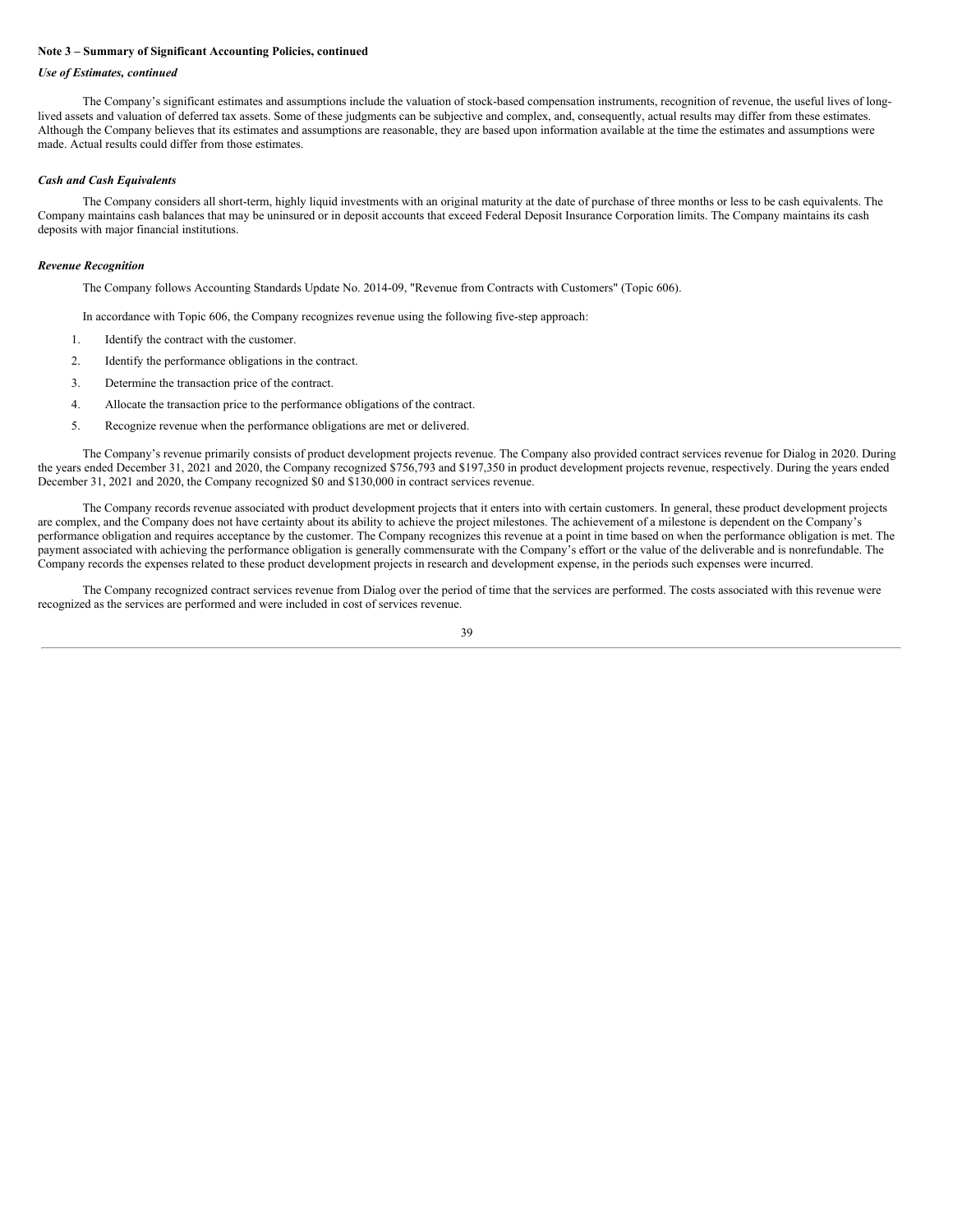#### **Note 3 – Summary of Significant Accounting Policies, continued**

#### *Research and Development*

Research and development expenses are charged to operations as incurred. For internally developed patents, all patent application costs are expensed as incurred as research and development expense. Patent application costs, which are generally legal costs, are expensed as research and development costs until such time as the future economic benefits of such patents become more certain. The Company incurred research and development costs of \$20,572,580 and \$17,066,122 for the years ended December 31, 2021 and 2020, respectively.

#### *Stock-Based Compensation*

The Company accounts for equity instruments issued to employees in accordance with accounting guidance that requires awards to be recorded at their fair value on the date of grant and are amortized over the vesting period of the award. The Company recognizes compensation costs on a straight line basis over the requisite service period of the award, which is typically the vesting term of the equity instrument issued.

Under the Company's Employee Stock Purchase Plan ("ESPP"), employees may purchase a limited number of shares of the Company's stock at a15% discount from the lower of the closing market prices measured on the first and last days of each half-year period. The Company recognizes stock-based compensation expense for the fair value of the purchase options, as measured on the grant date.

#### *Income Taxes*

Tax benefits are recognized only for tax positions that are more likely than not to be sustained upon examination by tax authorities. The amount recognized is measured as the largest amount of benefit that is greater than 50 percent likely to be realized upon settlement. A liability for "unrecognized tax benefits" is recorded for any tax benefits claimed in the Company's tax returns that do not meet these recognition and measurement standards. As of December 31, 2021, no liability for unrecognized tax benefits was required to be reported. The guidance also discusses the classification of related interest and penalties on income taxes. The Company's policy is to record interest and penalties on uncertain tax positions as a component of income tax expense. No interest or penalties were recorded during the years ended December 31, 2021 and 2020. The Company files income tax returns with the United States and California governments.

#### *Net Loss Per Common Share*

Basic net loss per share is computed by dividing net loss available to common stockholders by the weighted average number of shares of common stock outstanding during the period. Diluted earnings per share is computed using the weighted average number of common shares and, if dilutive, potential common shares outstanding during the period. Potential common shares consist of the incremental common shares issuable upon the exercise of stock options and warrants (using the treasury stock method), the vesting of restricted stock units ("RSUs") and performance stock units ("PSUs") and the enrollment of employees in the ESPP. The computation of diluted loss per share excludes potentially dilutive securities of 5,519,068 and 5,256,942 for the years ended December 31, 2021 and 2020, respectively, because their inclusion would be antidilutive.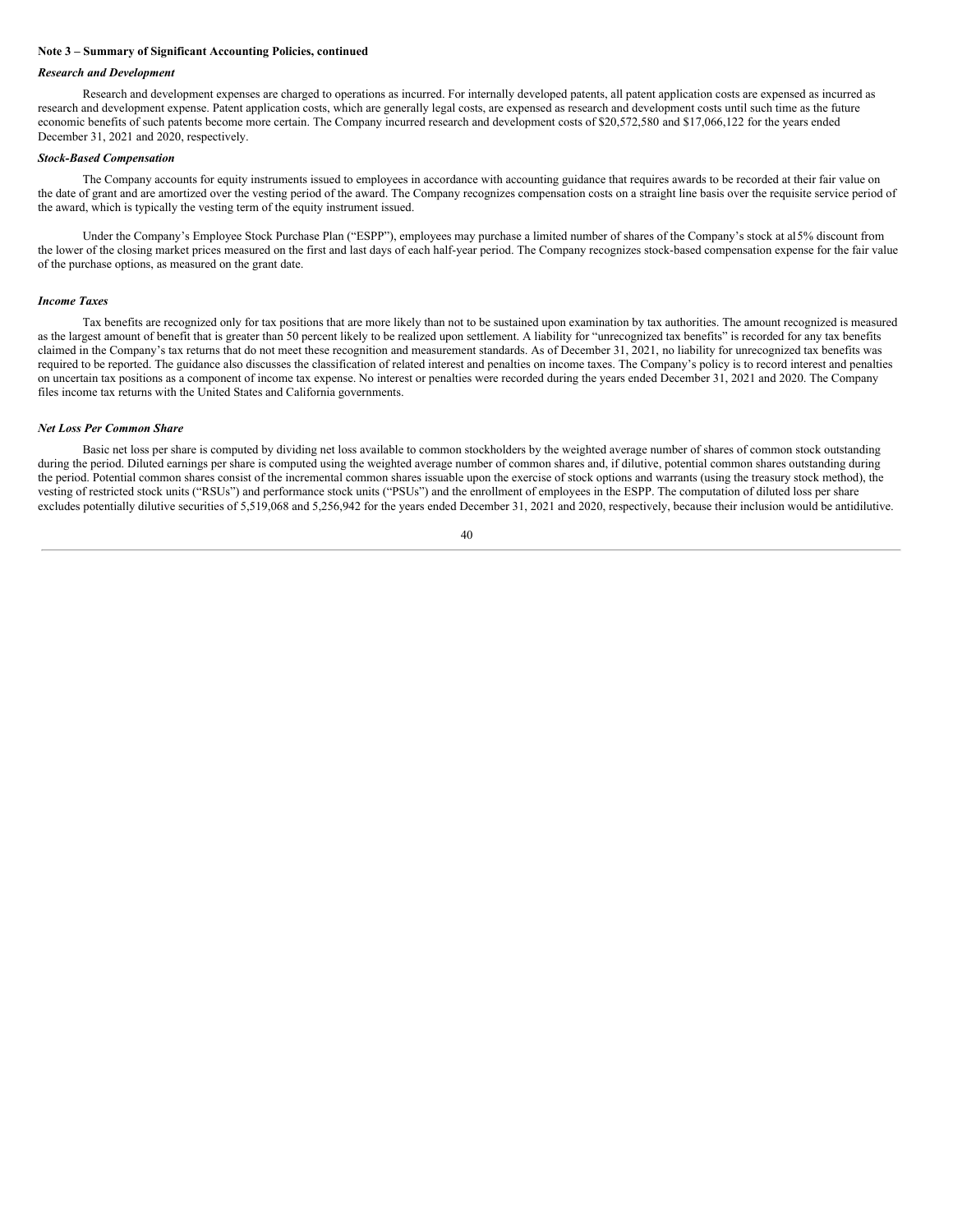## **Note 3 – Summary of Significant Accounting Policies, continued**

#### *Net Loss Per Common Share continued*

Potentially dilutive securities outlined in the table below have been excluded from the computation of diluted net loss per share because the effect of their inclusion would have been anti-dilutive.

|                                       |           | For the Years Ended December 31. |  |  |
|---------------------------------------|-----------|----------------------------------|--|--|
|                                       | 2021      | 2020                             |  |  |
| Warrants issued to private investors  | 3.284.789 | 3,284,789                        |  |  |
| Options to purchase common stock      | 525,006   | 550.985                          |  |  |
| RSUs                                  | 1.709.273 | 1,421,168                        |  |  |
| Total potentially dilutive securities | 5.519.068 | 5.256.942                        |  |  |

The table above includes 1,618,123 warrants expiring October 6, 2022, with an exercise price of \$23.00 and 1,666,666 warrants expiring March 1, 2024, with an exercise price of \$10.00.

#### *Leases*

The Company determines if an arrangement is a lease at the inception of the arrangement. The Company applies the short-term lease recognition exemption and recognizes lease payments in profit or loss at lease commencement for facility or equipment leases that have a lease term of 12 months or less and do not include a purchase option whose exercise is reasonably certain. Operating leases are included in operating lease right-of-use (ROU) assets and operating lease liabilities.

ROU assets represent the right to use an underlying asset for the lease term, and lease liabilities represent the obligation to make lease payments arising from the lease. Operating lease ROU assets and liabilities are measured and recorded at the later of the adoption date, January 1, 2019, or the service commencement date based on the present value of lease payments over the lease term. The Company uses the implicit interest rate when readily determinable; however, most leases do not establish an implicit rate, so the Company uses an estimate of the incremental borrowing rate based on the information available at the time of measurement. Lease expense for lease payments is recognized on a straight-line basis over the lease term. See Note 6 – Commitments and Contingencies, *Operating Leases*for further discussion of the Company's operating leases.

#### *Recent Accounting Pronouncements*

In May 2021, the FASB issued ASU No. 2021-04, "Earnings Per Share (Topic 260), Debt—Modifications and Extinguishments (Subtopic 470-50), Compensation— Stock Compensation (Topic 718), and Derivatives and Hedging—Contracts in Entity's Own Equity (Subtopic 815-40): Issuer's Accounting for Certain Modifications or Exchanges of Freestanding Equity-Classified Written Call Options (a consensus of the FASB Emerging Issues Task Force)." ASU 2021-04 clarifies accounting for modifications or exchanges of equity-classified warrants. This standard is effective for annual reporting periods beginning after December 15, 2021. The Company is currently evaluating the impact the planned adoption of this standard will have on its financial statements.

In November 2021, the FASB issued ASU No. 2021-10, "Government Assistance (Topic 832), Disclosures by Business Entities about Government Assistance. ASU 2021-10 requires business entities to disclose certain types of government assistance they receive in the notes to the financial statements. This standard is effective for annual reporting periods beginning after December 15, 2021. The Company does not believe the adoption of this standard will have a material impact on its financial statements.

#### *Management's Evaluation of Subsequent Events*

The Company evaluates events that have occurred after the balance sheet date of December 31, 2021, through the date which the financial statements are issued.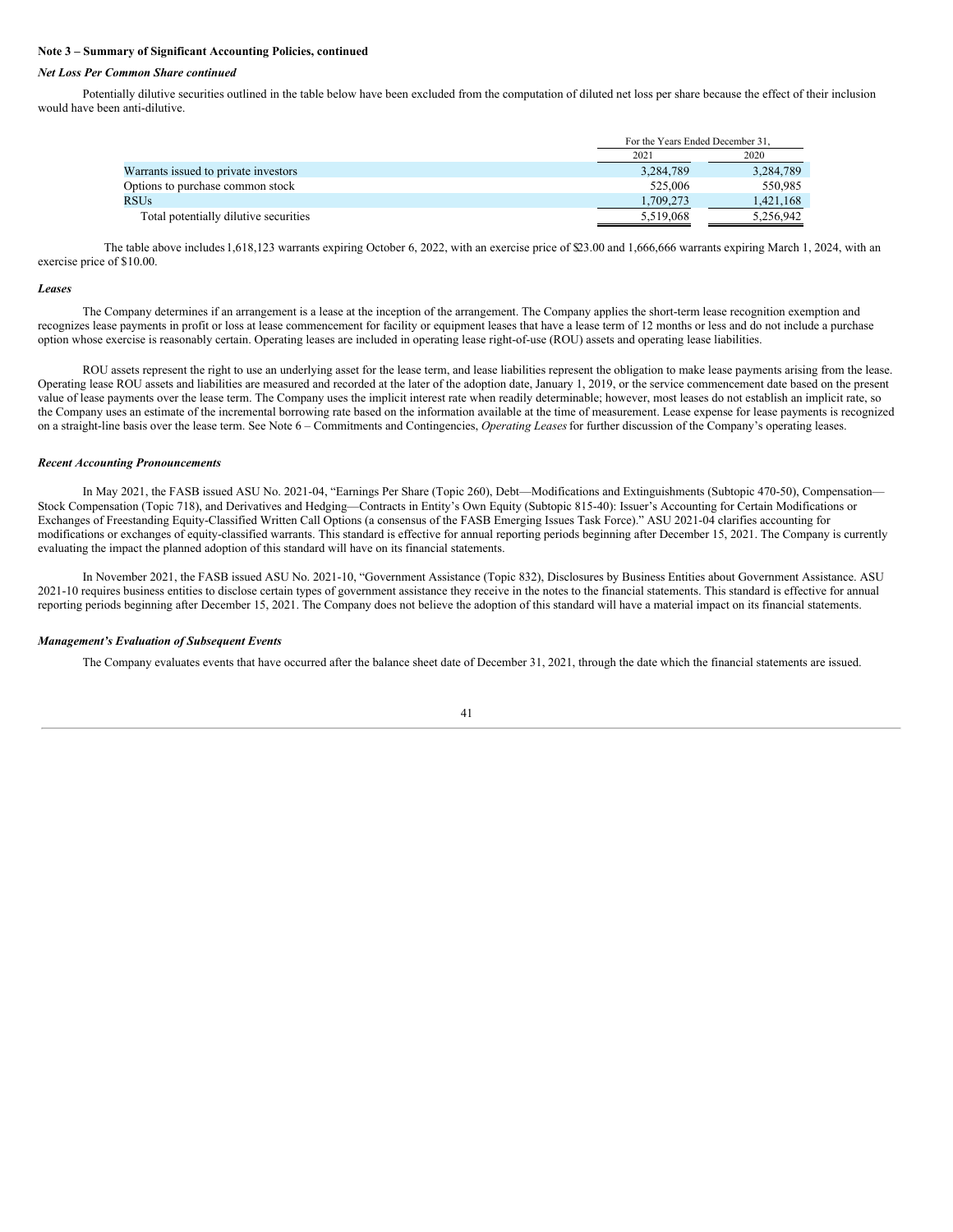# **Note 4 – Property and Equipment**

Property and equipment are as follows:

|                                   | As of December 31. |  |             |  |  |
|-----------------------------------|--------------------|--|-------------|--|--|
|                                   | 2021               |  | 2020        |  |  |
| Computer software                 | \$<br>916,498      |  | 862,343     |  |  |
| Computer hardware                 | 2,211,490          |  | 2,012,041   |  |  |
| Furniture and fixtures            | 484,186            |  | 508,371     |  |  |
| Leasehold improvements            | 782,538            |  | 776,563     |  |  |
|                                   | 4,394,712          |  | 4,159,318   |  |  |
| Less – accumulated depreciation   | (3,884,515)        |  | (3,756,607) |  |  |
| Total property and equipment, net | 510.197            |  | 402,711     |  |  |
|                                   |                    |  |             |  |  |

The Company currently uses the following expected life terms for depreciating property and equipment: computer software –1-2 years, computer hardware –3 years, furniture and fixtures – 7 years, leasehold improvements – remaining life of the lease.

The Company disposed of \$130,341 and \$631,608 in property and equipment during the years ended December 31, 2021 and 2020, respectively. Total depreciation and amortization expense of the Company's property and equipment was \$258,249 and \$356,310 for the years ended December 31, 2021 and 2020, respectively.

# **Note 5 – Accrued Expenses**

Accrued expenses consist of the following:

|                        | As of December 31, |           |    |           |
|------------------------|--------------------|-----------|----|-----------|
|                        | 2021               |           |    | 2020      |
| Accrued compensation   | S                  | 1,217,176 | \$ | 1,246,151 |
| Accrued legal expenses |                    | 178.236   |    | 205,579   |
| Other accrued expenses |                    | 127,905   |    | 124,557   |
| Total                  |                    | 1.523.317 |    | 1,576,287 |

## **Note 6 – Commitments and Contingencies**

## *Operating Leases*

# San Jose Lease

On July 1, 2019, the Company signed a new lease agreement for the lease of its office space at its corporate headquarters in San Jose, California for an additionathree years. Upon expiration of the original lease on September 30, 2019, the new monthly lease payment starting October 1, 2019 was \$2,970 and is subject to annual escalations up to a maximum monthly lease payment of \$64,941.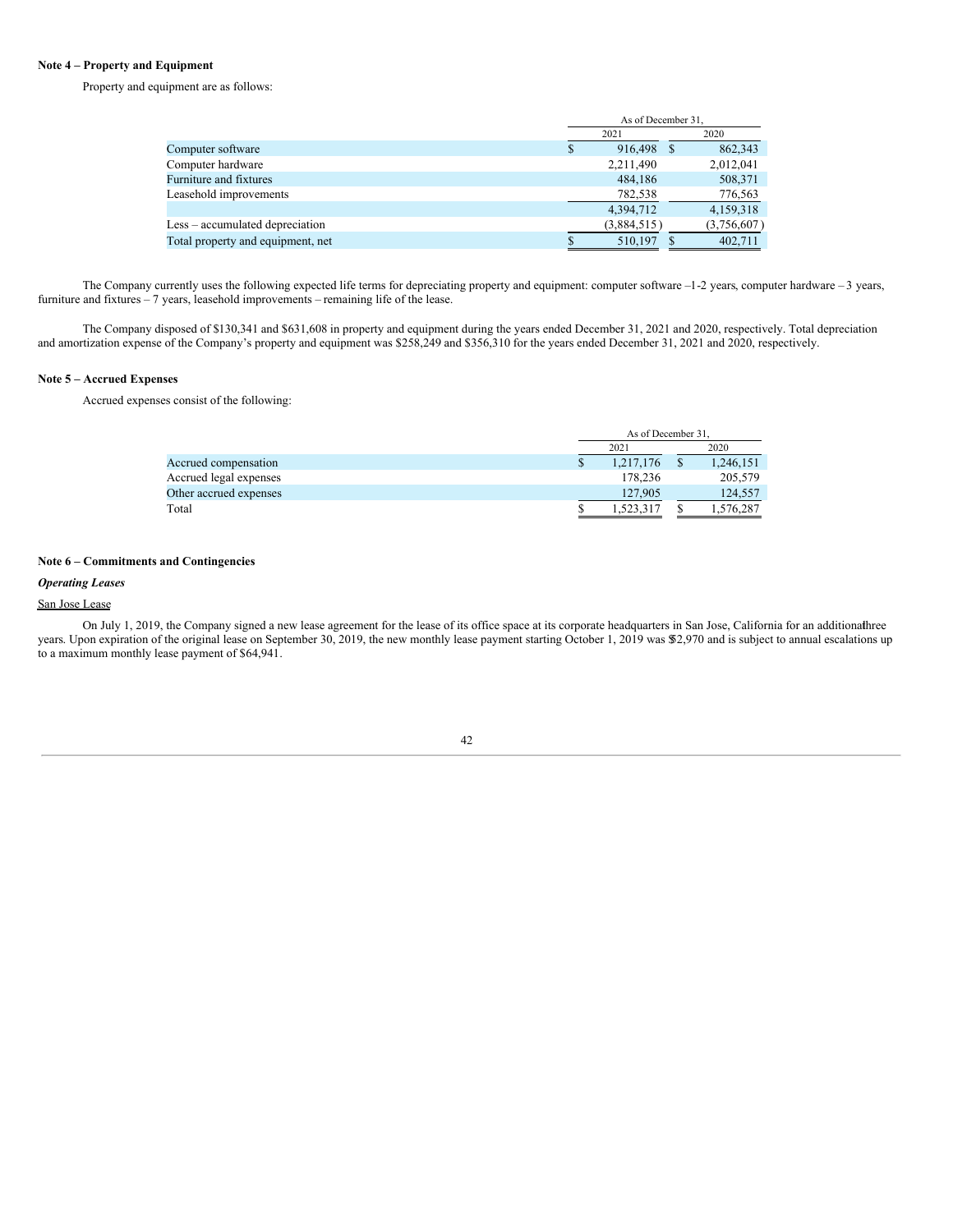## *Operating Leases, continued*

### Costa Mesa Lease

On July 15, 2019, the Company signed a new lease agreement for the lease of office space in Costa Mesa, California for an additionaltwo years. Upon expiration of the original lease on September 30, 2019, the new monthly lease payment starting October 1, 2019 was \$9,773 and is subject to an annual escalation up to a maximum monthly lease payment of \$10,200.

On September 22, 2021, the Company signed a new Costa Mesa lease to lease a new, distinct office space in a different building with the same landlord. Per the lease, the stated commencement date was October 1, 2021 and concludes on September 30, 2023, and the Company did not take control of the new office space until October 2021, at which time the Company recorded a new right-of-use asset of \$104,563 and operating lease liability of \$104,563. The new Costa Mesa lease had an initial monthly lease payment of \$4,369 which started on October 1, 2021 and is subject to an annual escalation up to a maximum monthly lease payment of \$4,522.

#### Operating Lease Commitments

In February 2016, the FASB issued its updated standard on lease accounting, ASU No. 2016-02, "Leases (Topic 842)," which superseded Topic 840, "Leases," which was further modified in ASU No. 2018-10, "Codification Improvements" to clarify the implementation guidance. The new accounting standard was effective for the Company beginning on January 1, 2019 and required the recognition on the balance sheet of right-of-use assets and lease liabilities. The Company elected the optional transition method and adopted the new guidance on January 1, 2019 on a modified retrospective basis with no restatement of prior period amounts. The Company's adoption of the new standard resulted in the recognition of right-of-use assets of \$414,426 and operating lease liabilities of \$485,747, with no material cumulative effect adjustment to equity as of the date of adoption. The Company anticipates having future total lease payments of \$678,050 during the period from the first quarter of 2022 to the third quarter of 2023. As of December 31, 2021, the Company has total operating lease right-of-use assets of \$618,985, current portion operating lease liabilities of \$628,307 and long-term portion of operating lease liabilities of \$40,413. The weighted average remaining lease term is 0.9 years as of December 31, 2021.

The future minimum lease payments for leased locations are as follows:

| For the Year Ended December 31,                |  | Amount  |  |  |
|------------------------------------------------|--|---------|--|--|
| 2022                                           |  | 637,355 |  |  |
| 2023                                           |  | 40.695  |  |  |
| Total future lease payments                    |  | 678,050 |  |  |
| Present value discount (3.7% weighted average) |  | (9.330) |  |  |
| Total operating lease liabilities              |  | 668,720 |  |  |

#### *Hosted Design Solution Agreement*

On June 25, 2015, the Company entered into athree-year agreement to license electronic design automation software in a hosted environment. Pursuant to the agreement, under which services began July 2015, the Company is required to remit quarterly payments in the amount of approximately \$101,000 with the last payment due March 30, 2018. On December 18, 2015, the agreement was amended to redefine the hardware and software configuration and the quarterly payments increased to approximately \$198,000. In July 2018, the Company renewed the agreement for an additionalthree years, and the Company is required to remit quarterly payments of approximately \$218,000. In June 2021, the Company renewed the agreement for an additionalthree years, and the Company is required to remit quarterly payments of approximately \$233,000 through the second quarter of 2024.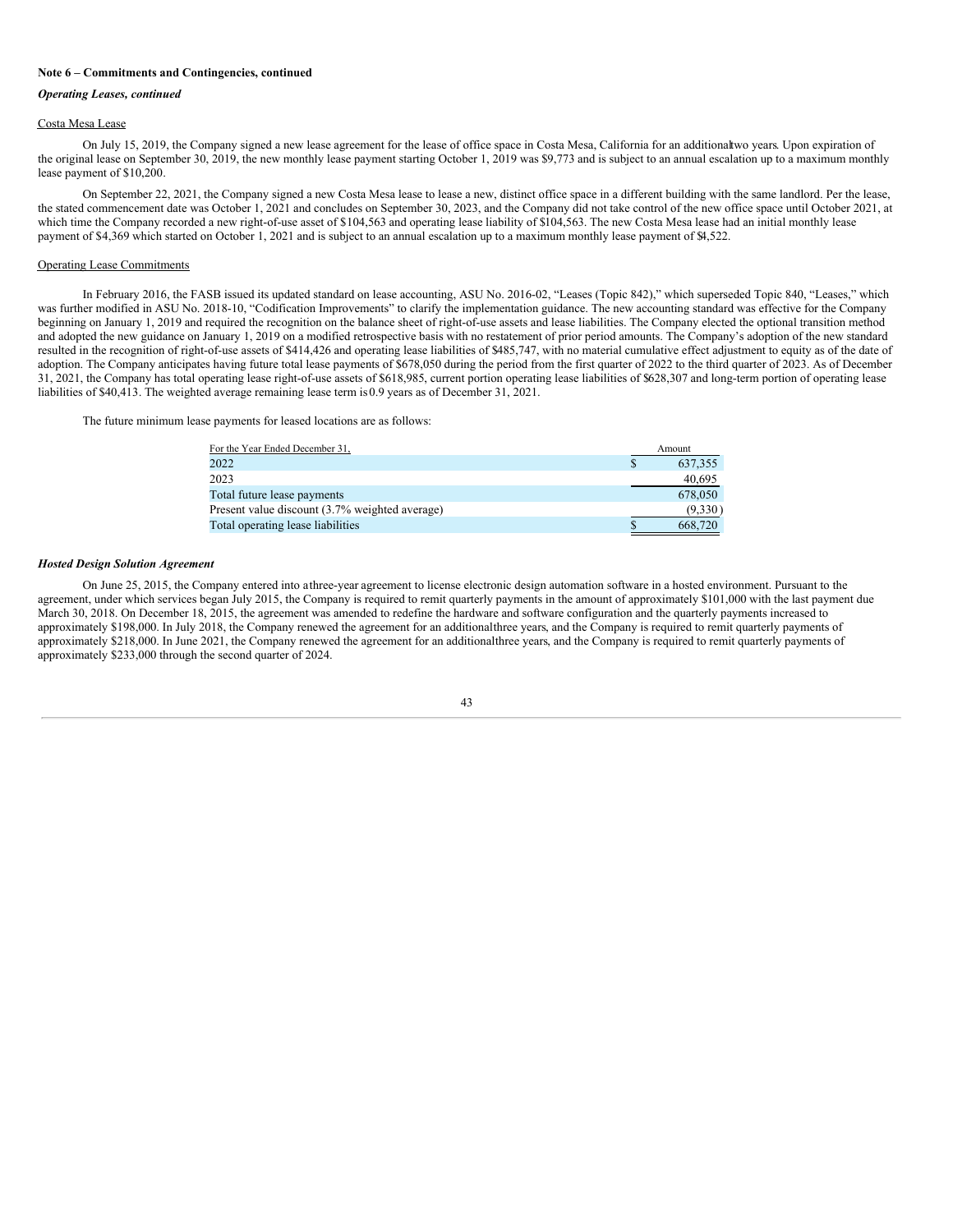#### *Litigations, Claims, and Assessments*

The Company is from time to time involved in various disputes, claims, liens and litigation matters arising in the normal course of business. While the outcome of these disputes, claims, liens and litigation matters cannot be predicted with certainty, after consulting with legal counsel, management does not believe that the outcome of these matters will have a material adverse effect on the Company's combined financial position, results of operations or cash flows.

#### *MBO Bonus Plan*

On March 15, 2018, the Company's Board of Directors ("Board"), on the recommendation of the Board's Compensation Committee ("Compensation Committee"), approved the Energous Corporation MBO Bonus Plan ("Bonus Plan") for executive officers of the Company. To be eligible to receive a bonus under the Bonus Plan, an executive officer must be continuously employed throughout the applicable performance period, and in good standing, and achieve the performance objectives selected by the Compensation Committee.

Under the Bonus Plan, the Compensation Committee is responsible for selecting the amounts of potential bonuses for executive officers, the performance metrics used to determine whether any such bonuses will be paid and determining whether those performance metrics have been achieved.

During the years ended December 31, 2021 and 2020, the Company recognized a total of \$1,433,990 and \$1,305,723, respectively, in expense under the Bonus Plan. As of December 31, 2021, \$346,457 of the 2021 amount was not yet paid and is included in accrued expenses. The expense under the Bonus Plan is recorded under operating expenses on the Company's Statement of Operations within each executive's department.

#### *Severance and Change in Control Agreement*

On March 15, 2018, the Compensation Committee approved a form of Severance and Change in Control Agreement ("SeveranceAgreement") that the Company may enter into with executive officers ("Executive").

Under the Severance Agreement, if an Executive is terminated in a qualifying termination, the Company agrees to pay the Executive six to 12 months of that Executive's monthly base salary. If Executive elects continued coverage under the Consolidated Omnibus Budget Reconciliation Act of 1985, as amended ("COBRA") the Company will pay the full amount of Executive's premiums under the Company's health, dental and vision plans, including coverage for the Executive's eligible dependents, for the six to 12 month period following the Executive's termination.

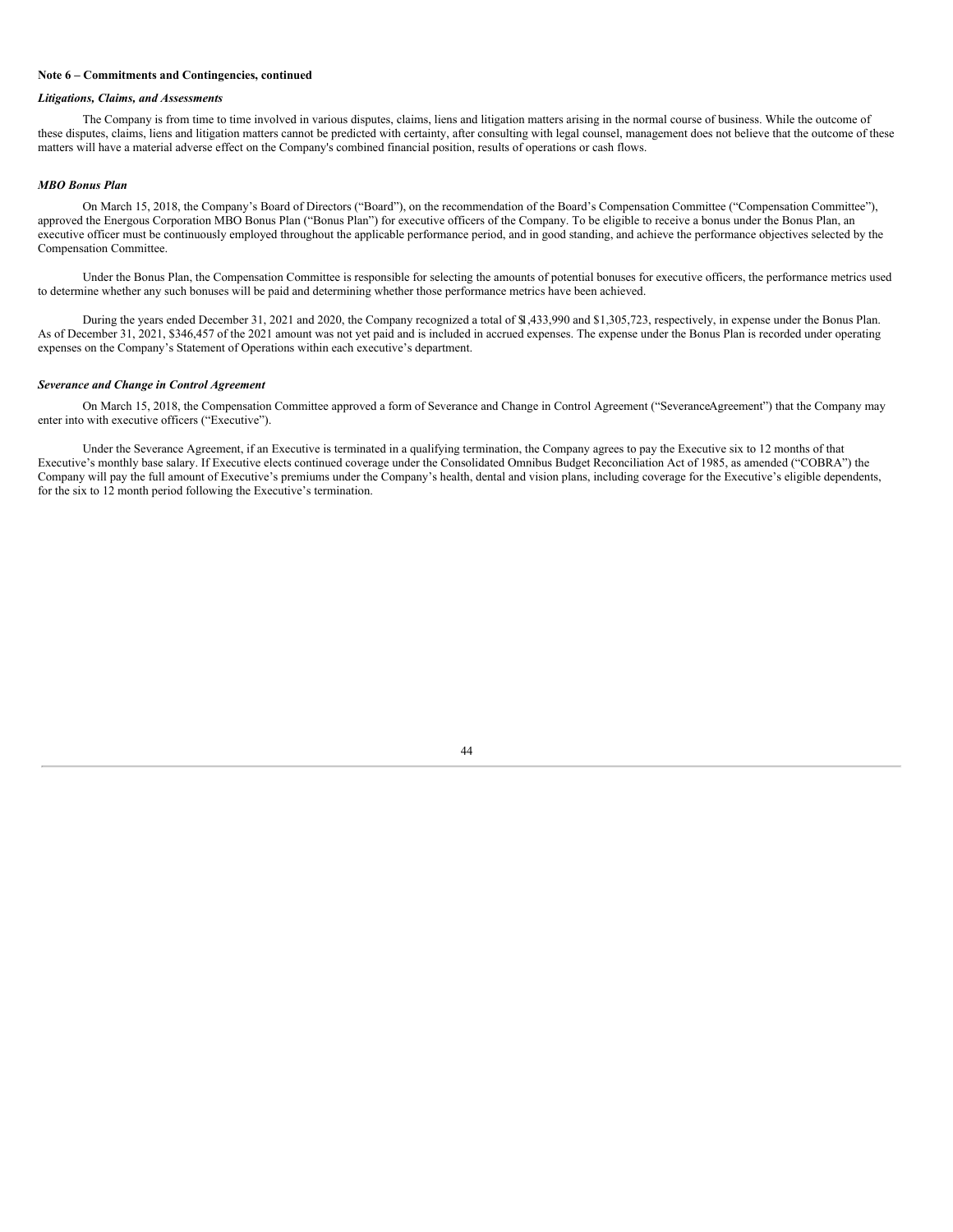#### **Executive Employee Agreement – Cesar Johnston**

On December 9, 2021, the Company announced that Cesar Johnston had been appointed as the Company's Chief Executive Officer. In connection with Mr. Johnston's appointment as Chief Executive Officer, the Company and Mr. Johnston executed an offer letter dated as of December 6, 2021.

Under the offer letter, Mr. Johnston will receive an annual base salary of \$400,000 per year. Beginning in year 2022, he will be eligible to receive a discretionary annual bonus of up to 100% of his base salary, at the recommendation of the Company's Compensation Committee, with the approval of the Company's Board of Directors. In addition, as an inducement to accept his appointment as Chief Executive Officer, Mr. Johnston will receive, subject to continued employment, (a) a special one-time sign-on bonus in the amount of \$120,000, payable in two equal installments of \$60,000 each on the first payroll date in 2022 and the first payroll date after December 6, 2022, (b) a grant of 150,000 restricted stock units to acquire shares of the Company's common stock, one third of which will vest on December 6, 2022 and the remaining two thirds of which will vest in eight equal installments of 12,500 each on each quarterly anniversary thereafter and (c) a grant of an option to purchase 300,000 shares of the Company's common stock at an exercise price equal to the fair market value of the Company's common stock on the grant date, half of which shall vest on December 31, 2023, a quarter of which shall vest on December 31, 2024 and the remainder of which shall vest on December 31, 2025.

Mr. Johnston will further be eligible for (a) an additional equity award in the amount of 287,000 performance share units to acquire shares of the Company's common stock, which will vest up to one third per year over a three year period commencing January 1, 2022 and ending December 31, 2024, upon the achievement of performance criteria to be mutually established by Mr. Johnston and the Compensation Committee, and (b) an additional equity award of up to 25,000 performance share units per calendar year for 2022, 2023 and 2024, respectively, based on outperformance per calendar year, as determined by the Compensation Committee with approval of the Board of Directors.

In connection with Mr. Johnston's appointment as Chief Executive Officer, the Company and Mr. Johnston additionally entered into an amended and restated severance and change in control agreement, dated as of December 6, 2021. In the event of a termination that is not a change-in-control qualifying termination, Mr. Johnston is entitled to (a) a one-time lump sum payment by the Company in an amount equal to 18 months of his monthly base salary plus an amount equal to 100% of his target bonus plus, if agreed by the Compensation Committee, a discretionary bonus for the year in which the termination occurs, (b) any outstanding unvested equity awards held by Mr. Johnston that would vest in the next 18 months of continuing employment (other than any equity awards that vest upon satisfaction of performance criteria) will accelerate and become vested and (c) if Mr. Johnston timely elects continued coverage under the Consolidated Omnibus Budget Reconciliation Act of 1985, as amended ("COBRA"), the Company or its successor will pay the full amount of Mr. Johnston's COBRA premiums on his behalf for 18 months.

The Johnston A&R CIC Agreement additionally provides that, in the event of a change-in-control qualifying termination, Mr. Johnston is entitled to(a) a one-time lump sum payment by the Company in an amount equal to 18 months of his monthly base salary plus an amount equal to 150% of his target bonus plus a prorated bonus for the year in which the termination occurs, (b) any outstanding unvested equity awards held by Mr. Johnston (including any equity awards that vest upon satisfaction of performance criteria) will accelerate in full and become vested and (c)if Mr. Johnston timely elects continued coverage under COBRA, the Company or its successor will pay the full amount of Mr. Johnston's COBRA premiums on his behalf for 18 months

Mr. Johnston is also eligible to receive all customary and usual benefits generally available to senior executives of the Company.

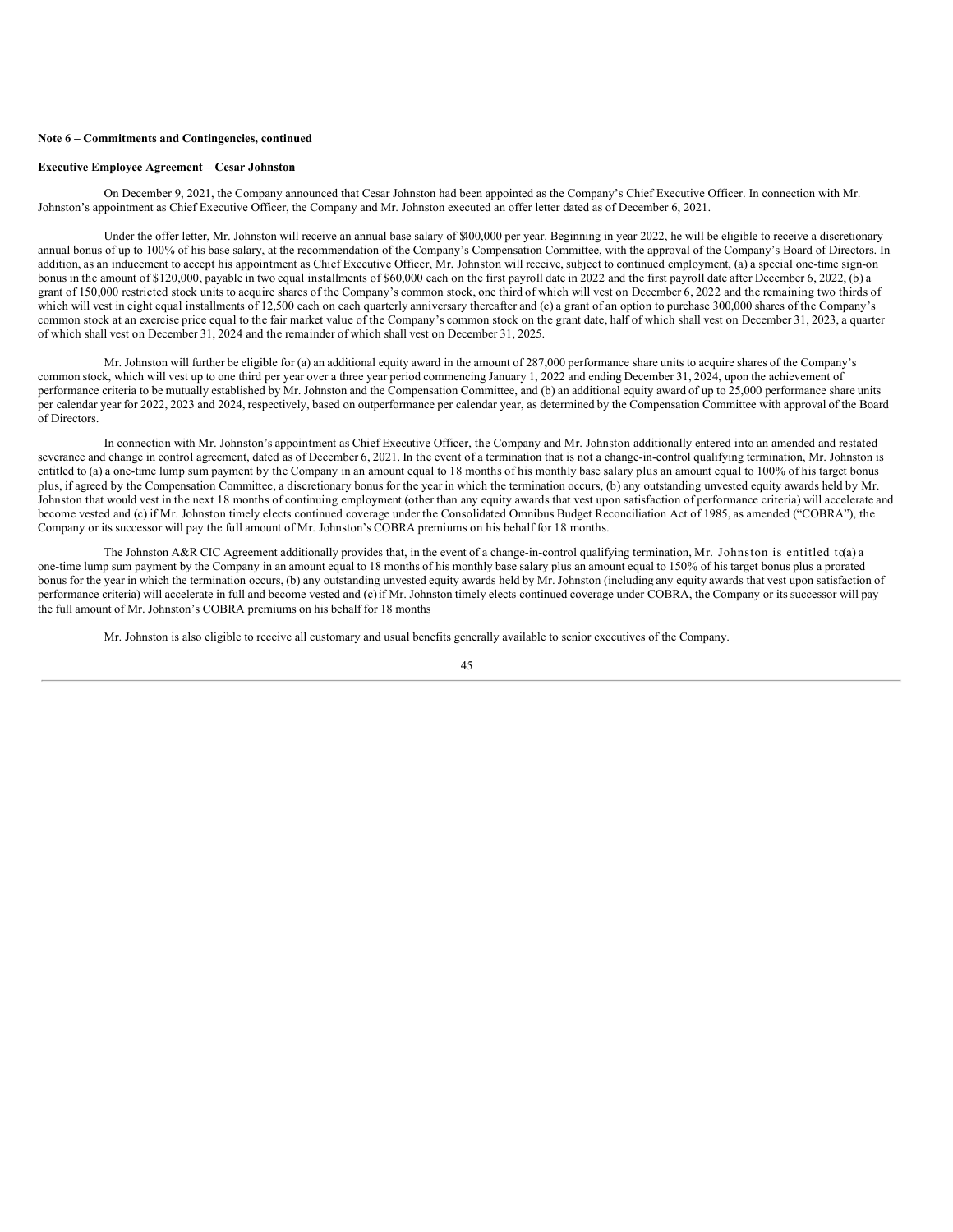#### *Executive Transition Agreement – Stephen Rizzone*

On April 3, 2015, the Company entered into an Amended and Restated Executive Employment Agreement with Stephen R. Rizzone, the Company's President and Chief Executive Officer ("Employment Agreement").

The Employment Agreement effective as ofJanuary 1, 2015, has an initial term offour years and automatically renews each year after the initial term. The Employment Agreement provides for an annual base salary of \$365,000, and Mr. Rizzone is eligible to receive quarterly cash bonuses from the MBO Bonus Plan with a total target amount equal to 100% of his base salary based upon achievement of performance-based objectives established by the Board.

On July 9, 2021, the Company announced that Stephen R. Rizzone has retired from his position as the Company's President and Chief Executive Officer and as a member of the Board.

In connection with Mr. Rizzone's retirement, the Company and Mr. Rizzone entered into an Executive Transition Agreement ("Separation Agreement"), providing for continued employment through August 31, 2021. Upon his termination of employment, the Separation Agreement provides severance payments and benefits to Mr. Rizzone consistent with the terms of his existing employment agreement with the Company, including without limitation: compensation-based payments of \$1,460,000 in the aggregate, payable under a certain payment scheme as set forth therein, an additional lump sum cash payment of \$2,000,000, a pro-rated bonus payment for the two months of employment during the current quarterly bonus period payable at the same time bonus payments are made to other executives of the Company, settlement of deferred vested restricted stock units and an extension of the exercise periods of all stock options held by Mr. Rizzone until the one year anniversary of his termination date, and additional benefits related to Mr. Rizzone's medical insurance. In addition, the Company will pay-off all amounts owed under a lease agreement relating to a Company Car and Mr. Rizzone will receive the title to the vehicle. All compensation under the Separation Agreement will be subject to applicable withholding.

During the year ended December 31, 2021, the Company recognized \$4,017,172 in severance expense associated with the separation agreement, including \$284,994 in additional stock-based compensation as a result of the extension of the exercise periods on the stock options. As of December 31, 2021, the Company had unpaid accrued severance expense of \$975,439.

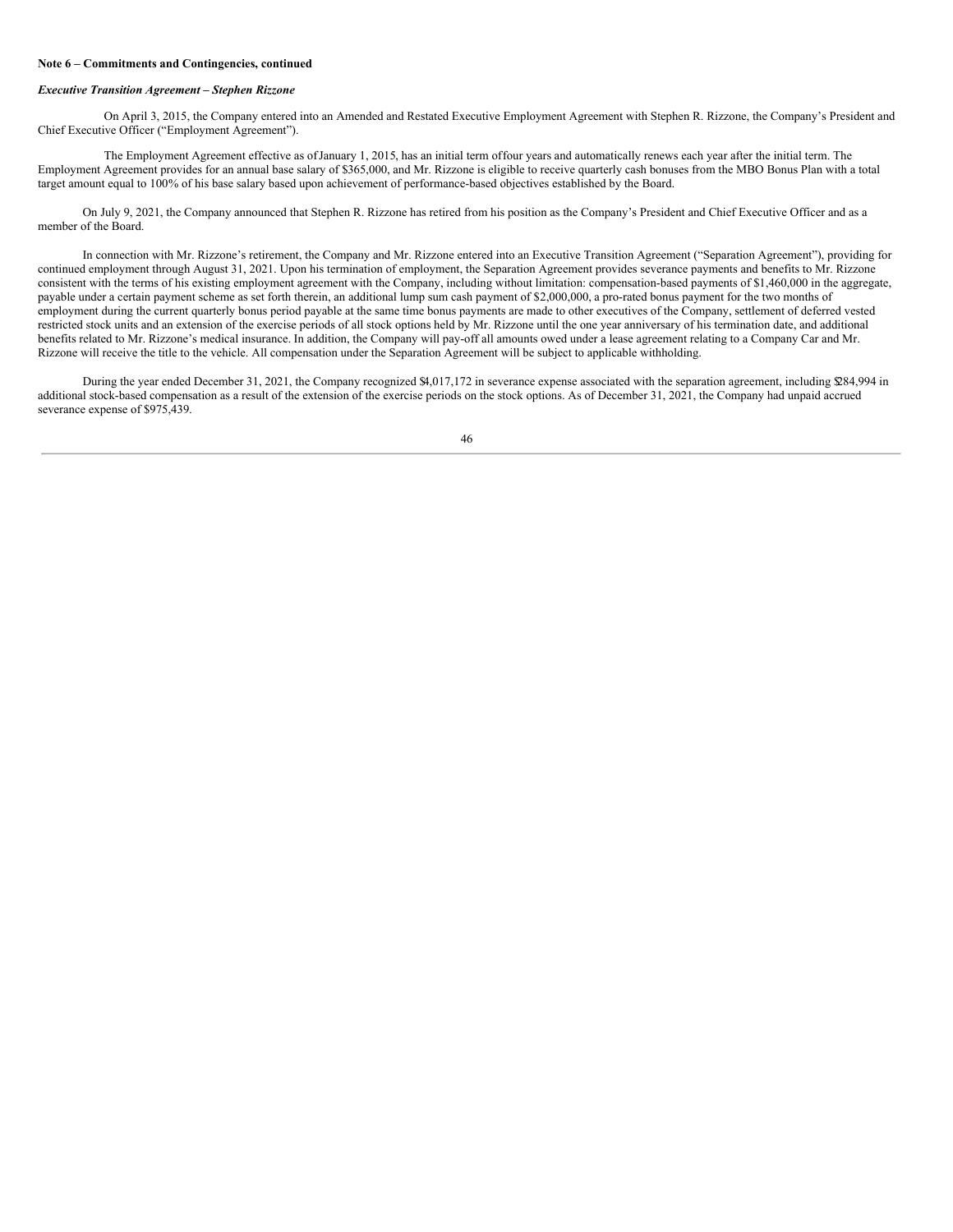#### *Strategic Alliance Agreement*

In November 2016, the Company and Dialog Semiconductor plc ("Dialog"), a related party (see Note 10—Related Party Transactions), entered into a Strategic Alliance Agreement ("Alliance Agreement") for the manufacture, distribution and commercialization of products incorporating the Company's wire-free charging technology ("Licensed Products"). Pursuant to the terms of the Alliance Agreement, the Company agreed to engage Dialog as the exclusive supplier of the Licensed Products for specified fields of use, subject to certain exceptions (the "Company Exclusivity Requirement"). Dialog agreed to not distribute, sell or work with any third party to develop any competing products without the Company's approval (the "Dialog Exclusivity Requirement"). In addition, both parties agreed on a revenue sharing arrangement and will collaborate on the commercialization of Licensed Products based on a mutually-agreed upon plan. Each party will retain all of its intellectual property.

The Alliance Agreement has an initial term ofseven years and will automatically renew annually thereafter unless terminated by either party upon 180 days' prior written notice. The Company may terminate the Alliance Agreement at any time after the third anniversary of the Agreement upon 180 days' prior written notice to Dialog, or if Dialog breaches certain exclusivity obligations. Dialog may terminate the Alliance Agreement if sales of Licensed Products do not meet specified targets. The Company Exclusivity Requirement will terminate upon the earlier of January 1, 2021 or the occurrence of certain events relating to the Company's pre-existing exclusivity obligations. The Company Exclusivity Requirement renews automatically on an annual basis unless the Company and Dialog agree to terminate the requirement.

On September 20, 2021, the Company was notified by Dialog, recently acquired by Renesas Electronics Corporation, that it was terminating the Alliance Agreement between the Company and Dialog. There is a wind down period included in the Alliance Agreement which will conclude in September 2024. During the wind down period, the Alliance Agreement's terms will continue to apply to the Company's products that are covered by certain existing customer relationships, except that the parties' respective exclusivity rights have terminated.

#### **Note 7 – Stockholders' Equity**

#### *Authorized Capital*

The holders of the Company's common stock are entitled toone vote per share. Holders of common stock are entitled to receive ratably such dividends, if any, as may be declared by the board of directors out of legally available funds. Upon the liquidation, dissolution or winding up of the Company, holders of common stock are entitled to share ratably in all assets of the Company that are legally available for distribution.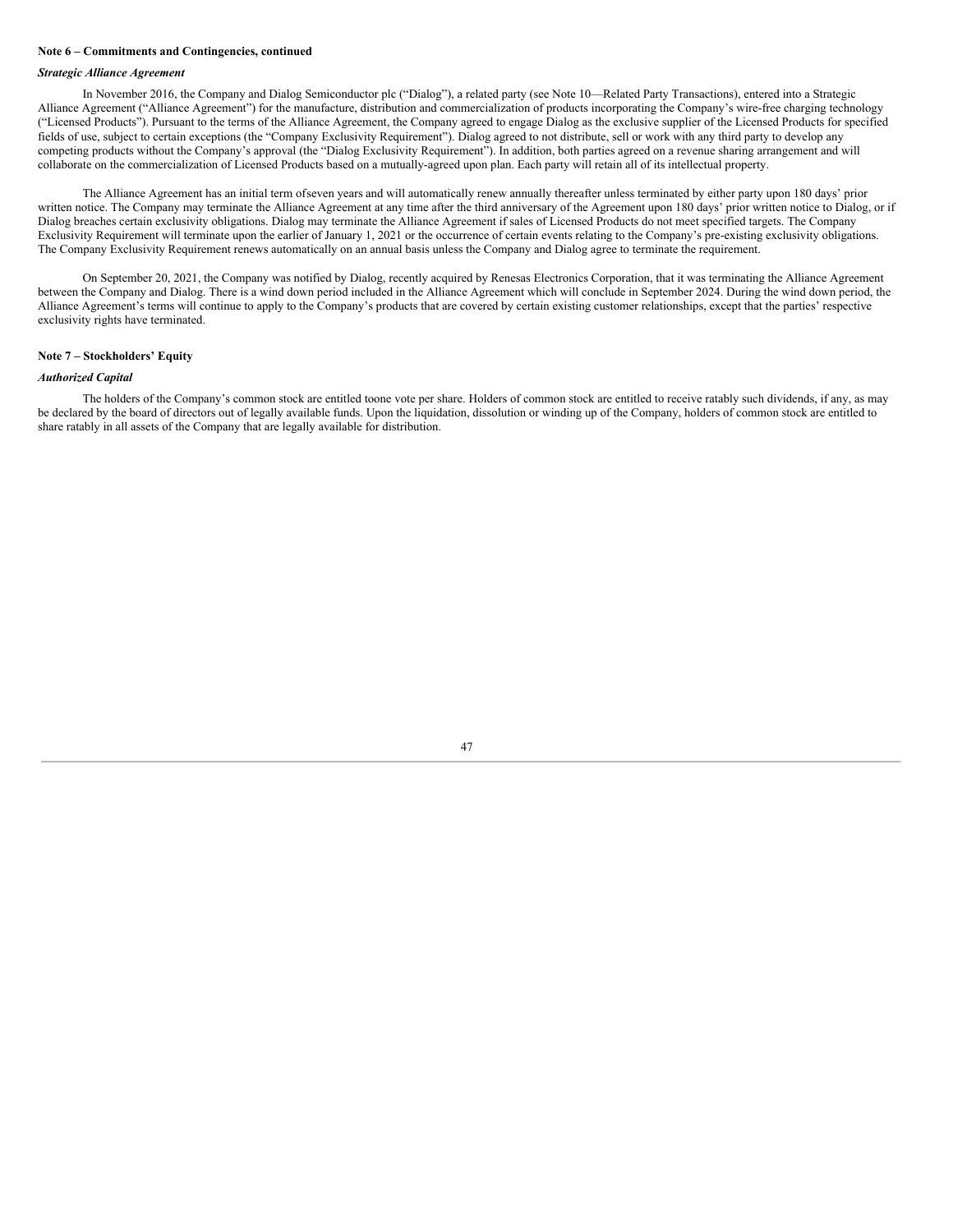#### **Note 7 – Stockholders' Equity, continued**

#### *Financing*

On August 9, 2018, the Company filed a shelf registration statement on Form S-3, which became effective on August 17, 2018. This shelf registration statement allows the Company to sell, from time to time, any combination of debt or equity securities described in the registration statement up to aggregate proceeds of \$75,000,000. Pursuant to this registration statement, in March 2019 the Company raised \$23,319,156 (net of \$1,680,844 in issuance costs) from an offering of shares of its common stock and warrants to purchase 1,666,666 shares of common stock at an exercise price of \$10.00 per share. The Company also raised \$4,557,693 (net of \$339,081 in issuance costs) during the fourth quarter of 2019, \$5,506,880 (net of \$141,322 in issuance costs) during the first quarter of 2020 and \$9,216,611 (net of \$236,528 in issuance costs) during the second quarter of 2020, pursuant to this shelf registration statement.

On September 15, 2020, the Company filed a shelf registration statement on Form S-3 with the SEC, which became effective on September 24, 2020, and contains two prospectuses: a base prospectus, which covers the offering, issuance and sale by the Company of up to \$75,000,000 of its common stock, preferred stock, debt securities, warrants to purchase our common stock, preferred stock or debt securities, subscription rights to purchase its common stock, preferred stock or debt securities and/or units consisting of some or all of these securities; and a sales agreement prospectus covering the offering, issuance and sale by the Company of up to a maximum aggregate offering price of \$40,000,000 of its common stock that may be issued and sold under a sales agreement.The \$40,000,000 of common stock that may be offered, issued and sold under the sales agreement prospectus is included in the \$75,000,000 of securities that may be offered, issued and sold by the Company under the base prospectus. Pursuant to this shelf registration statement, the Company sold shares which raised net proceeds of \$38,832,711 (net of \$1,167,289 in issuance costs) during the third and fourth quarter of 2020. On October 4, 2021, the Company filed a prospectus supplement covering the issuance and sale of shares of the Company's common stock having an additional aggregate offering price of \$35,000,000 pursuant to the Company's at-the-market ("ATM") securities offering. The Company raised net proceeds of \$27,043,751 (net of \$868,122 in issuance costs), during the fourth quarter of 2021 under the ATM.

On November 15, 2021, the Company filed a shelf registration statement on Form S-3 with the SEC, which became effective on December 16, 2021. This shelf registration statement allows the Company to sell, from time to time, any combination of debt or equity securities described in the registration statement up to aggregate proceeds of \$100,000,000.

## *Common Stock Outstanding*

Our outstanding common shares typically include shares that are deemed delivered under U.S. GAAP. Shares that are deemed delivered currently include shares that have vested, but have not yet been delivered, under tax-deferred equity awards, as well as shares purchased under our Employee Stock Purchase Program ("ESPP") where actual transfer of shares normally occurs a few days after the completion of the purchase periods. There are no voting rights for shares that are deemed delivered under U.S. GAAP until the actual delivery of shares takes place. On July 24, 2020, the stockholders of the Company approved an increase of common shares authorized from 50,000,000 shares to 200,000,000 shares.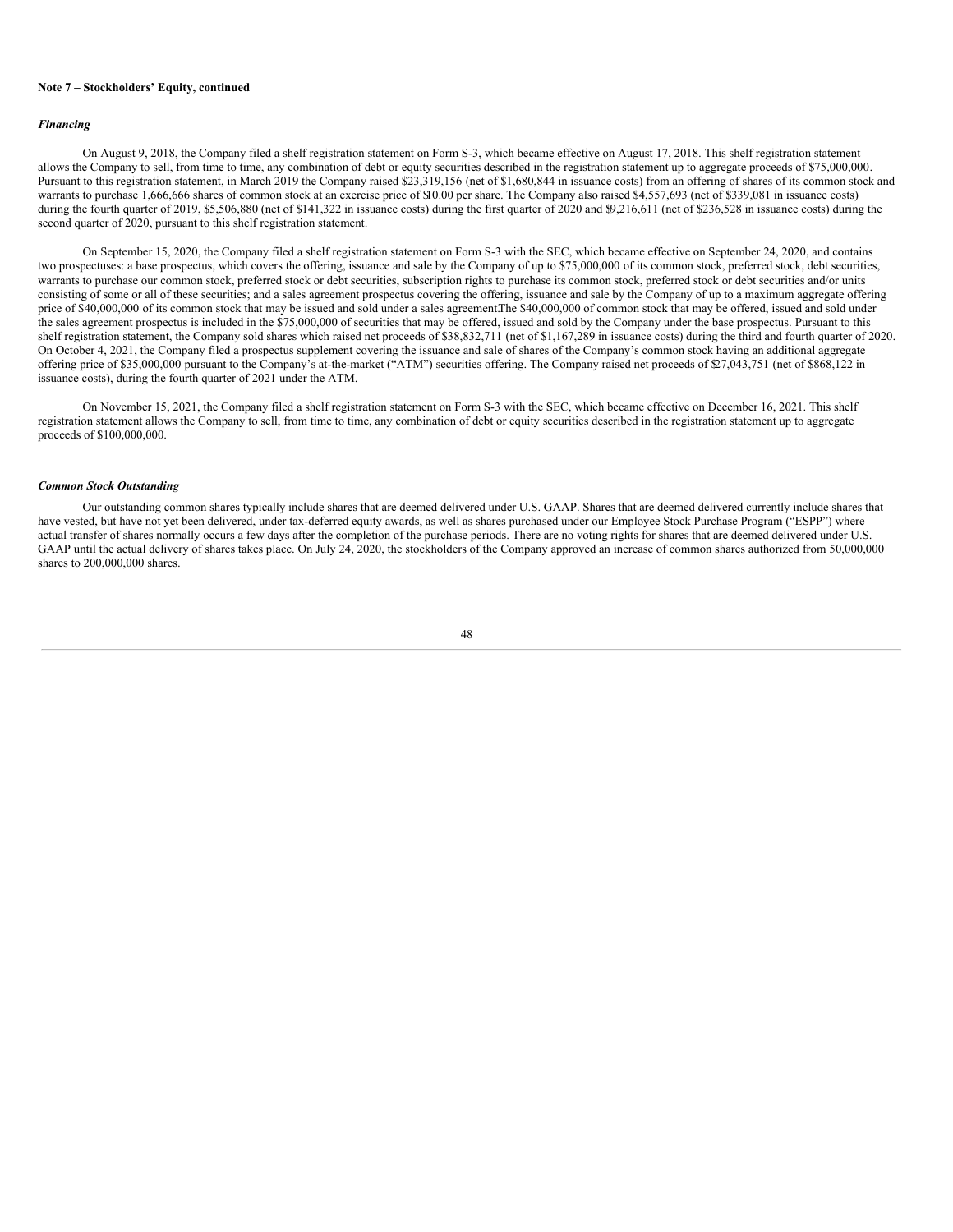## **Note 8 – Stock Based Compensation**

## *Equity Incentive Plans*

# 2013 Equity Incentive Plan

Effective on June 16, 2021, the Company's stockholders approved the amendment and restatement of the 2013 Equity Incentive Plan to increase the number of shares reserved for issuance thereunder by 1,500,000 shares, bringing to 8,785,967 the total number of shares approved for issuance under that plan.

As of December 31, 2021, 1,779,806 shares of common stock remain eligible to be issued through equity-based instruments under the 2013 Equity Incentive Plan.

## 2014 Non-Employee Equity Compensation Plan

Effective on May 26, 2020, the Company's stockholders approved the amendment and restatement of the 2014 Non-employee Equity Compensation Plan to increase the number of shares reserved for issuance through equity-based instruments thereunder by 800,000 shares, bringing to 1,650,000 the total number of shares approved for issuance under that plan.

As of December 31, 2021, 872,422 shares of common stock remain eligible to be issued through equity-based instruments under the 2014 Non-Employee Equity Compensation Plan.

#### 2015 Performance Share Unit Plan

Effective on June 16, 2021, the Company's stockholders approved the amendment and restatement of the 2015 Performance Share Unit Plan to increase the number of shares reserved for issuance through equity-based instruments thereunder by 1,700,000 shares, bringing to 5,110,104 the total number of shares approved for issuance under that plan.

As of December 31, 2021, 2,411,013 shares of common stock remain eligible to be issued through equity-based instruments under the 2015 Performance Share Unit Plan.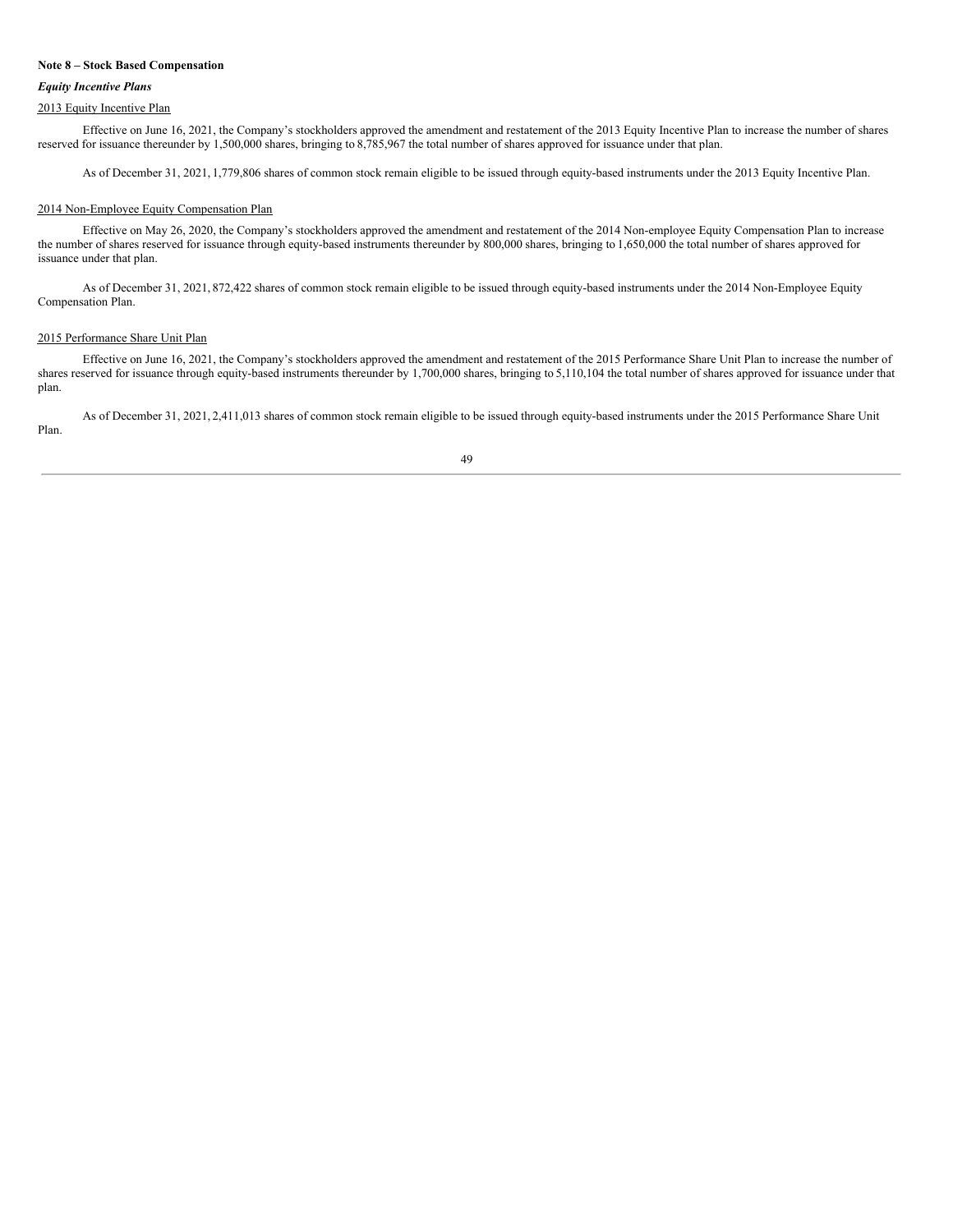#### *Equity Incentive Plans, continued*

#### 2017 Equity Inducement Plan

On December 28, 2017, the Board approved the 2017 Equity Inducement Plan. Under the plan, the Board reserved600,000 shares for the grant of RSUs. These grants will be administered by the Board or a committee of the Board. These awards will be granted to individuals who (a) are being hired as an Employee by the Company or any Subsidiary and such Award is a material inducement to such person being hired; (b) are being rehired as an Employee following a bona fide period of interruption of employment with the Company or any Subsidiary; or (c) will become an Employee of the Company or any Subsidiary in connection with a merger or acquisition.

As of December 31, 2021,133,551 shares of common stock remain available to be issued through equity-based instruments under the 2017 Equity Inducement Plan.

#### Employee Stock Purchase Plan

In April 2015, the Company's Board approved the ESPP, under which600,000 shares of common stock have been reserved for purchase by the Company's employees, subject to approval by the stockholders. On May 21, 2015, the Company's stockholders approved the ESPP. Effective on June 16, 2021, the Company's stockholders approved the amendment and restatement of the Employee Stock Purchase Plan to increase the number of shares reserved for issuance through equity-based instruments thereunder by 700,000 shares, bringing to 1,550,000 the total number of shares approved for issuance under that plan. Under the ESPP, employees may designate an amount not less than 1% but not more than 10% of their annual compensation for the purchase of Company shares. No more than7,500 shares may be purchased by an employee under the ESPP during an offering period. An offering period shall be six months in duration commencing on or about January 1 and July 1 of each year. The exercise price of the option will be the lesser of 85% of the fair market of the common stock on the first business day of the offering period and85% of the fair market value of the common stock on the applicable exercise date.

As of December 31, 2021, 547,548 shares of common stock remain eligible to be issued under the ESPP. For the year ended December 31, 2021, eligible employees contributed \$384,126 through payroll deductions to the ESPP and292,890 shares were deemed delivered for the year ended December 31, 2020. For the year ended December 31, 2020, eligible employees contributed \$417,546 through payroll deductions to the ESPP and275,312 shares were deemed delivered for the year ended December 31, 2020.

# *Stock Option Award Activity*

The following is a summary of the Company's stock option activity during the year ended December 31, 2021:

|                                  | Number of<br>Options |   | Weighted<br>Average<br>Exercise<br>Price | Weighted<br>Average<br>Remaining<br>Life In<br>Years | Intrinsic<br>Value       |
|----------------------------------|----------------------|---|------------------------------------------|------------------------------------------------------|--------------------------|
| Outstanding at January 1, 2021   | 550,985              | S | 5.67                                     | 3.2                                                  | 3,384                    |
| Granted                          |                      |   |                                          | __                                                   | $\overline{\phantom{a}}$ |
| Exercised                        |                      |   |                                          |                                                      |                          |
| Forfeited                        | (25, 979)            |   | 3.63                                     | _                                                    | $\overline{\phantom{a}}$ |
| Outstanding at December 31, 2021 | 525,006              |   | 5.77                                     | 0.7                                                  |                          |
| Exercisable at December 31, 2021 | 525,006              |   | 5.77                                     | 0.7                                                  | $\overline{\phantom{a}}$ |

As of December 31, 2021, the unamortized value of options was  $\mathfrak{D}$ .

The aggregate intrinsic value of options exercised was \$0 for the years ended December 31, 2021 and 2020.

No options were granted during the years ended December 31, 2021 and 2020.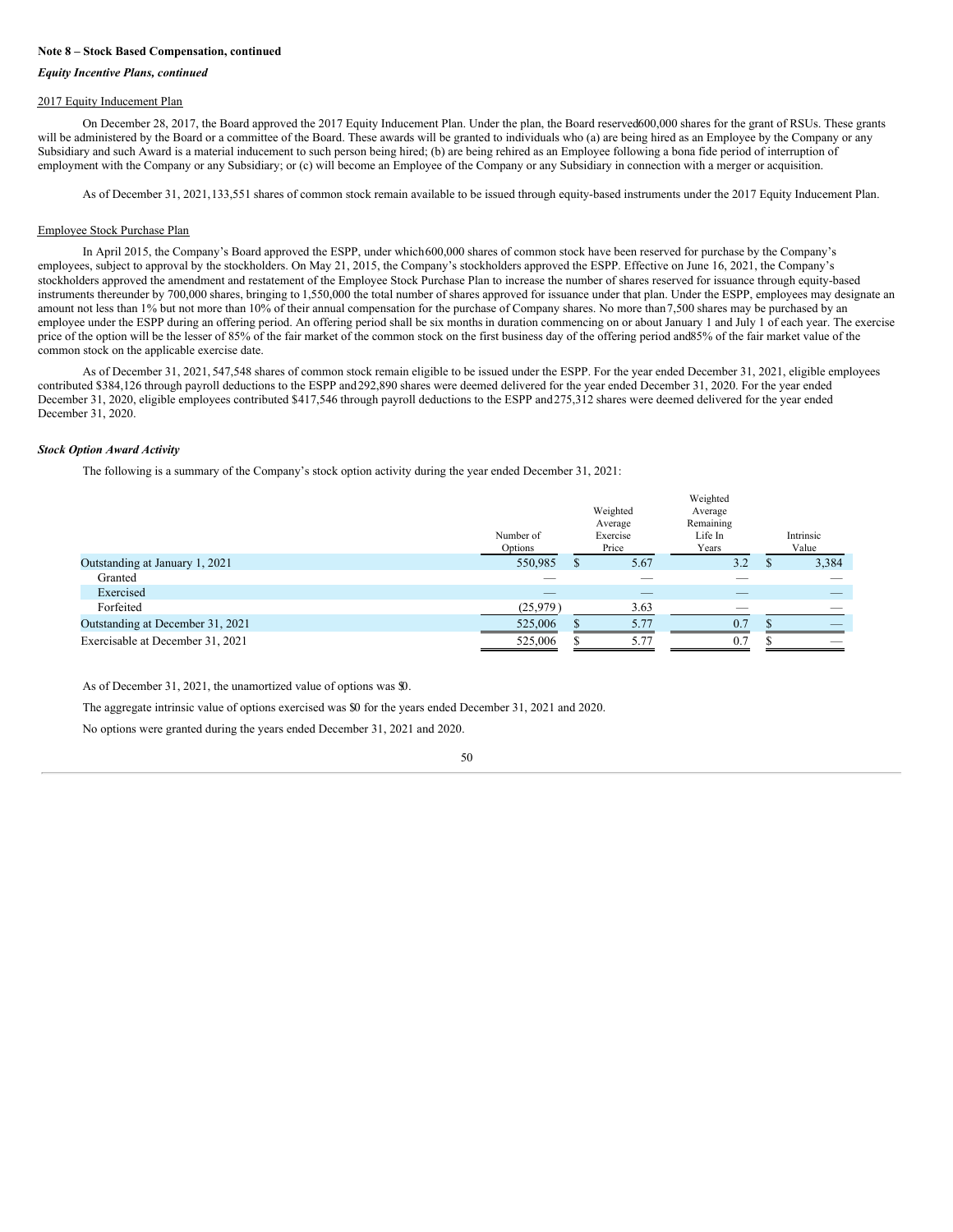#### *Restricted Stock Units ("RSUs")*

During the year ended December 31, 2021, the Compensation Committee of the Board ("Compensation Committee") granted various employees RSUs under which the holders have the right to receive an aggregate 1,849,985 shares of common stock. The majority of these awards, granted under the 2013 Equity Incentive Plan, vest over terms ranging from two to four years.

During the year ended December 31, 2021, the Compensation Committee granted various directors and consultants RSUs under which the holders have the right to receive an aggregate 179,591 shares of common stock. These awards were granted under the 2014 Non-Employee Equity Compensation Plan. The awards granted vest over terms from one year to four years.

During the year ended December 31, 2021, the Compensation Committee granted employees RSUs under which the holders have the right to receive38,500 shares of common stock. The awards, granted under the 2017 Equity Inducement Plan, vest over four years beginning on the anniversary of the grant date.

At December 31, 2021, the unamortized value of the RSUs was \$3,626,770. The unamortized amount will be expensed over a weighted average period of1.8 years. A summary of the activity related to RSUs for the year ended December 31, 2021 is presented below:

|                                  |               | Weighted        |
|----------------------------------|---------------|-----------------|
|                                  |               | Average Grant   |
|                                  | Total         | Date Fair Value |
| Outstanding at January 1, 2021   | 1,421,168     | 6.43            |
| RSUs granted                     | 2,068,076     | 2.95            |
| RSUs forfeited                   | (348, 439)    | 3.97            |
| RSUs vested                      | (1, 431, 532) | 5.24            |
| Outstanding at December 31, 2021 | 1,709,273     | 3.72            |

#### *Performance Share Units ("PSUs")*

Performance share units ("PSUs") are grants that vest upon the achievement of certain performance goals. The goals are commonly related to the Company's revenue and achievement of sales and marketing goals.

During the year ended December 31, 2021, the Compensation Committee granted various employees PSUsunder which the holders have the right to receive an aggregate 1,465,713 shares of common stock. These awards were granted under the 2015 Performance Share Unit Plan.

Compensation expense amortization for all PSU awards was \$5,831,928 and \$(88,348) for the years ended December 31, 2021 and 2020, respectively.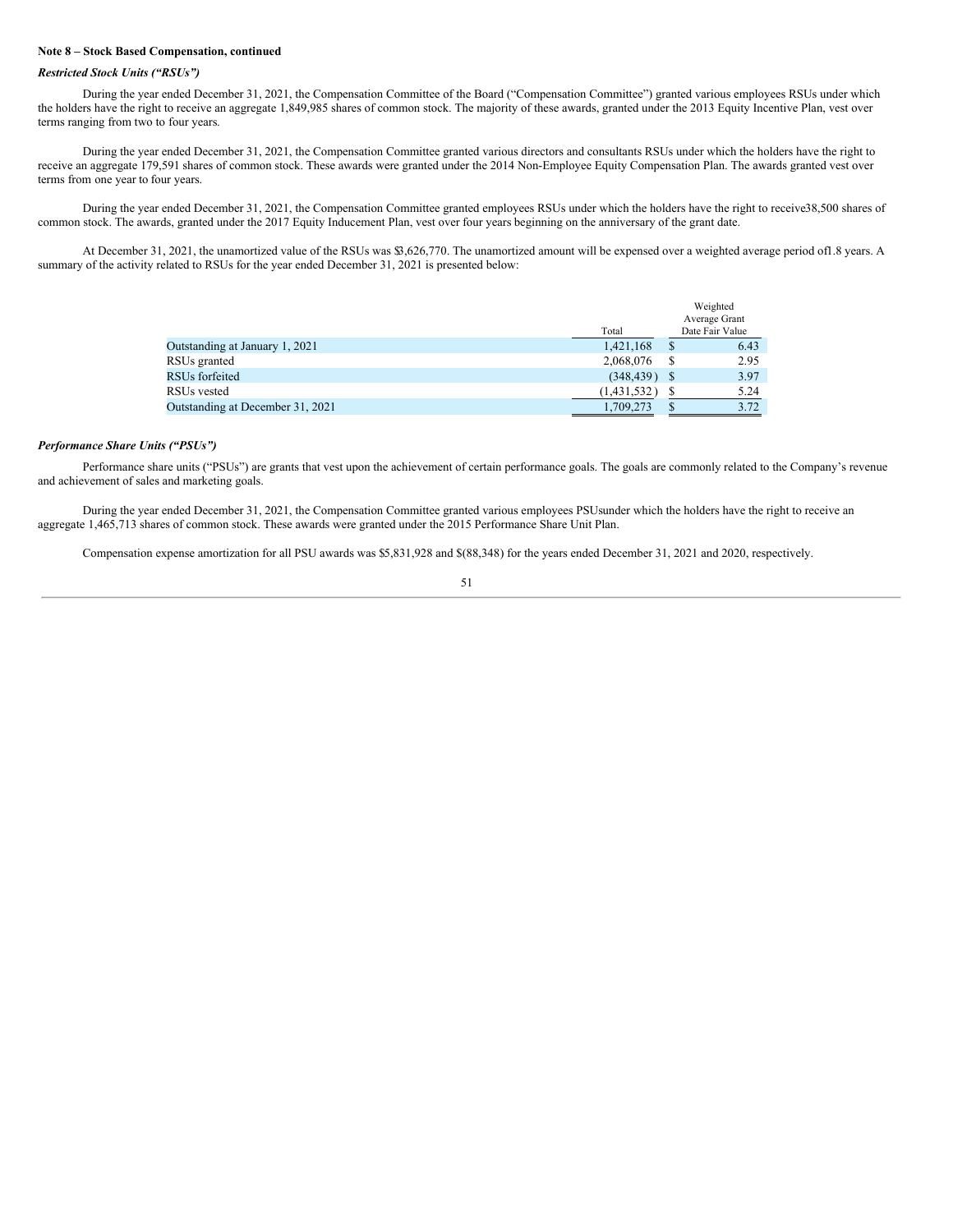#### *Performance Share Units ("PSUs"), continued*

At December 31, 2021, the unamortized value of all PSUs was \$0. A summary of the activity related to PSUs for the year ended December 31, 2021 is presented below:

|                                  |                          | Weighted        |
|----------------------------------|--------------------------|-----------------|
|                                  |                          | Average Grant   |
|                                  | Total                    | Date Fair Value |
| Outstanding at January 1, 2021   | $\overline{\phantom{a}}$ |                 |
| PSU <sub>s</sub> granted         | 1,617,601                | 4.22            |
| <b>PSUs forfeited</b>            | (196, 663)               | 4.11            |
| PSU <sub>s</sub> vested          | (1,420,938)              | 4.24            |
| Outstanding at December 31, 2021 | _                        |                 |

# *Employee Stock Purchase Plan ("ESPP")*

During the years ended December 31, 2021 and 2020, there were two offering periods per year for the ESPP. The first offering period started on January 1 of each year and concluded on June 30 of each year. The second offering period started on July 1 of each year and concluded on December 31 of each year.

The weighted-average grant-date fair value of the purchase option for each designated share purchased under this plan was approximately \$1.10 and \$1.18 during the years ended December 31, 2021 and 2020, respectively, which represents the fair value of the option, consisting of three main components: (i) the value of the discount on the enrollment date, (ii) the proportionate value of the call option for 85% of the stock and (iii) the proportionate value of the put option for 15% of the stock. The Company recognized stock-based compensation expense for the plan of \$252,568 and \$329,461 for the years ended December 31, 2021 and 2020, respectively.

The Company estimated the fair value of the purchase options granted during the years ended December 31, 2021 and 2020 using the Black-Scholes option pricing model. The fair values of the purchase options granted were estimated using the following assumptions:

|                               | For the Year Ended  |
|-------------------------------|---------------------|
|                               | December 31, 2021   |
| Stock price range             | \$<br>$1.80 - 2.78$ |
| Dividend yield                | $0\%$               |
| Expected volatility range     | $95 - 143\%$        |
| Risk-free interest rate range | $0.05 - 0.09 \%$    |
| <b>Expected</b> life          | 6 months            |
|                               |                     |
|                               | For the Year Ended  |
|                               | December 31, 2020   |
| Stock price range             | \$<br>$1.77 - 2.96$ |
| Dividend yield                | $0\%$               |
| Expected volatility range     | $61 - 182\%$        |
| Risk-free interest rate range | $0.17 - 1.57 \%$    |
| <b>Expected life</b>          | 6 months            |

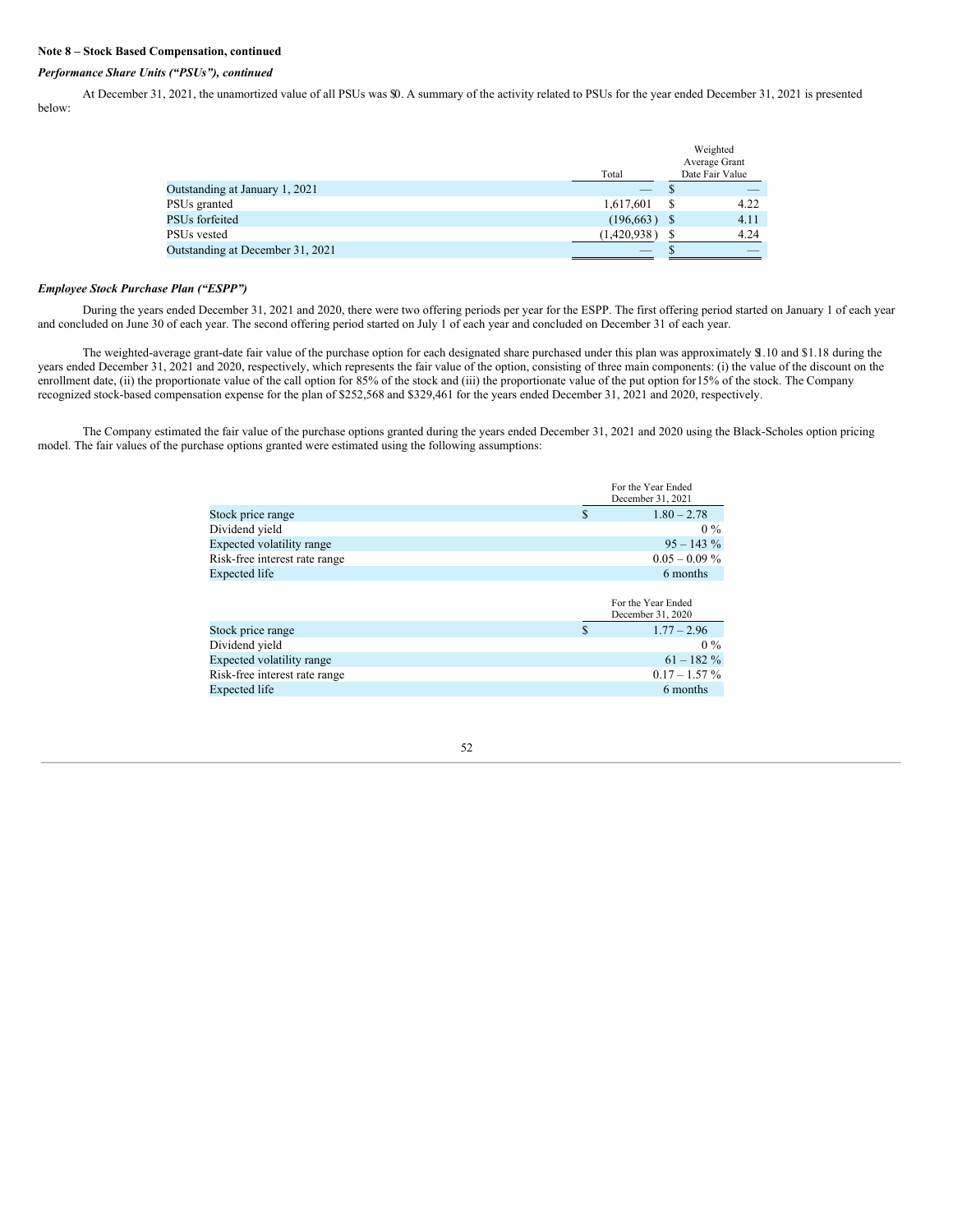# *Stock-Based Compensation Expense*

The following tables summarize total stock-based compensation costs recognized for years ended December 31, 2021 and 2020:

|             |   | For the Years Ended December 31, |      |           |  |
|-------------|---|----------------------------------|------|-----------|--|
|             |   | 2021                             | 2020 |           |  |
| Options     | P | 284,994                          | Φ    |           |  |
| <b>RSUs</b> |   | 5,561,698                        |      | 7,656,857 |  |
| <b>PSUs</b> |   | 5,831,928                        |      | (88,348)  |  |
| ESPP        |   | 252,568                          |      | 329,461   |  |
| Total       |   | 11,931,188                       |      | 7,897,970 |  |

The total amount of stock-based compensation was reflected within the statements of operations as:

|                            | For the Years Ended December 31. |            |   |           |  |
|----------------------------|----------------------------------|------------|---|-----------|--|
|                            | 2021                             |            |   | 2020      |  |
| Research and development   | S                                | 6,582,873  | S | 3,933,292 |  |
| Sales and marketing        |                                  | 3,099,232  |   | 1,504,724 |  |
| General and administrative |                                  | 1,964,089  |   | 2,459,954 |  |
| Severance expense          |                                  | 284.994    |   |           |  |
| Total                      |                                  | 11,931,188 |   | 7,897,970 |  |

# **Note 9 – Income Taxes**

On March 27, 2020, the Coronavirus Aid, Relief and Economic Security (CARES) Act was signed into law. The CARES Act includes provisions relating to refundable payroll tax credits, net operating loss carryback periods, alternative minimum tax refunds, modifications to the net interest deduction limitations and technical corrections to the tax depreciation methods for qualified improvement property. The CARES Act has an immaterial impact on the Company's income taxes.

The Company accounts for income taxes in accordance with ASC 740, "Income Taxes" ("ASC 740"). ASC 740 requires an asset and liability approach for financial accounting and reporting for income taxes and establishes for all entities a minimum threshold for financial statement recognition of the benefit of tax positions and requires certain expanded disclosures. The provision for income taxes is based upon income or loss after adjustment for those permanent items that are not considered in the determination of taxable income. Deferred income taxes represent the tax effects of differences between the financial reporting and tax bases of the Company's assets and liabilities at the enacted tax rates in effect for the years in which the differences are expected to reverse. As of December 31, 2021 and 2020, deferred tax assets consisted principally of net operating loss and tax credit carryforwards, research and development costs and stock-based compensation, and such deferred tax assets were fully reserved. The Company evaluates the recoverability of deferred tax assets and establishes a valuation allowance when it is more likely than not that some portion, or all, of the deferred tax assets will not be realized. As of December 31, 2021, the Company has recorded a full valuation allowance.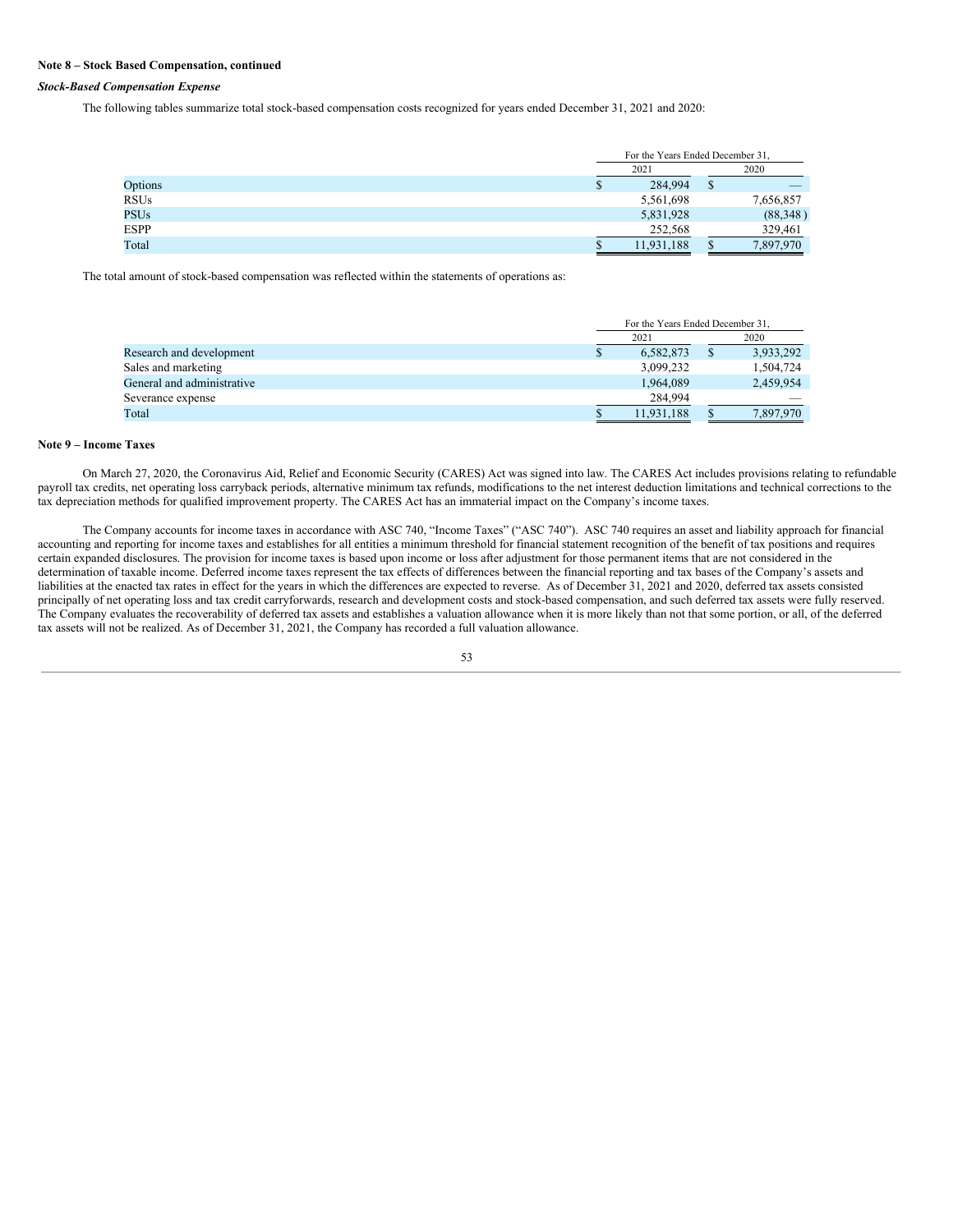## **Note 9 – Income Taxes, continued**

As of December 31, 2021 and 2020, the Company's deferred tax assets (liabilities) consisted of the effects of temporary differences attributable to the following:

|                                      | December 31, |                |               |              |
|--------------------------------------|--------------|----------------|---------------|--------------|
|                                      | 2021         |                |               | 2020         |
| Deferred tax assets:                 |              |                |               |              |
| Research and development tax credits | S            | 9,475,588      | <sup>\$</sup> | 8,371,302    |
| Net operating loss carryovers        |              | 67,785,680     |               | 57, 563, 810 |
| Property and equipment               |              | 189,271        |               | 219,461      |
| Research and development costs       |              | 10,923,959     |               | 12,578,612   |
| Start-up and organizational costs    |              | 462            |               | 540          |
| Stock-based compensation             |              | 4,659,555      |               | 4,041,136    |
| Operating lease liability            |              | 187,132        |               | 245,811      |
| Other accruals                       |              | 670,065        |               | 270,912      |
| Total gross deferred tax assets      |              | 93,891,712     |               | 83,291,584   |
| Less: valuation allowance            |              | (93, 718, 497) |               | (82,929,675) |
| Total deferred tax assets            |              | 173,215        |               | 361,909      |
| Deferred tax liabilities:            |              |                |               |              |
| Operating lease right-of-use asset   |              | (173, 215)     |               | (361,909)    |
| Total deferred tax liabilities       |              | (173, 215)     |               | (361,909)    |
| Total deferred taxes, net            | S            | 0              | S             |              |

The change in the Company's valuation allowance is as follows:

|                                 | 2021       |  | 2020       |
|---------------------------------|------------|--|------------|
| January 1,                      | 82,929,675 |  | 73,892,063 |
| Increase in valuation allowance | 10.788.822 |  | 9,037,612  |
| December 31.                    | 93.718.497 |  | 82,929,675 |

The Company has federal and state net operating loss carryforwards of approximately \$241,988,000 and \$242,972,000, respectively, available to offset future taxable income. The federal and state NOL carryforwards will expire at various dates beginning in 2033. The Company has federal and state research and development tax credit carryforwards of approximately \$5,748,000 and \$4,718,000, respectively. The federal R&D credit carryforwards will expire beginning in2032 and state R&D credit carryforwards do not expire. The ultimate realization of the net operating loss is dependent upon future taxable income, if any, of the Company. Although management believes that the Company may have sufficient future taxable income to absorb the net operating loss carryforwards and research and development tax credit carryforwards before the expiration of the carryforward period, there may be circumstances beyond the Company's control that limit such utilization. Accordingly, management has determined that a full valuation allowance of the deferred tax asset is appropriate at December 31, 2021 and 2020.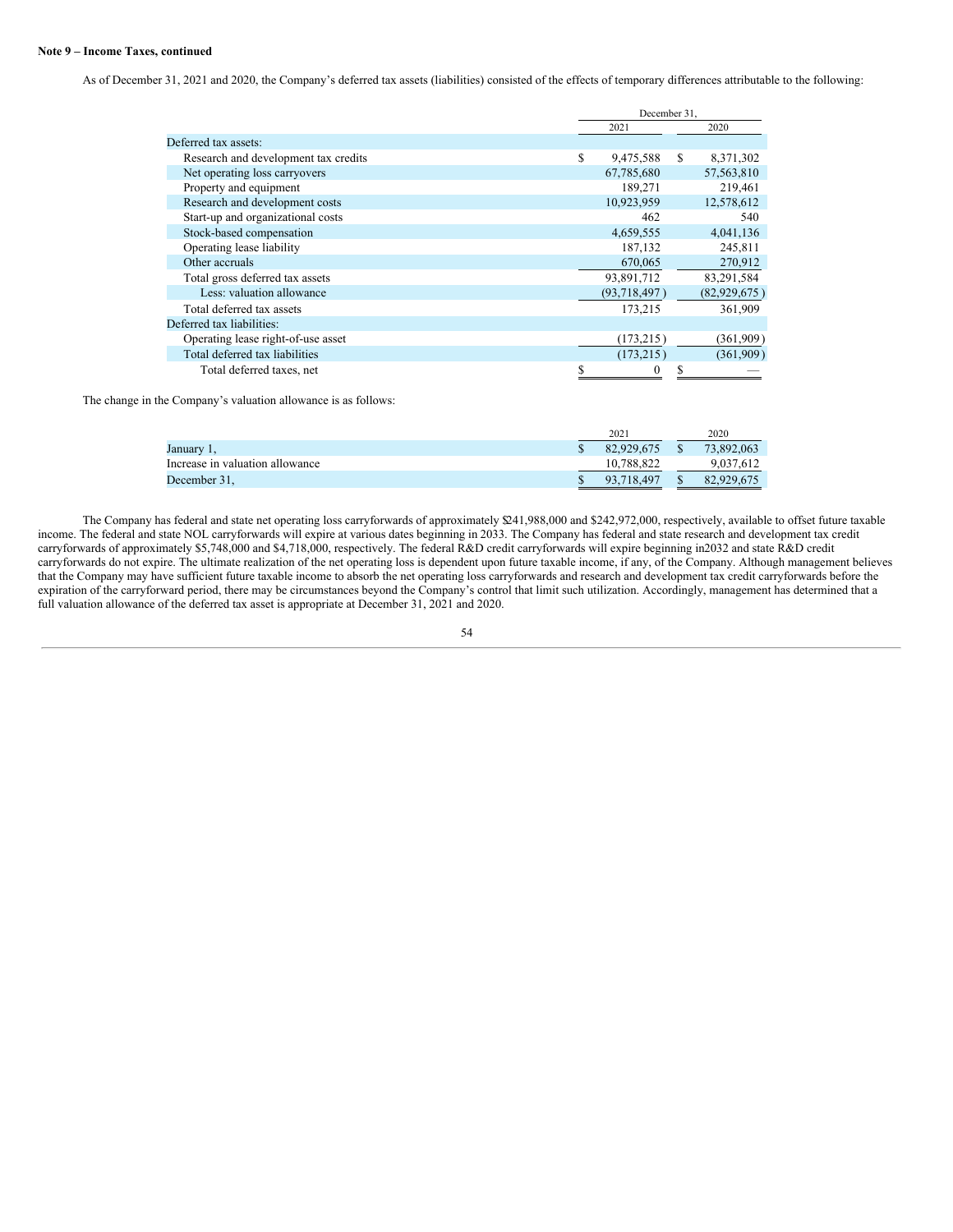#### **Note 9 – Income Taxes, continued**

Internal Revenue Code Section 382 imposes limitations on the use of net operating loss carryforwards when thestock ownership of one or more 5% stockholders (stockholders owning 5% or more of the Company's outstanding capital stock) has increased on a cumulative basis by more than 50 percentage points. Management cannot control the ownership changes occurring as a result of public trading of the Company's Common Stock. Accordingly, there is a risk of an ownership change beyond the control of the Company that could trigger a limitation of the use of the loss carryforward. The Company completed a Section 382 analysis as of December 31, 2021 and determined that none of its NOLs or R&D credits would be limited.

|                                              | For the Year Ended December 31, |            |
|----------------------------------------------|---------------------------------|------------|
|                                              | 2021                            | 2020       |
| Tax benefit at federal statutory rate        | $(21.0)\%$                      | $(21.0)\%$ |
| State income taxes                           | (5.8)                           | (6.7)      |
| Permanent differences:                       |                                 |            |
| Stock-based compensation                     | 1.8                             | 3.6        |
| Executive compensation                       | 1.6                             | (1.2)      |
| True-up of state deferred taxes              |                                 | 0.1        |
| Change in effective tax rate                 |                                 | (0.1)      |
| Research and development tax credit, federal | (1.6)                           | (2.0)      |
| Research and development tax credit, state   | (1.1)                           | (1.3)      |
| Increase in valuation allowance, federal     | 19.2                            | 20.6       |
| Increase in valuation allowance, state       | 6.9                             | 8.0        |
| Effective income tax rate                    | $0.0\%$                         | $0.0\%$    |

#### **Note 10 – Related Party Transactions**

In November 2016, the Company and Dialog entered into an alliance agreement for the manufacture, distribution and commercialization of products incorporating the Company's wire-free charging technology (See Note 6 – Commitments and Contingencies, *Strategic Alliance Agreement*). On November 7, 2016 and June 28, 2017, the Company and Dialog entered into securities purchase agreements under which Dialog acquired a total of 1,739,691 shares and received warrants to purchase up to1,417,565 shares. As of December 31, 2021, none of the warrants remain outstanding. Dialog presently owns approximately2.3% of the Company's outstanding common shares. The Company recorded \$0 in royalty revenue for the each of the years ended December 31, 2021 and 2020, pursuant to the Strategic Alliance Agreement. Additionally, the Company recorded \$0 and \$130,000 in contract services revenue during the years ended December 31, 2021 and 2020, respectively. The Company also recorded related expenses of \$0 and \$126,539 in cost of services revenue during the years ended December 31, 2021 and 2020, respectively. Additionally, the Company incurred \$408,000 and \$0 in chip development expense from Dialog during the years ended December 31, 2021 and 2020, respectively.

On September 20, 2021, the Company was notified by Dialog, recently acquired by Renesas Electronics Corporation, that it was terminating the strategic alliance agreement between the Company and Dialog.

#### **Note 11 – Customer Concentration**

Three customers accounted for approximately 42% of the Company's revenue for the year ended December 31, 2021 andthree customers accounted for approximately 66% of the Company's revenue for the year ended December 31, 2020.Four customers accounted for approximately 68% of the Company's accounts receivable balance as of December 31, 2021. Four customers accounted for approximately 92% of the Company's accounts receivable balance as of December 31, 2020.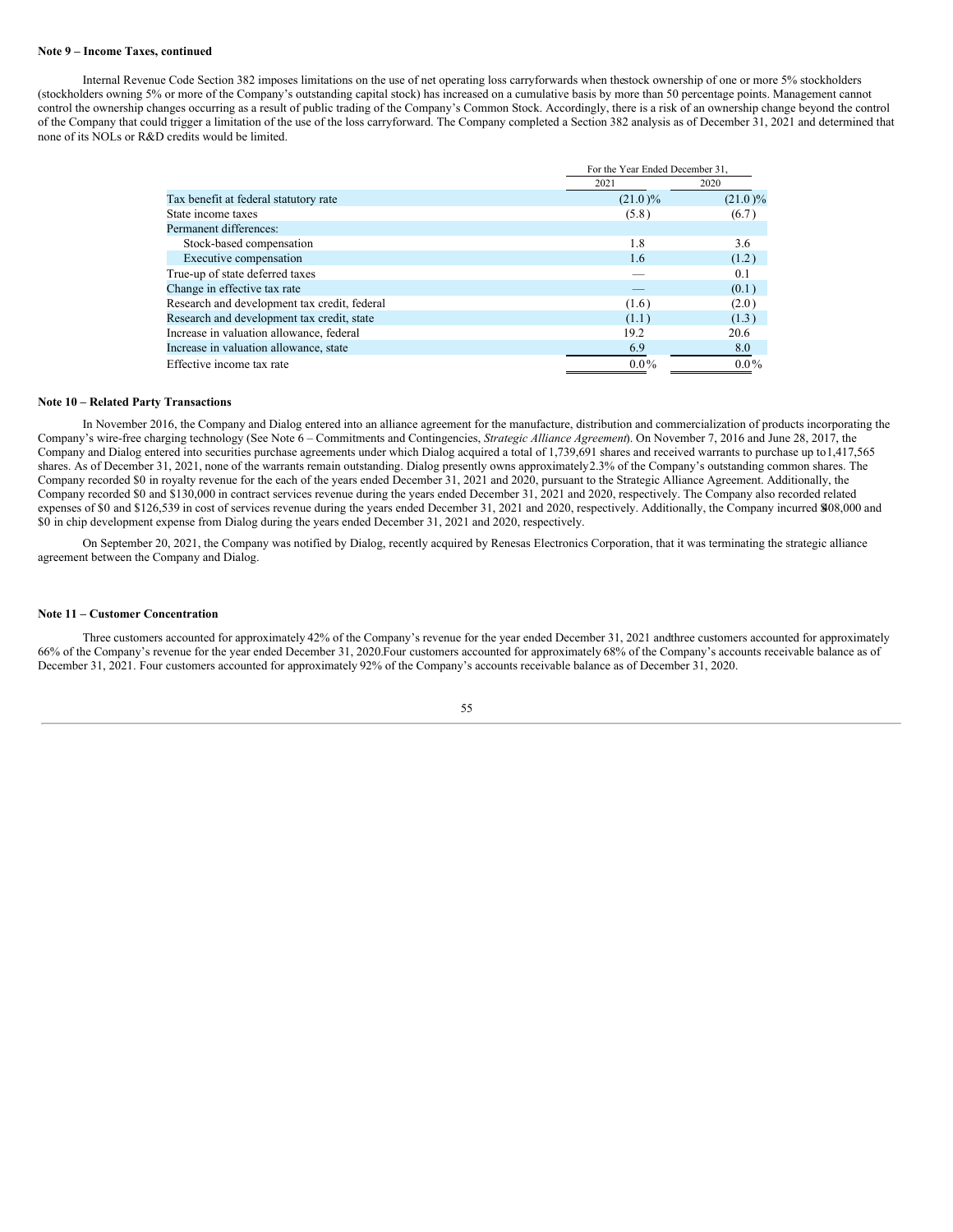## <span id="page-57-0"></span>**Item 9. Changes in and Disagreements with Accountants on Accounting and Financial Disclosure.**

None.

#### <span id="page-57-1"></span>**Item 9A. Controls and Procedures.**

## **Evaluation of Disclosure Controls and Procedures**

We have established disclosure controls and procedures to ensure that material information relating to us is made known to the officers who certify our financial reports and the board of directors.

Based on their evaluation as of December 31, 2021, our principal executive and principal financial officers have concluded that these disclosure controls and procedures (as defined in Rules 13a-15(e) and 15d-15(e) under the Exchange Act) were effective as of December 31, 2021 to provide reasonable assurance that information required to be disclosed by us in reports that we file under the Exchange Act is recorded, processed, summarized, and reported, within the time periods specified in Securities and Exchange Commission rules and forms and that material information relating to the Company is accumulated and communicated to management, including our principal executive officer and our principal financial officer, as appropriate to allow timely decisions regarding required disclosures.

#### **Management's Report on Internal Control Over Financial Reporting**

Our management is responsible for establishing and maintaining adequate internal control over financial reporting as such term is defined in Exchange Act Rule 13a-15(f). Internal control over financial reporting is a process used to provide reasonable assurance regarding the reliability of our financial reporting and the preparation of our financial statements for external purposes in accordance with generally accepted accounting principles in the United States. Internal control over financial reporting includes policies and procedures that pertain to the maintenance of records that in reasonable detail accurately and fairly reflect the transactions and dispositions of our assets; provide reasonable assurance that transactions are recorded as necessary to permit preparation of our financial statements in accordance with generally accepted accounting principles in the United States, and that our receipts and expenditures are being made only in accordance with the authorization of our board of directors and management; and provide reasonable assurance regarding prevention or timely detection of unauthorized acquisition, use or disposition of our assets that could have a material effect on our financial statements.

An internal control system over financial reporting has inherent limitations and may not prevent or detect misstatements. Therefore, even those systems determined to be effective can provide only reasonable assurance with respect to financial statement preparation and presentation. Also, projections of any evaluation of effectiveness to future periods are subject to the risk that controls may become inadequate because of changes in conditions, or that the degree of compliance with the policies or procedures may deteriorate. However, these inherent limitations are known features of the financial reporting process. Therefore, it is possible to design into the process safeguards to reduce, though not eliminate, this risk.

The Company's management, under the supervision of and with the participation of the principal executive and principal financial officers, have assessed the effectiveness of the Company's internal control over financial reporting as of December 31, 2021 based on criteria for effective control over financial reporting described in Internal Control — *Integrated Framework* (2013) created by the Committee of Sponsoring Organizations of the Treadway Commission (COSO). Based on this assessment, the Company's management concluded that the Company's internal control over financial reporting was effective as of December 31, 2021.

## **Changes in Internal Control Over Financial Reporting**

For the year ended December 31, 2021, there were no changes in our internal control over financial reporting that have materially affected, or are reasonably likely to materially affect, our internal control over financial reporting.

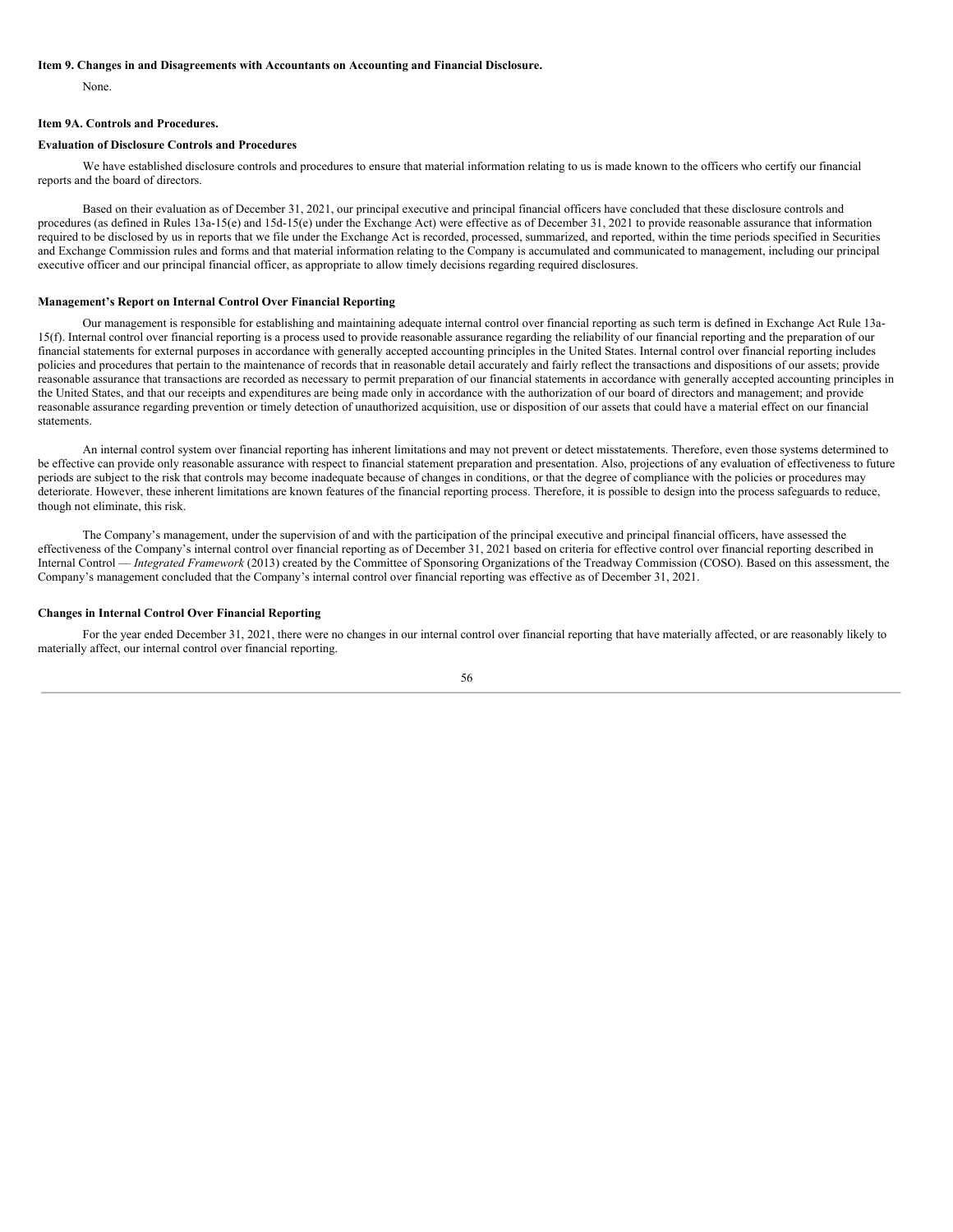## **Limitations on the Effectiveness of Controls**

A control system, no matter how well conceived and operated, can provide only reasonable, not absolute, assurance that the objectives of the control system are met. Because of the inherent limitations in all control systems, no evaluation of controls can provide absolute assurance that all control issues and instances of fraud, if any, within a company have been detected. Our disclosure controls and procedures are designed to provide reasonable assurance of achieving its objectives. Our principal executive and principal financial and accounting officer concluded that our disclosure controls and procedures are effective at that reasonable assurance level.

# <span id="page-58-0"></span>**Item 9B. Other Information.**

None.

# **Item 9C. [Disclosures](https://www.sec.gov/ix?doc=/Archives/edgar/data/1679363/000167936322000010/morf-20211231.htm#if9328197b99e46ad968879cffa507d0b_1514) Regarding Foreign Jurisdictions That Prevent Inspections.**

Not Applicable.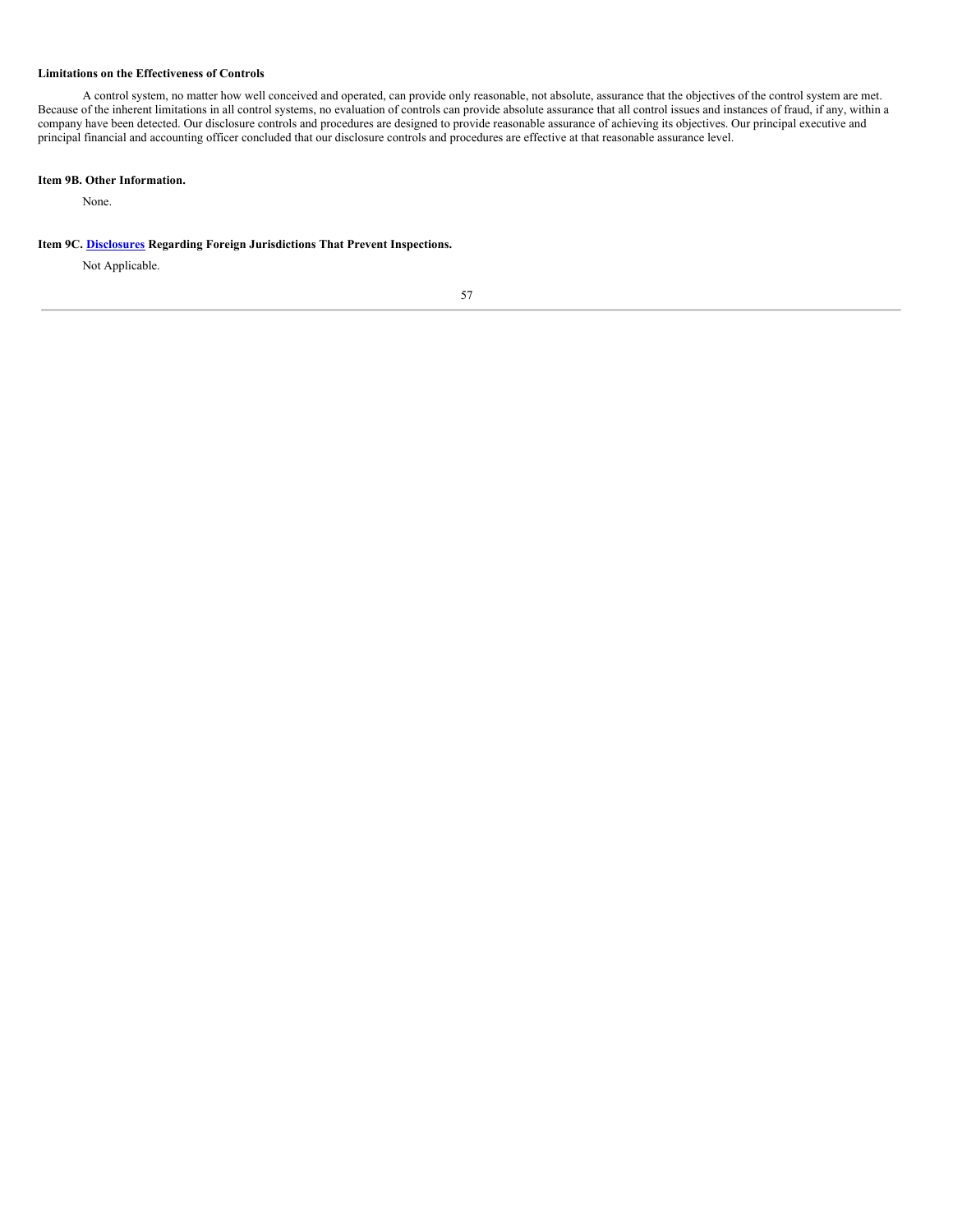#### **PART III**

## <span id="page-59-1"></span><span id="page-59-0"></span>**Item 10. Directors, Executive Officers and Corporate Governance.**

The information required by Item 10 will be included in our definitive proxy statement relating to our 2022 Annual Meeting of Stockholders, to be filed no later than 120 days after December 31, 2021, and is incorporated herein by reference.

# <span id="page-59-2"></span>**Item 11. Executive Compensation**

The information required by Item 11 will be included in our definitive proxy statement relating to our 2022 Annual Meeting of Stockholders, to be filed no later than 120 days after December 31, 2021, and is incorporated herein by reference.

#### <span id="page-59-3"></span>**Item 12. Security Ownership of Certain Beneficial Owners and Management and Related Stockholders Matters.**

The information required by Item 12 will be included in our definitive proxy statement relating to our 2022 Annual Meeting of Stockholders, to be filed no later than 120 days after December 31, 2021, and is incorporated herein by reference.

## <span id="page-59-4"></span>**Item 13. Certain Relationships and Related Transactions, and Director Independence**

The information required by Item 13 will be included in our definitive proxy statement relating to our 2022 Annual Meeting of Stockholders, to be filed no later than 120 days after December 31, 2021, and is incorporated herein by reference.

#### <span id="page-59-5"></span>**Item 14. Principal Accountant Fees and Services**

The information required by Item 14 will be included in our definitive proxy statement relating to our 2022 Annual Meeting of Stockholders, to be filed no later than 120 days after December 31, 2021, and is incorporated herein by reference.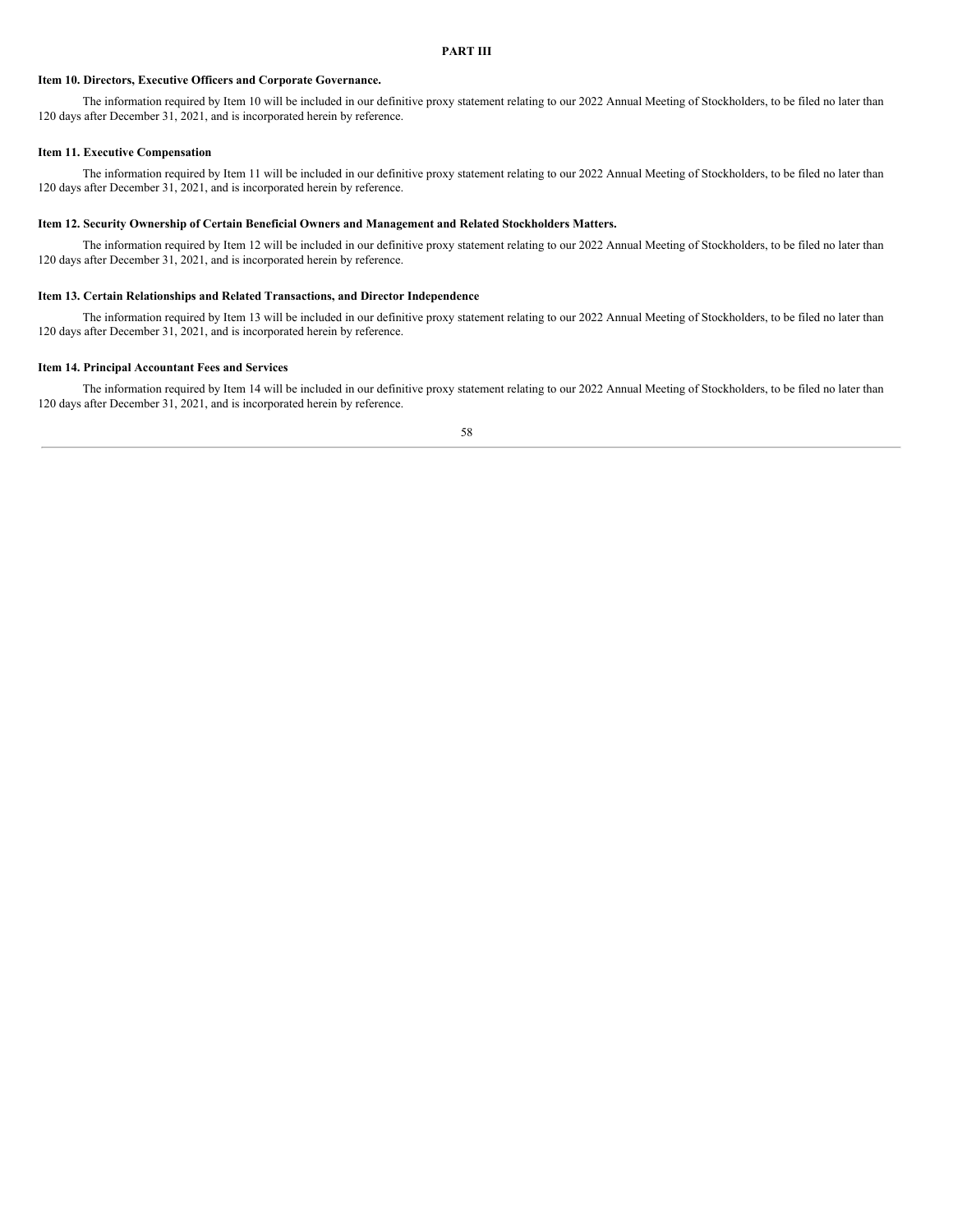# **PART IV**

# <span id="page-60-1"></span><span id="page-60-0"></span>**Item 15. Exhibits, Financial Statements and Schedules**

- (a) List of documents filed as part of this report:
- 1. Financial Statements (see "Financial Statements and Supplementary Data" at Part II, Item 8 and incorporated herein by reference).
- 2. Financial Statement Schedules (Schedules to the Financial Statements have been omitted because the information required to be set forth therein is not applicable or is shown in the accompanying Financial Statements or notes thereto)
- 3. Exhibit Index.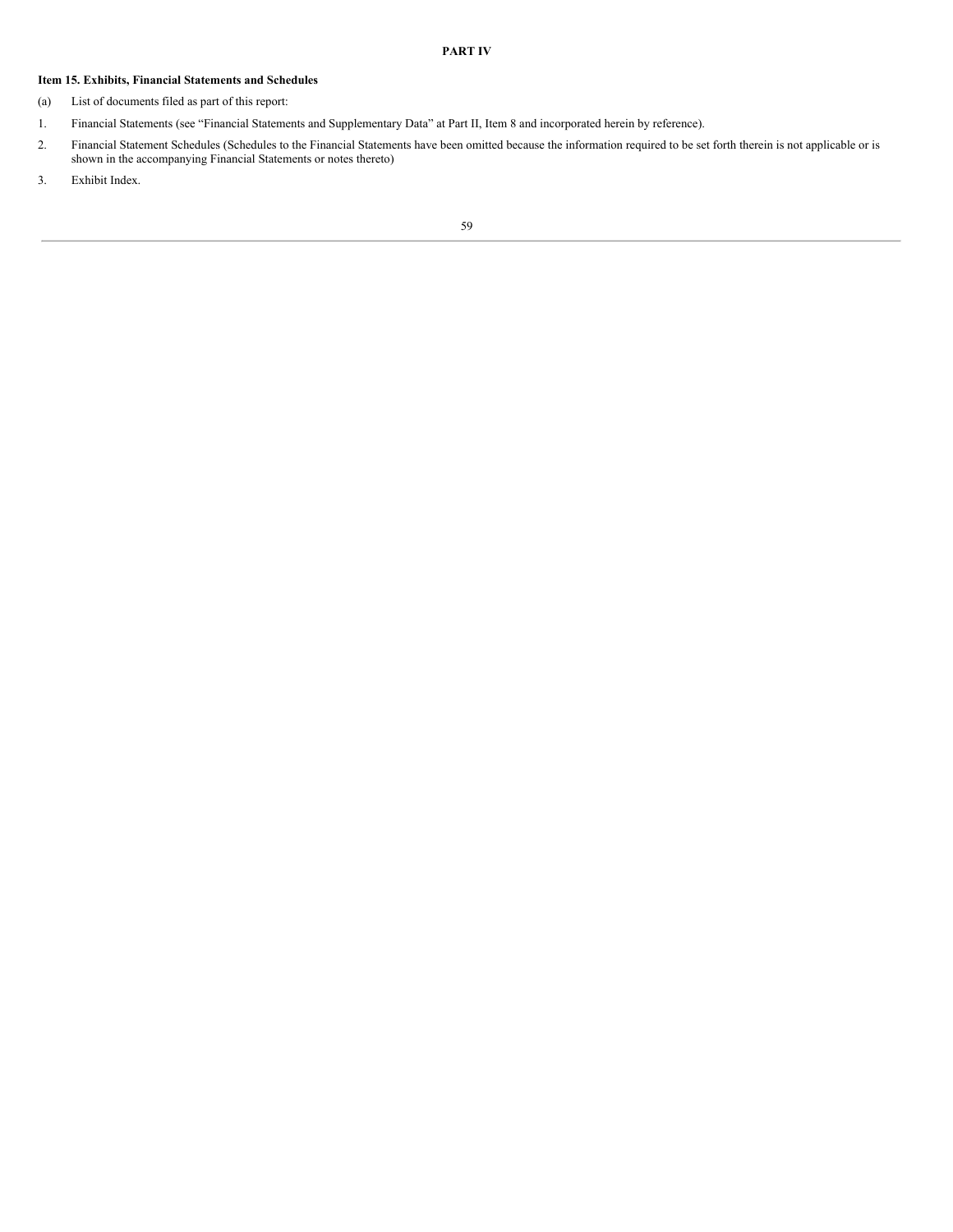# **EXHIBIT INDEX**

| <b>Exhibit</b><br>No. | <b>Description of Document</b>                                                                                                                                                                                                                                            |
|-----------------------|---------------------------------------------------------------------------------------------------------------------------------------------------------------------------------------------------------------------------------------------------------------------------|
| 3.1                   | Second Amended and Restated Certificate of Incorporation of Energous Corporation, as amended (incorporated by reference to Exhibit 3.1 to the<br>Registrant's Quarterly Report on Form 10-Q filed on August 10, 2020)                                                     |
| 3.2                   | Amended and Restated Bylaws of Energous Corporation (incorporated by reference to Exhibit 3.1 to Amendment No. 1 to the Registrant's Registration<br>Statement on Form S-1/A (File No. 333-193522) filed on March 13, 2014)                                               |
| 4.1                   | Specimen Certificate representing shares of common stock of Energous Corporation (incorporated by reference to Exhibit 4.1 to Amendment No. 2 to the<br>Registrant's Registration Statement on Form S-1/A (File No. 333-193522) filed on March 21, 2014)                  |
| 4.2                   | Common Stock Purchase Warrant (incorporated by reference to Exhibit 10.2 to the Registrant's Quarterly Report on Form 10-O filed on May 10, 2019)                                                                                                                         |
| 4.3                   | Description of The Registrant's Securities Registered Pursuant to Section 12 of the Securities Exchange Act of 1934 (incorporated by reference to Exhibit<br>4.5 to the Registrant's Annual Report on Form 10-K filed on March 13, 2020)                                  |
| 10.1                  | Form of Indemnity Agreement (incorporated by reference to Exhibit 10.1 to the Registrant's Quarterly Report on Form 10-O filed on August 10, 2021)*                                                                                                                       |
| 10.2                  | Energous Corporation 2013 Equity Incentive Plan, as amended and restated June 16, 2021 (incorporated by reference to Exhibit 10.2 to the Registrant's<br>Ouarterly Report on Form 10-O filed on August 10, 2021)*                                                         |
| 10.3                  | Form of stock option award under 2013 Equity Incentive Plan, as amended and restated on June 16, 2021 (incorporated by reference to Exhibit 10.17 to<br>the Registrant's Registration Statement on Form S-1 (File No. 333-193522) filed on January 24, 2014)*             |
| 10.4                  | Form of Non-Statutory Option Award (incorporated by reference to Exhibit 10.19 to Amendment No. 1 to the Registrant's Registration Statement on<br>Form S-1/A (File No. 333-193522) filed on March 13, 2014)*                                                             |
| 10.5                  | 2014 Non-Employee Equity Compensation Plan, as amended and restated May 26, 2020 (incorporated by reference to Exhibit 10.2 to the Registrant's<br>Current Report on Form 8-K filed on May 28, 2020 <sup>*</sup>                                                          |
| 10.6                  | Form of stock option award under 2014 Non-Employee Equity Compensation Plan (incorporated by reference to Exhibit 10.22 to Amendment No. 2 to<br>the Registrant's Registration Statement on Form S-1/A (File No. 333-193522) filed on March 21, 2014)*                    |
| 10.7                  | Offer Letter effective as of December 6, 2021 between Energous Corporation and Cesar Johnston (incorporated by reference to Exhibit 10.1 to the<br>Registrant's Current Report on Form 8-K filed on December 9, 2021)*                                                    |
| 10.8                  | Form of Restricted Stock Unit Award Agreement effective as of August 14, 2014 between Energous Corporation and Cesar Johnston (incorporated by<br>reference to Exhibit 10.3 to the Registrant's Quarterly Report on Form 10-O filed on November 10, 2014)*                |
| 10.9                  | Energous Corporation Form of Restricted Stock Unit Award Agreement under the 2013 Equity Incentive Plan, as amended and restated on June 16, 2021<br>(incorporated by reference to Exhibit 10.21 to the Registrant's Annual Report on Form 10-K filed on March 30, 2015)* |
| 10.10                 | Form of Inducement Restricted Stock Unit Award Agreement (incorporated by reference to Exhibit 10.22 to the Registrant's Annual Report on Form 10-<br>K filed on March 30, $2015$ <sup>*</sup>                                                                            |
| 10.11                 | Energous Corporation Employee Stock Purchase Plan, as amended June 16, 2021 (incorporated by reference to Exhibit 10.3 to the Registrant's Quarterly<br>Report on Form 10-Q filed on August 10, 2021)*                                                                    |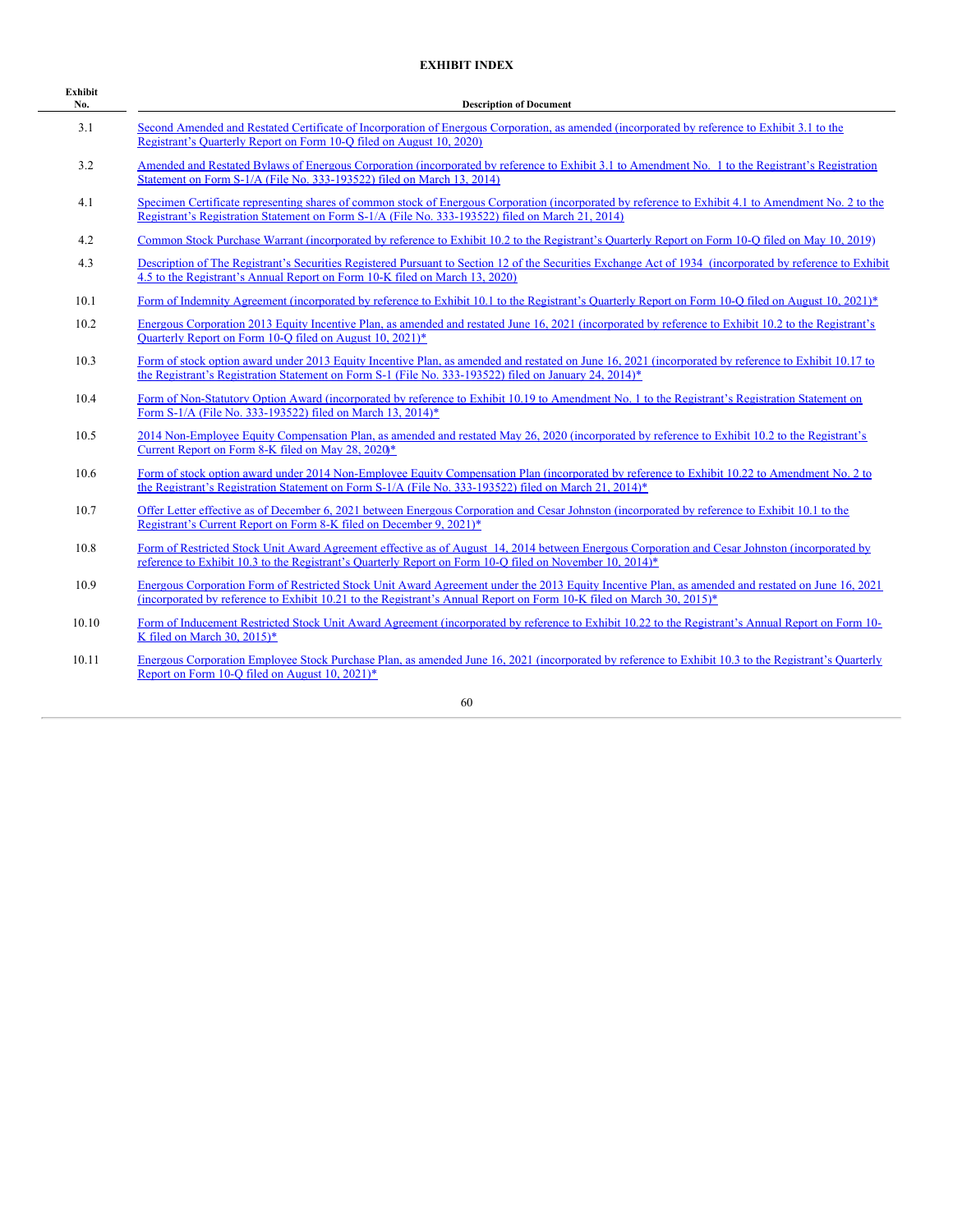| <b>Exhibit</b><br>No. | <b>Description of Document</b>                                                                                                                                                                                                                                                   |
|-----------------------|----------------------------------------------------------------------------------------------------------------------------------------------------------------------------------------------------------------------------------------------------------------------------------|
| 10.12                 | Energous Corporation Performance Share Unit Plan, as amended June 16, 2021 (incorporated by reference to Exhibit 10.4 to the Registrant's Quarterly<br>Report on Form 10-Q filed on August 10, 2021)*                                                                            |
| 10.13                 | Energous Corporation Director Compensation Policy (incorporated by reference to Exhibit 10.5 to the Registrant's Quarterly Report on Form 10-Q filed<br>on August 13, 2015)                                                                                                      |
| 10.14                 | Securities Purchase Agreement between the Company and Dialog Semiconductor plc, dated November 6, 2016 (incorporated by reference to Exhibit<br>10.25 to the Registrant's Annual Report on Form 10-K filed on March 16, 2017)                                                    |
| 10.15                 | Securities Purchase Agreement between the Company and Dialog Semiconductor plc, dated June 28, 2017 (incorporated by reference to Exhibit 10.1 to<br>the Registrant's Ouarterly Report on Form 10-O filed on August 9, 2017)                                                     |
| 10.16                 | Amended and Restated Warrant to Purchase Common Stock between the Company and Emily T Fairbairn Roth IRA, dated October 6, 2017 (incorporated<br>by reference to Exhibit 10.27 to the Registrant's Annual Report on Form 10-K filed on March 16, 2018)                           |
| 10.17                 | Amended and Restated Warrant to Purchase Common Stock between the Company and Malcom P Fairbairn Roth IRA, dated October 6, 2017<br>(incorporated by reference to Exhibit 10.28 to the Registrant's Annual Report on Form 10-K filed on March 16, 2018)                          |
| 10.18                 | Energous Corporation 2017 Equity Inducement Plan (incorporated by reference to Exhibit 10.29 to the Registrant's Annual Report on Form 10-K filed on<br>March 16, 2018)                                                                                                          |
| 10.19                 | Offer Letter effective as of October 9, 2014 between Energous Corporation and Neeraj Sahejpal* (incorporated by reference to Exhibit 10.30 to the<br>Registrant's Annual Report on Form 10-K filed on March 16, 2018)                                                            |
| 10.20                 | Form of Severance and Change in Control Agreement* (incorporated by reference to Exhibit 10.31 to the Registrant's Annual Report on Form 10-K filed<br>on March 16, 2018)                                                                                                        |
| 10.21                 | Energous Corporation MBO Bonus Plan*-(incorporated by reference to Exhibit 10.32 to the Registrant's Annual Report on Form 10-K filed on March 16,<br>2018)                                                                                                                      |
| 10.22                 | Securities Purchase Agreement among Energous Corporation and certain purchaser identified on the signature pages thereto, dated as of February 27,<br>2019 (incorporated by reference to Exhibit 10.1 to the Registrant's Current Report on Form 8-K filed on February 27, 2019) |
| 10.23                 | Second Amendment to lease dated September 22, 2021 by and between Energous Corporation and the Irvine Company, LLC (incorporated by reference to<br>Exhibit 10.1 to the Registrant's Current Report on Form 8-K filed on November 15, 2021)                                      |
| 21.1                  | Subsidiaries of the Registrant (incorporated by reference to Exhibit 21.1 to the Registrant's Annual Report on Form 10-K filed on March 16, 2018)                                                                                                                                |
| 23.1                  | Consent of Marcum LLP $\pm$                                                                                                                                                                                                                                                      |
| 24.1                  | Power of Attorney (included on signature page) $\pm$                                                                                                                                                                                                                             |
| 31.1                  | Certification Pursuant to Rule 13a-14(a) or Rule 15d-14(a) of the Securities Exchange Act of 1934 $\pm$                                                                                                                                                                          |
| 31.2                  | Certification Pursuant to Rule 13a-14(a) or Rule 15d-14(a) of the Securities Exchange Act of 1934 <sup><math>\pm</math></sup>                                                                                                                                                    |
| 32.1                  | Certification Pursuant to 18 U.S.C Section 1350, as Adopted Pursuant to Section 906 of the Sarbanes-Oxley Act of 2002±                                                                                                                                                           |
| 101.INS               | Inline XBRL Instance Document <sup>+</sup>                                                                                                                                                                                                                                       |
| 101.SCH               | Inline XBRL Taxonomy Extension Schema Document <sup>+</sup>                                                                                                                                                                                                                      |
| 101.CAL               | Inline XBRL Taxonomy Extension Calculation Linkbase Document <sup>+</sup>                                                                                                                                                                                                        |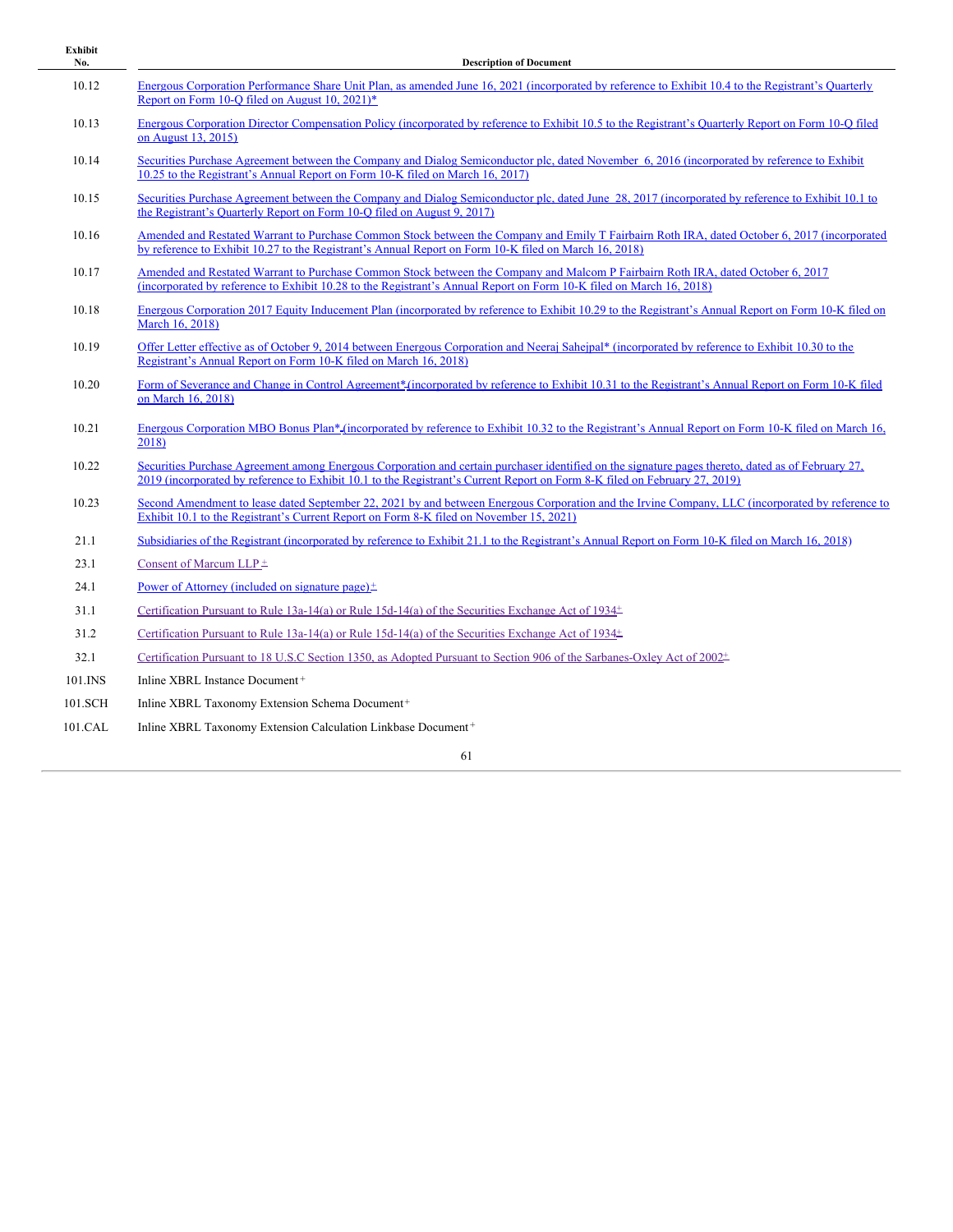| 101.DEF | Inline XBRL Taxonomy Extension Definition Linkbase Document <sup>+</sup>   |
|---------|----------------------------------------------------------------------------|
| 101.LAB | Inline XBRL Taxonomy Extension Label Linkbase Document +                   |
| 101.PRE | Inline XBRL Taxonomy Extension Presentation Linkbase Document <sup>+</sup> |

104 Cover Page Interactive Data File (formatted as inline XBRL with applicable taxonomy extension information contained in Exhibit 101)

\* Indicates a management contract or any compensatory plan, contract or arrangement.<br>  $\begin{array}{r} \n \text{Field herewithsmall\textbf{with}} \\
 * \times \n \end{array}$ Filed herewith.

\*\* Registrant has omitted portions of the referenced exhibit and submitted such exhibit separately with a request for confidential treatment under Rule 24b-2 promulgated under the Exchange Act.

# <span id="page-63-0"></span>**Item 16. Form 10-K Summary**

None.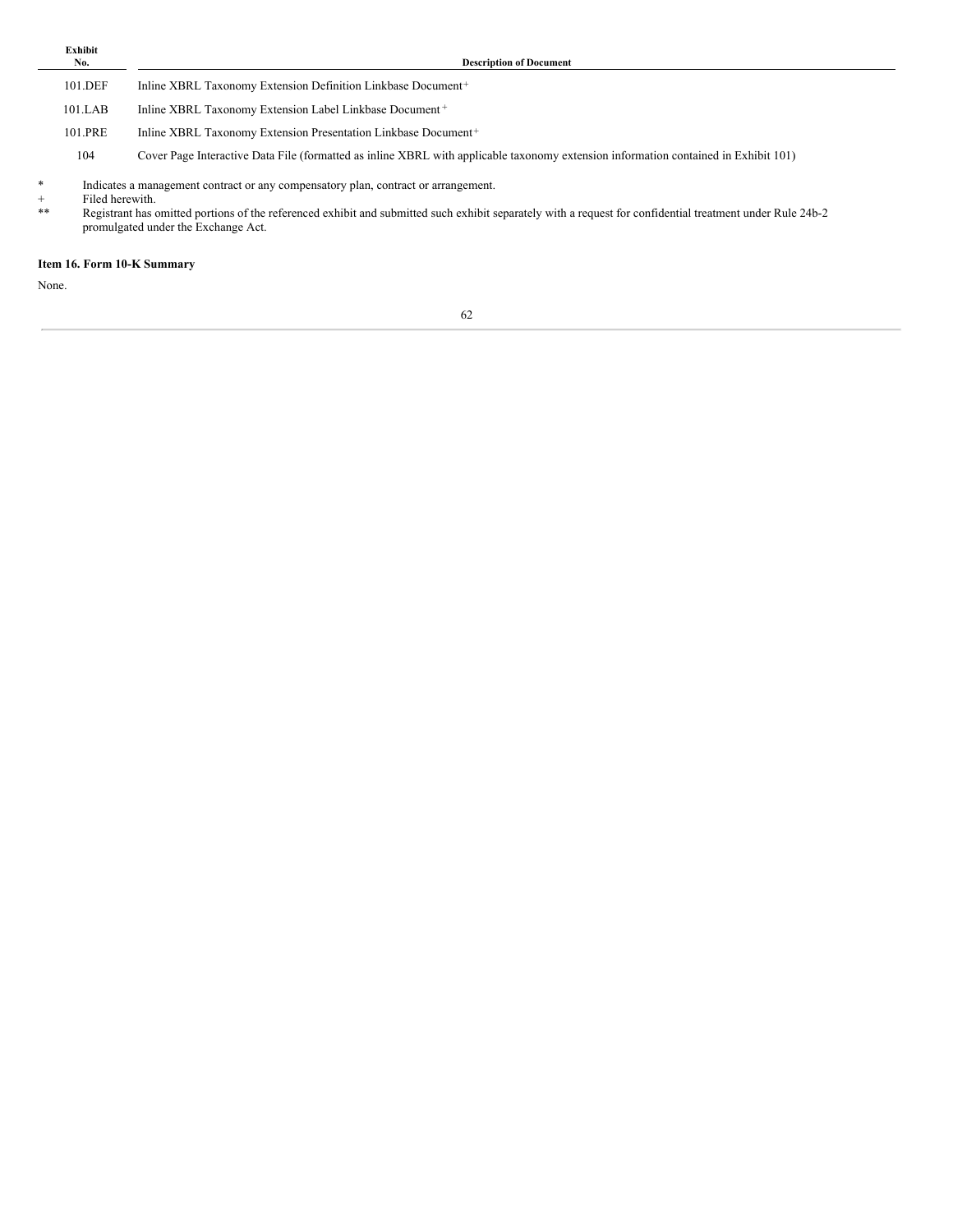# **SIGNATURES**

Pursuant to the requirements of Section 13 or 15(d) of the Securities Exchange Act of 1934, the registrant has duly caused this report to be signed on its behalf by the undersigned, thereunto duly authorized.

Energous Corporation Dated: March 22, 2022 By: /s/ Cesar Johnston Cesar Johnston Chief Executive Officer (Principal Executive Officer) Dated: March 22, 2022 By: /s/ William Mannina William Mannina Acting Chief Financial Officer (Principal Financial Officer and Principal Accounting Officer) 63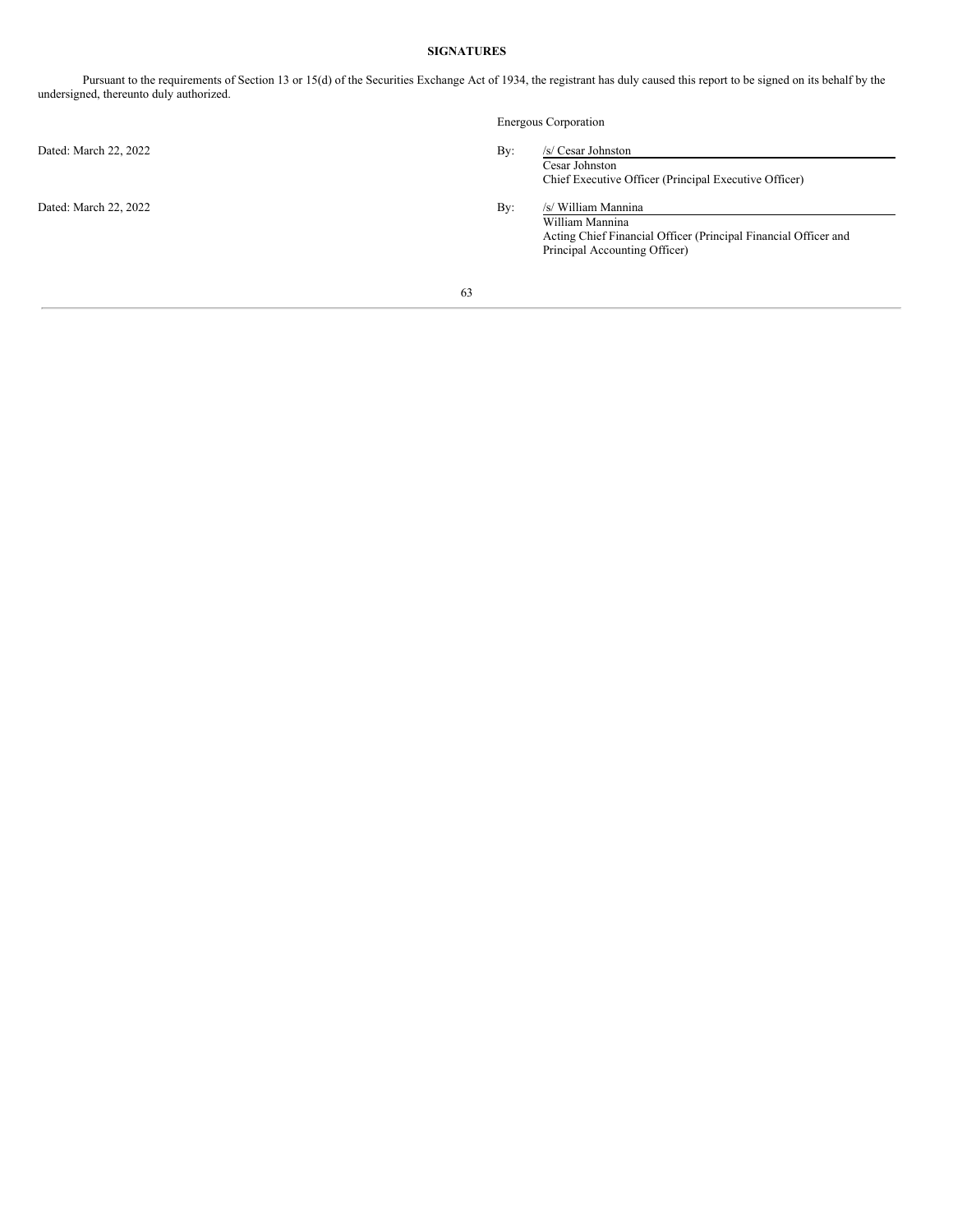### **POWER OF ATTORNEY**

<span id="page-65-0"></span>**KNOW ALL PERSONS BY THESE PRESENTS**, that the undersigned officers and directors of Energous Corporation, a Delaware corporation, do hereby constitute and appoint Cesar Johnston and William Mannina, and each of them individually, as his or her true and lawful attorneys-in-fact and agents, with full power of substitution and resubstitution, for him or her and in his or her name, place and stead, in any and all capacities, to sign any and all amendments to this Annual Report on Form 10-K, and to file the same, with all exhibits thereto, and other documents in connection therewith, with the Securities and Exchange Commission, granting unto said attorneysin-fact and agents, and each of them individually, full power and authority to do and perform each and every act and thing requisite and necessary to be done in connection therewith, as fully to all intents and purposes as he or she might or could do in person, hereby ratifying and confirming that all said attorneys-in-fact and agents, or any of them or their or his or her substitute or substitutes, may lawfully do or cause to be done by virtue hereof.

Pursuant to the requirements of the Securities Exchange Act of 1934, this report has been signed below by the following persons on behalf of the registrant and in the capacities and on the dates indicated.

| Signatures                               | Title                                                                                            | Date           |
|------------------------------------------|--------------------------------------------------------------------------------------------------|----------------|
| /s/ Cesar Johnston<br>Cesar Johnston     | Chief Executive Officer (Principal Executive Officer)                                            | March 22, 2022 |
| /s/ William Mannina<br>William Mannina   | Acting Chief Financial Officer (Principal Financial Officer and Principal<br>Accounting Officer) | March 22, 2022 |
| /s/ Daniel Fairfax<br>Daniel Fairfax     | Director and Chairman                                                                            | March 22, 2022 |
| /s/ Reynette Au<br>Reynette Au           | Director                                                                                         | March 22, 2022 |
| /s/ Rahul Patel<br>Rahul Patel           | Director                                                                                         | March 22, 2022 |
| /s/ Sheryl Wilkerson<br>Sheryl Wilkerson | Director                                                                                         | March 22, 2022 |
| /s/ Kathleen Bayless<br>Kathleen Bayless | Director                                                                                         | March 22, 2022 |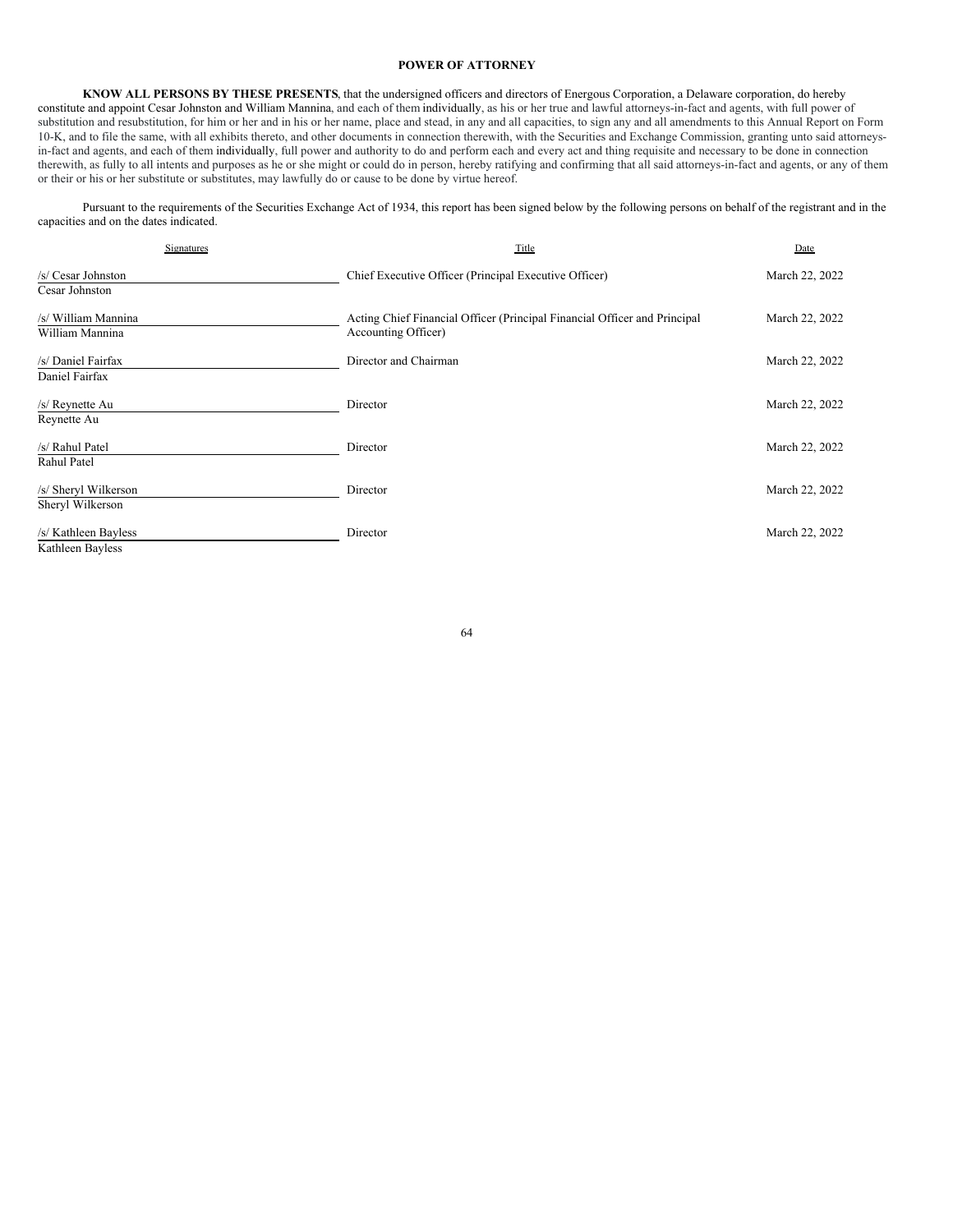# INDEPENDENT REGISTERED PUBLIC ACCOUNTING FIRM'S CONSENT

<span id="page-66-0"></span>We consent to the incorporation by reference in the Registration Statement of Energous Corporation on Forms S-3 (No. 333-226739, 333- 248832 and 333-261087) and Forms S-8 (No. 333-196360, 333-204690, 333-214785, 333-223747, 333-225396, 333-248536 and 333-259621) of our report dated March 22, 2022 with respect to our audits of the financial statements of Energous Corporation as of December 31, 2021 and 2020 and for the years ended December 31, 2021 and 2020**,** which report is included in this Annual Report on Form 10-K of Energous Corporation for the year ended December 31, 2021.

/s/ Marcum llp

Marcum llp Melville, NY March 22, 2022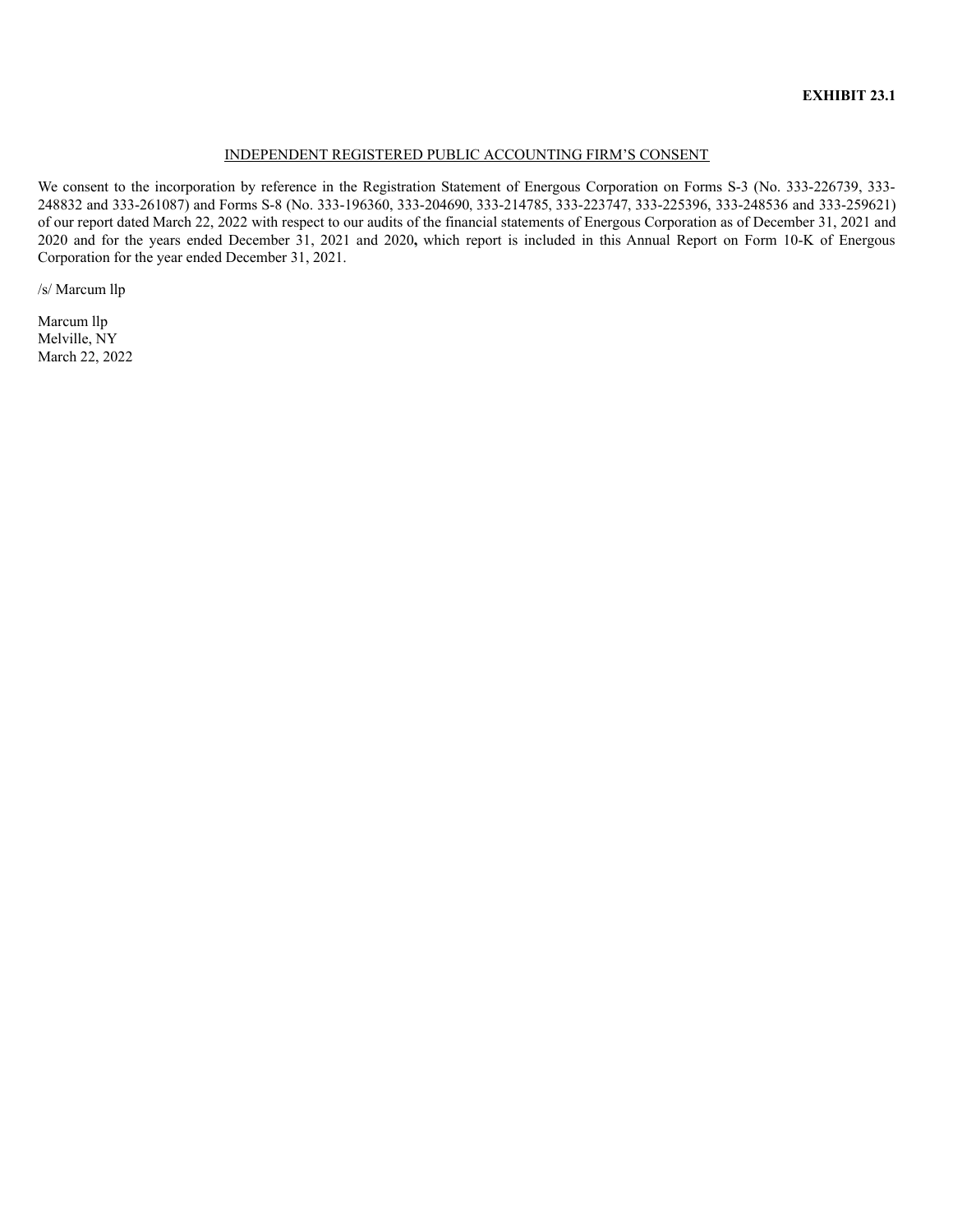## **CERTIFICATION OF THE PRINCIPAL EXECUTIVE OFFICER PURSUANT TO SECTION 302 OF THE SARBANES-OXLEY ACT OF 2002**

<span id="page-67-0"></span>I, Cesar Johnston, certify that:

- 1. I have reviewed this Annual Report on Form 10-K of Energous Corporation;
- 2. Based on my knowledge, this report does not contain any untrue statement of a material fact or omit to state a material fact necessary to make the statements made, in light of the circumstances under which such statements were made, not misleading with respect to the period covered by this report;
- 3. Based on my knowledge, the financial statements, and other financial information included in this report, fairly present in all material respects the financial condition, results of operations and cash flows of the registrant as of, and for, the periods presented in this report;
- 4. The registrant's other certifying officer(s) and I are responsible for establishing and maintaining disclosure controls and procedures (as defined in Exchange Act Rules 13a-15(e) and 15d-15(e)) and internal control over financial reporting (as defined in Exchange Act Rules 13a-15(f) and 15d-15(f)) for the registrant and have:
	- a) Designed such disclosure controls and procedures, or caused such disclosure controls and procedures to be designed under our supervision, to ensure that material information relating to the registrant, including its consolidated subsidiaries, is made known to us by others within those entities, particularly during the period in which this report is being prepared;
	- b) Designed such internal control over financial reporting, or caused such internal control over financial reporting to be designed under our supervision, to provide reasonable assurance regarding the reliability of financial reporting and the preparation of financial statements for external purposes in accordance with generally accepted accounting principles;
	- c) Evaluated the effectiveness of the registrant's disclosure controls and procedures and presented in this report our conclusions about the effectiveness of the disclosure controls and procedures, as of the end of the period covered by this report based on such evaluation; and
	- d) Disclosed in this report any change in the registrant's internal control over financial reporting that occurred during the registrant's most recent fiscal quarter (the registrant's fourth fiscal quarter in the case of an annual report) that has materially affected, or is reasonably likely to materially affect, the registrant's internal control over financial reporting; and
- 5. The registrant's other certifying officer(s) and I have disclosed, based on our most recent evaluation of internal control over financial reporting, to the registrant's auditors and the audit committee of the registrant's board of directors (or persons performing the equivalent functions):
	- a) All significant deficiencies and material weaknesses in the design or operation of internal control over financial reporting which are reasonably likely to adversely affect the registrant's ability to record, process, summarize and report financial information; and
	- b) Any fraud, whether or not material, that involves management or other employees who have a significant role in the registrant's internal control over financial reporting.

Date: March 22, 2022

/s/ Cesar Johnston Name: Cesar Johnston Title: Chief Executive Officer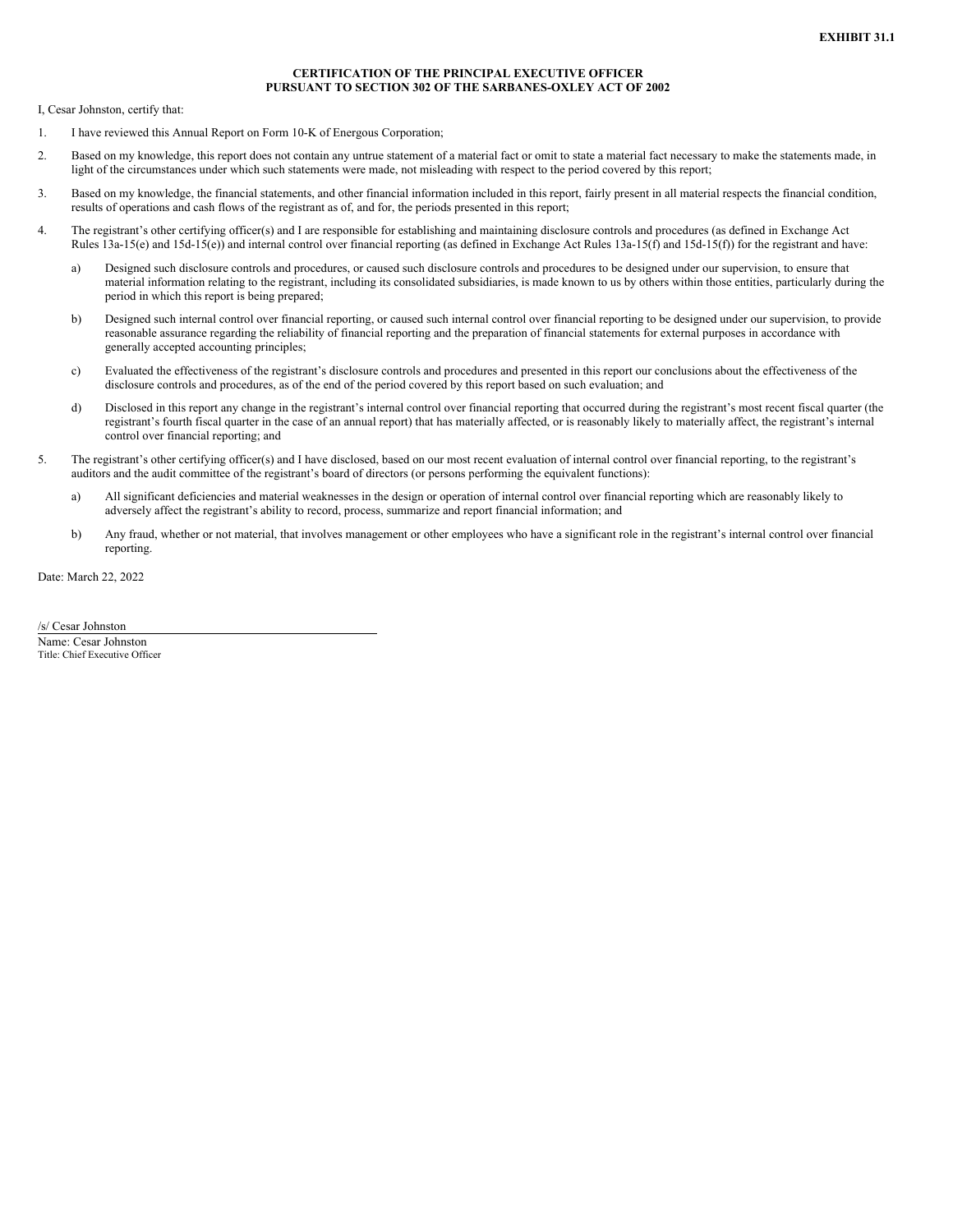## **CERTIFICATION OF THE PRINCIPAL FINANCIAL OFFICER PURSUANT TO SECTION 302 OF THE SARBANES-OXLEY ACT OF 2002**

<span id="page-68-0"></span>I, William Mannina, certify that:

- 1. I have reviewed this Annual Report on Form 10-K of Energous Corporation;
- 2. Based on my knowledge, this report does not contain any untrue statement of a material fact or omit to state a material fact necessary to make the statements made, in light of the circumstances under which such statements were made, not misleading with respect to the period covered by this report;
- 3. Based on my knowledge, the financial statements, and other financial information included in this report, fairly present in all material respects the financial condition, results of operations and cash flows of the registrant as of, and for, the periods presented in this report;
- 4. The registrant's other certifying officer(s) and I are responsible for establishing and maintaining disclosure controls and procedures (as defined in Exchange Act Rules 13a-15(e) and 15d-15(e)) and internal control over financial reporting (as defined in Exchange Act Rules 13a-15(f) and 15d-15(f)) for the registrant and have:
	- a) Designed such disclosure controls and procedures, or caused such disclosure controls and procedures to be designed under our supervision, to ensure that material information relating to the registrant, including its consolidated subsidiaries, is made known to us by others within those entities, particularly during the period in which this report is being prepared;
	- b) Designed such internal control over financial reporting, or caused such internal control over financial reporting to be designed under our supervision, to provide reasonable assurance regarding the reliability of financial reporting and the preparation of financial statements for external purposes in accordance with generally accepted accounting principles;
	- c) Evaluated the effectiveness of the registrant's disclosure controls and procedures and presented in this report our conclusions about the effectiveness of the disclosure controls and procedures, as of the end of the period covered by this report based on such evaluation; and
	- d) Disclosed in this report any change in the registrant's internal control over financial reporting that occurred during the registrant's most recent fiscal quarter (the registrant's fourth fiscal quarter in the case of an annual report) that has materially affected, or is reasonably likely to materially affect, the registrant's internal control over financial reporting; and
- 5. The registrant's other certifying officer(s) and I have disclosed, based on our most recent evaluation of internal control over financial reporting, to the registrant's auditors and the audit committee of the registrant's board of directors (or persons performing the equivalent functions):
	- a) All significant deficiencies and material weaknesses in the design or operation of internal control over financial reporting which are reasonably likely to adversely affect the registrant's ability to record, process, summarize and report financial information; and
	- b) Any fraud, whether or not material, that involves management or other employees who have a significant role in the registrant's internal control over financial reporting.

Date: March 22, 2022

/s/ William Mannina Name: William Mannina Title: Acting Chief Financial Officer